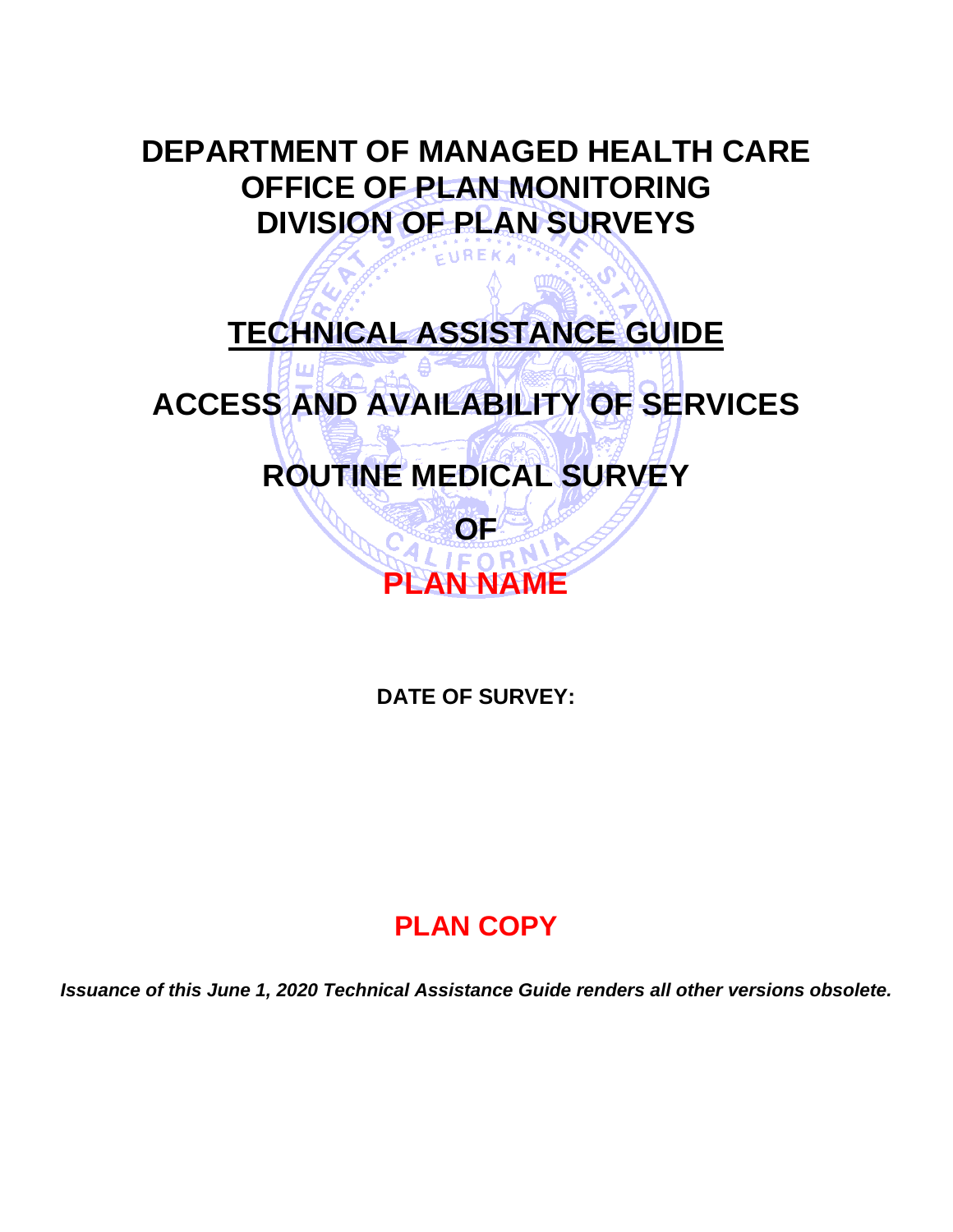#### **ACCESS AND AVAILABILITY OF SERVICES REQUIREMENTS**

#### **TABLE OF CONTENTS**

| Requirement AA-001: Number and Distribution of Providers                          |    |
|-----------------------------------------------------------------------------------|----|
| Requirement AA-002: Hours of Operation and After-Hours Service __________________ |    |
| Requirement AA-003: Appointment Availability Manuscriptus Assets and Availability |    |
| Requirement AA-004: Enrollee Health Education___________________________________  | 10 |
| Requirement AA-005: Preventative Health Care                                      | 11 |
| Requirement AA-006: Provider Directories and 10% Network Change Reporting 13      |    |
|                                                                                   | 19 |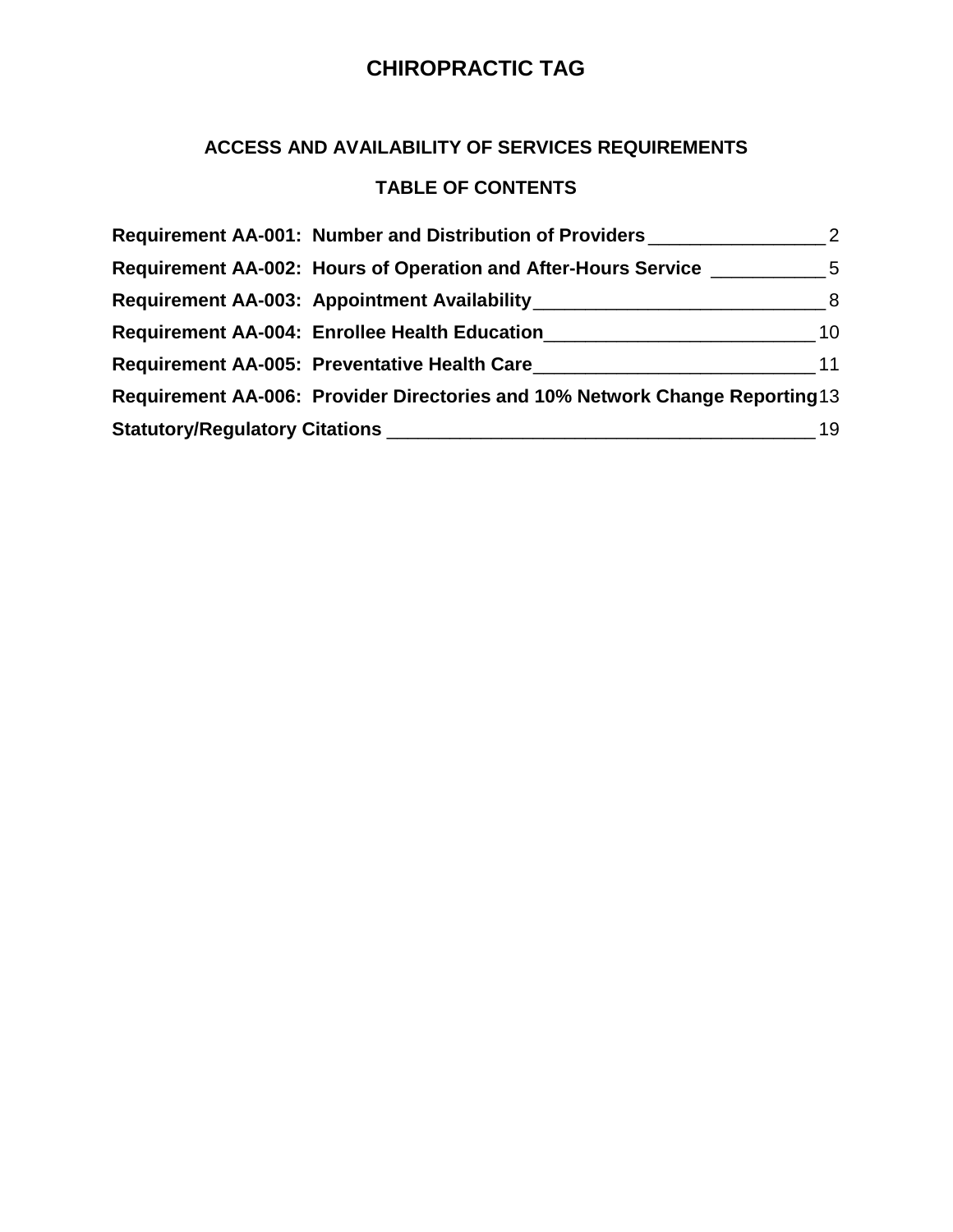## <span id="page-2-0"></span>**Requirement AA-001: Number and Distribution of Providers**

#### **INDIVIDUAL(S)/POSITION(S) TO BE INTERVIEWED**

#### **Staff responsible for the activities described above, for example:**

- Chiropractic Director
- Director of Contracting/Provider Relations
- QM Director

#### **DOCUMENTS TO BE REVIEWED**

- Policies and procedures that define the standards for the number and distribution of chiropractors within the service area.
- Policies and procedures to periodically update/review the standards for the number and distribution of chiropractors within the service area.
- Distribution service area maps indicating location and numbers of enrollees in comparison with chiropractors.
- Plan primary health care access reports that provide information on provider distributions, closed practices and the like.
- Record of periodic review of the standards for the number and distribution of chiropractors within the service area, including minutes of relevant committee meetings (QM Committee, Public Policy Committee, etc.)
- Documents describing how the Plan monitors and ensures compliance with network standards.
- Corrective action plans for areas where access does not meet the standards
- Electronic version of the Plan's Provider Directory(s) and the link to the Plan's online directory(s).
- Review licensing filing of the Plan's access standards and confirm submission of appropriate policies and procedures.
- Review procedures for referring enrollees outside the contracted network, including but not limited to, policies and procedures, criteria for determining out of network referral, policy and procedures regarding applicable co-pays and coinsurance for enrollees accessing care out of network.

#### *AA-001 – Key Element1:*

**1. The Plan has established a standard for geographic distribution of providers. 28 CCR 1300.51(d)(H); 28 CCR 1300.67.2(a) and (d); 28 CCR 1300.67.2.1(b) and (c)(2), (3), (4), and (9).**

#### **Assessment Questions**

1.1 Does the Plan have an established standard on geographic distribution of providers?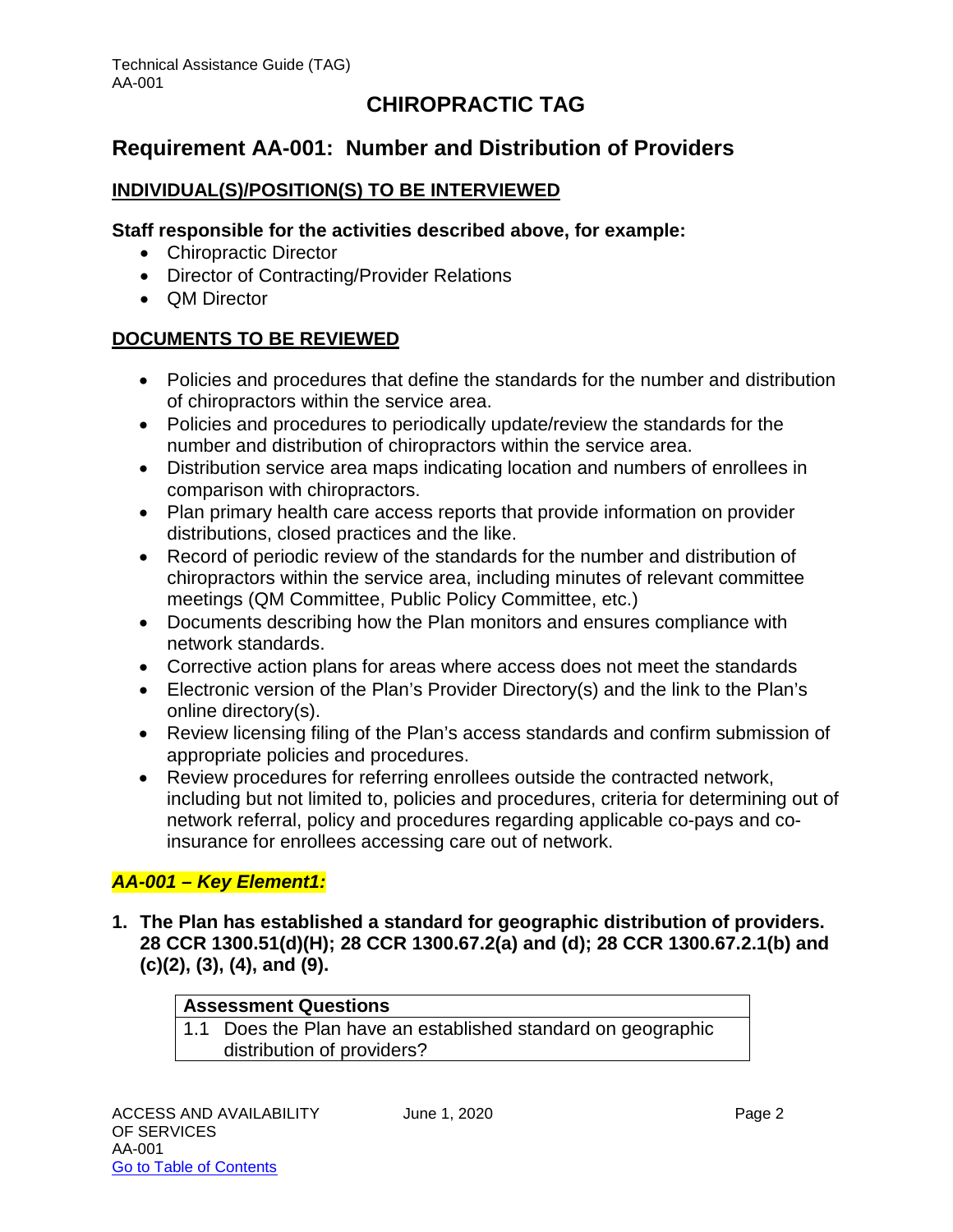#### *AA-001 – Key Element 2:*

**2. The Plan can demonstrate that, throughout the geographic regions designated as the Plan's Service Area, a comprehensive range of chiropractic services are readily available at reasonable times to all enrollees and, to the extent feasible, that all services are readily accessible to all enrollees.**

**28 CCR 1300.51(d)(H); 28 CCR 1300.67.2(a) and (d); 28 CCR 1300.67.2.1(b) and (c)(2), (3), (4), and (9).**

| 2.1 Does the Plan have an established standard for the number of  |
|-------------------------------------------------------------------|
| chiropractors which is consistent with the enrollee population?   |
|                                                                   |
| chiropractic services within all regions of the Plan's service    |
|                                                                   |
|                                                                   |
| professionals, administrative and support staff that reasonably   |
| ensures that all services offered by the Plan will be accessible  |
|                                                                   |
| 2.4 Is the Plan's provider network and demonstrated accessibility |
| consistent with documents filed with the Division of Licensing?   |
|                                                                   |

#### *AA-001 – Key Element 3:*

**3. The Plan has established a mechanism that ensures that its health care services are readily available at reasonable times to each enrollee consistent with good professional practice.** 

**CA Health and Safety Code section 1367(e)(1); 28 CCR 1300.67.2.2.(c)(7).**

| <b>Assessment Questions</b>                                            |
|------------------------------------------------------------------------|
| 3.1 Does the Plan have mechanisms to ensure that its health care       |
| services are readily available at reasonable times to each             |
| enrollee consistent with good professional practice?                   |
| 3.2 Does the Plan have mechanisms to ensure timely access to           |
| services in the event there is a shortage of providers in a            |
| particular area?                                                       |
| 3.3 In the event of a shortage of providers in a particular area, does |
| the Plan assist enrollees in locating contracted providers in          |
| neighboring service areas?                                             |
| 3.4 If services are not available in Plan, does the Plan have          |
| mechanisms to arrange for referrals outside the Plan's network         |
| when medically necessary for the enrollee?                             |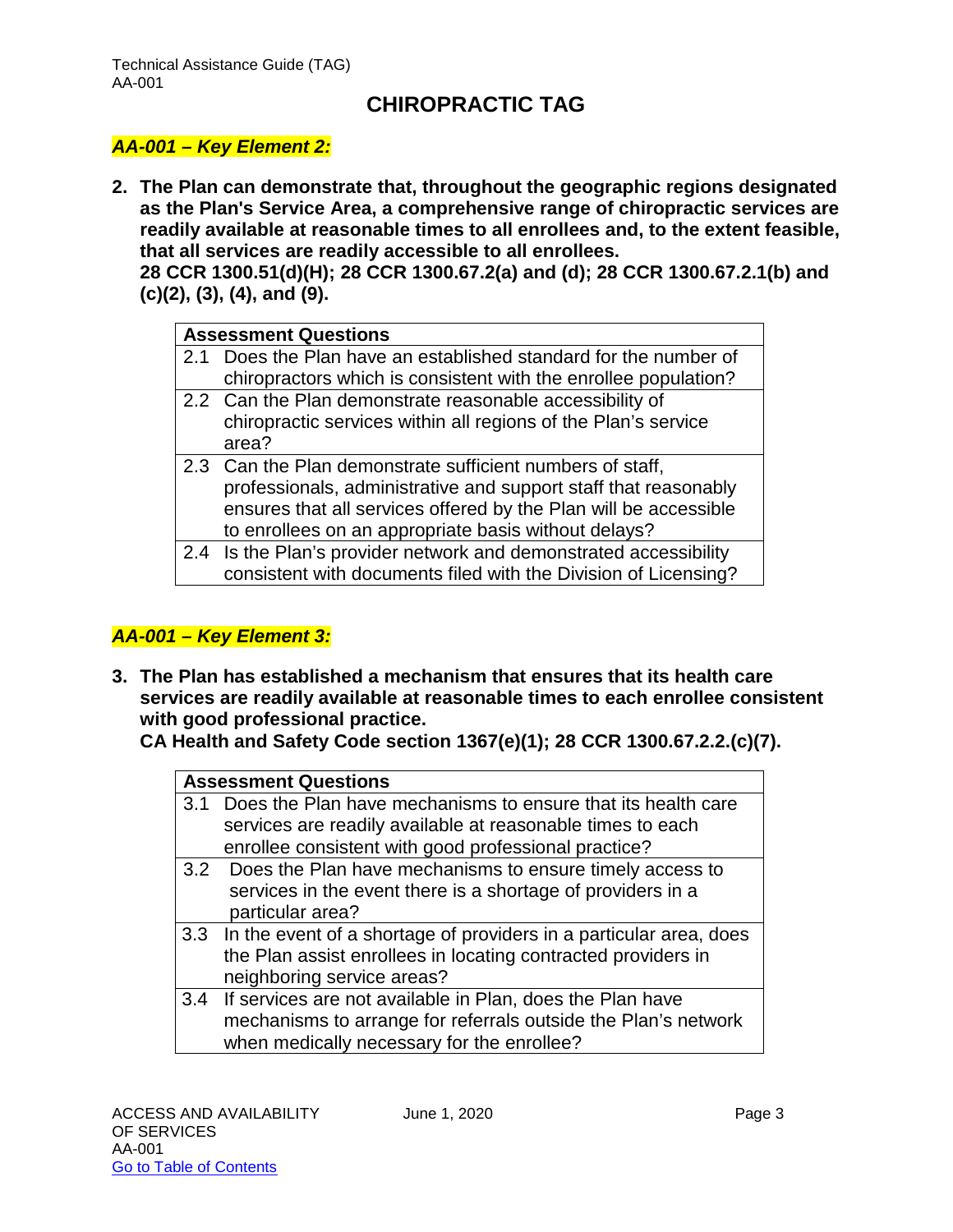3.5 Does the Plan ensure that services referred outside the Plan's contracted network do not exceed applicable co-pays, and coinsurance?

**End of Requirement AA-001: Number and Distribution of Providers**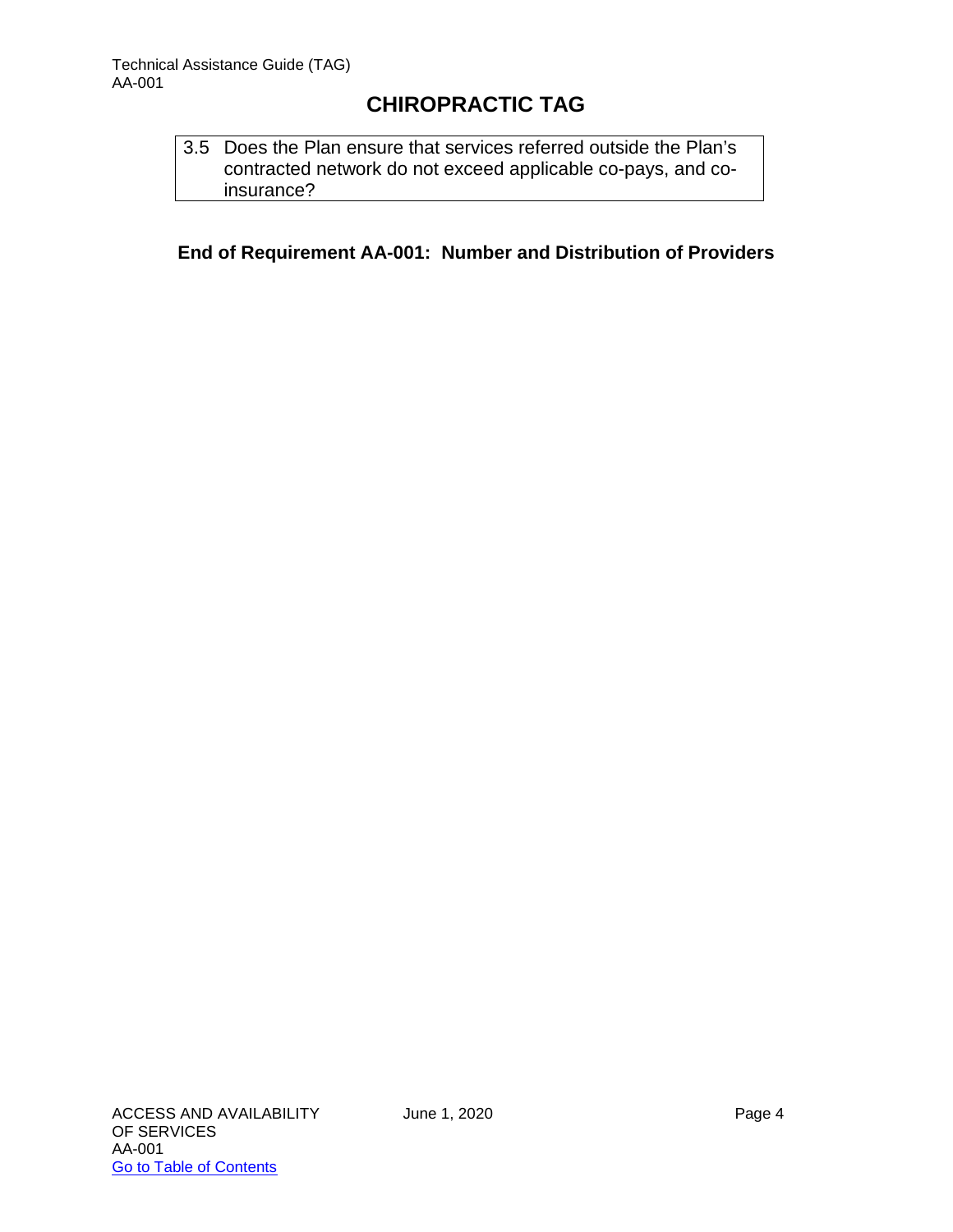## <span id="page-5-0"></span>**Requirement AA-002: Hours of Operation and After-Hours Service**

#### **INDIVIDUAL(S)/POSITION(S) TO BE INTERVIEWED**

#### **Staff responsible for the activities described above, for example:**

- Chiropractic Director
- QM Director
- Provider Relations Manager

#### **DOCUMENTS TO BE REVIEWED**

- Policies and procedures defining standards for hours of operation.
- Policies and procedures for monitoring of the standards for hours of operation.
- Policies and procedures defining standards for after-hours coverage requirements.
- Policies and procedures for monitoring of the standards for after-hours care.
- Plan after-hours coverage and access monitoring reports, after-hours or other types of telephone access studies from the Plan's telephone system or other methodologies (such as random calling at various times and dates.)
- Committee meeting minutes (of any/all appropriate committees.)
- Provider Manual or other methods to communicate standards to providers
- Corrective action plans.
- Review licensing filing of the Plan's access standards and confirm submission of appropriate policies and procedures.

#### *AA-002 – Key Element 1:*

**1. The Plan has established a standard defining reasonable hours of operation for provider health care facilities that are sufficient to prevent delays detrimental to the health of enrollees.** 

**28 CCR 1300.67.2(b) and (d); 28 CCR 1300.67.2.2.(c)(10).**

#### **Assessment Questions**

- 1.1 Does the Plan have an established standard that defines reasonable hours of operation for provider facilities?
- 1.2 Does the standard ensure that availability is sufficient to prevent delays detrimental to the health of enrollees?
- 1.3 Does the Plan ensure that, during normal business hours, the waiting time for an enrollee to speak by telephone with a Plan customer service representative knowledgeable and competent regarding the enrollee's questions and concerns, does not exceed ten minutes?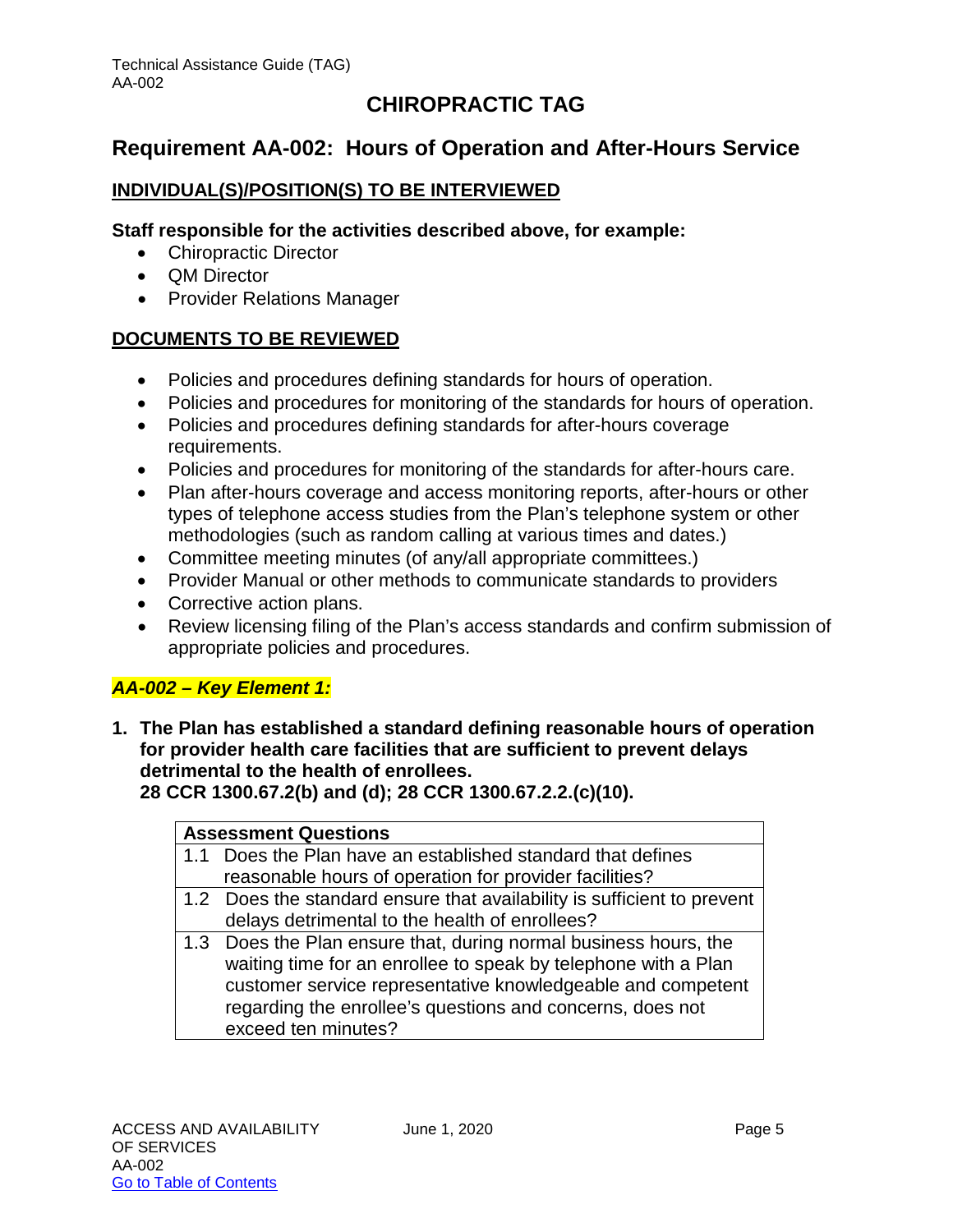#### *AA-002 – Key Element 2:*

**2. The Plan has established standards that ensure that the availability of, and access to, after hours services both at the Plan and provider level are sufficient to prevent delays detrimental to the health of enrollees. 28 CCR 1300.67.2(b) and (d); 28 CCR 1300.67.2.2.(c)(1), (3), (7), (9), and (10).**

|         | <b>Assessment Questions</b>                                                                                                                                                                                                                                                                                                           |
|---------|---------------------------------------------------------------------------------------------------------------------------------------------------------------------------------------------------------------------------------------------------------------------------------------------------------------------------------------|
| 2.1     | Does the Plan have established standards on availability of, and<br>access to, after-hours services which address provider<br>message/answering service requirements?                                                                                                                                                                 |
|         | 2.2 Does the Plan have established standards on availability of and<br>access to, after-hours services which address availability of<br>providers?                                                                                                                                                                                    |
| 2.3     | Does the Plan have established standards on availability of, and<br>access to, after-hours services which address provider<br>response to messages left after-hours?                                                                                                                                                                  |
| 2.4     | Does the Plan have established standards on availability of, and<br>access to, after-hours services which address Plan services?<br>(e.g., customer service)                                                                                                                                                                          |
|         | 2.5 Do the standards ensure that availability of, and access to,<br>after-hours services are sufficient to prevent delays detrimental<br>to the health of enrollees?                                                                                                                                                                  |
| $2.6\,$ | Does the Plan ensure that contracted providers employ an<br>answering service or telephone answering machine during non-<br>business hours?                                                                                                                                                                                           |
| 2.7     | Does the answering service, or answering machine used during<br>non-business hours provide instructions regarding:<br>(a) How enrollees may obtain urgent or emergency care?<br>(b) How to contact another provider who has agreed to be on-<br>call to triage or screen by phone, or if needed, deliver<br>urgent or emergency care? |

#### *AA-002 – Key Element 3:*

Go to Table of Contents

**3. The Plan has established and implemented a documented system for monitoring and evaluating providers' adherence to the standards regarding hours of operation and after-hours services. 28 CCR 1300.67.2(b) and (f); 28 CCR 1300.67.2.2.(d)(1).**

|             | <b>Assessment Questions</b>                                         |        |
|-------------|---------------------------------------------------------------------|--------|
|             | 3.1 Has the Plan established standards for the provision of covered |        |
|             | services in a timely manner?                                        |        |
|             | 3.2 Does the Plan disseminate its standard to providers (e.g., via  |        |
|             | provider contracts, provider manual, etc.)?                         |        |
|             | <b>ACCESS AND AVAILABILITY</b><br>June 1, 2020                      | Page 6 |
| OF SERVICES |                                                                     |        |
| AA-002      |                                                                     |        |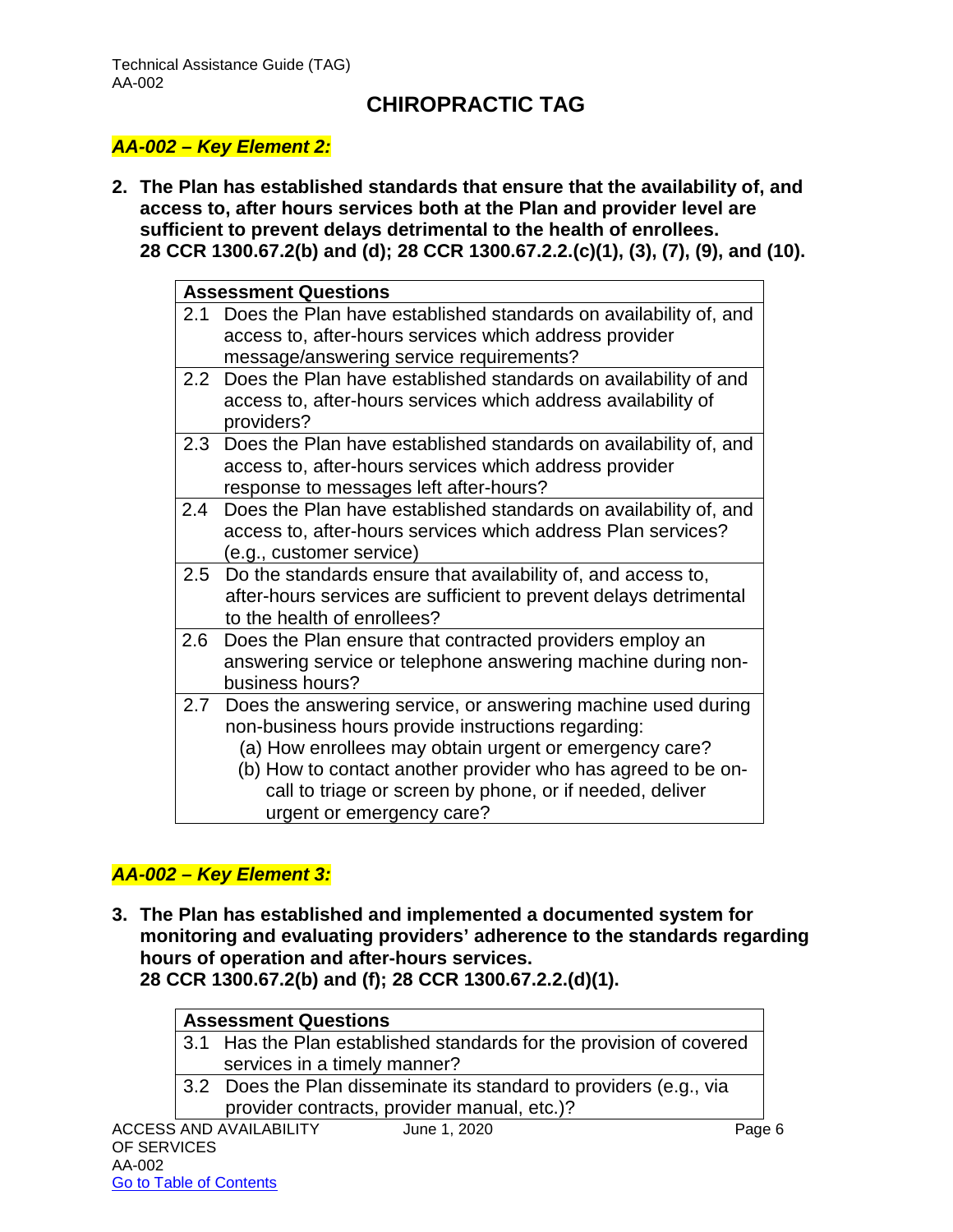| 3.3 Does the Plan regularly measure providers' performance |
|------------------------------------------------------------|
| against its standard?                                      |

- 3.4 Does the Plan implement corrective action and follow-up review to address any deficiencies?
- 3.5 Does the Plan periodically review the appropriateness of its standard and update it when indicated?

**End of Requirement AA-002: Hours of Operation and After Hours Service**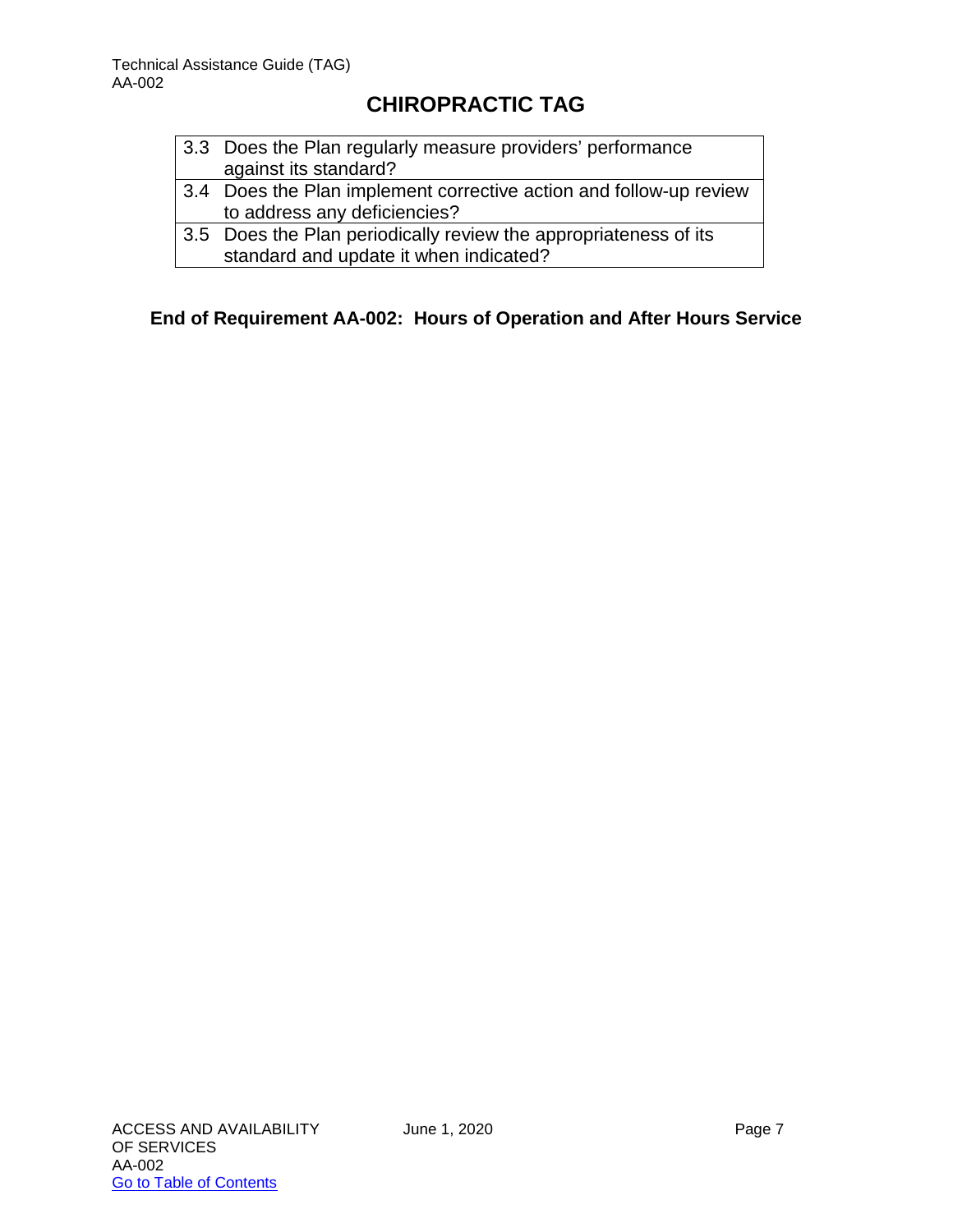## <span id="page-8-0"></span>**Requirement AA-003: Appointment Availability**

#### **INDIVIDUAL(S)/POSITION(S) TO BE INTERVIEWED**

#### **Staff responsible for the activities described above, for example:**

- QM Director
- Director of Provider Relations
- Director of Network Management or its equivalent

#### **DOCUMENTS TO BE REVIEWED**

- Policies and procedures that define appointment availability.
- Policies and procedures that address re-scheduling of appointments.
- Appointment availability studies.
- Enrollee and provider satisfaction surveys.
- Reports on complaint and grievances.
- Telephone access studies from the Plan's telephone system or other methodologies (such as anonymous "mystery shopper" or random calling at various times and dates.)
- Committee or applicable subcommittee minutes, prior two years.
- Corrective action plans and re-measurement of appointment availability to assure improvements are sustained.
- Review licensing filing of the Plan's access standards and confirm submission of appropriate policies and procedures.

#### *AA-003 – Key Element 1:*

**1. Each health care service plan shall have a documented system for monitoring and evaluating accessibility of care, including a system for addressing problems that develop, which shall include, but is not limited to, waiting time and appointments.**

**28 CCR 1300.51(d)(I)(5)(d); 28 CCR 1300.51(d)(H)(iv); 28 CCR 1300.67.1(d), and (e); 28 CCR 1300.67.2(e) and (f); 28 CCR 1300.67.2.2.(c)(1), (3), (9), and (10); 28 CCR 1300.67.2.2.(d)(1).**

| <b>Assessment Questions</b>                                                                                                                                                                                                                             |        |
|---------------------------------------------------------------------------------------------------------------------------------------------------------------------------------------------------------------------------------------------------------|--------|
| 1.1 Does the health Plan have a documented system of monitoring<br>and evaluating access to care, including waiting time and<br>appointments?                                                                                                           |        |
| 1.2 Does the Plan have established standards to ensure ready<br>referral, and provision of covered services in a timely manner<br>appropriate for the nature of the enrollee's condition and in a<br>manner consistent with good professional practice? |        |
| 1.3 Does the documented system for monitoring and evaluating<br>access to care include urgent appointments?                                                                                                                                             |        |
| <b>ACCESS AND AVAILABILITY</b><br>June 1, 2020                                                                                                                                                                                                          | Page 8 |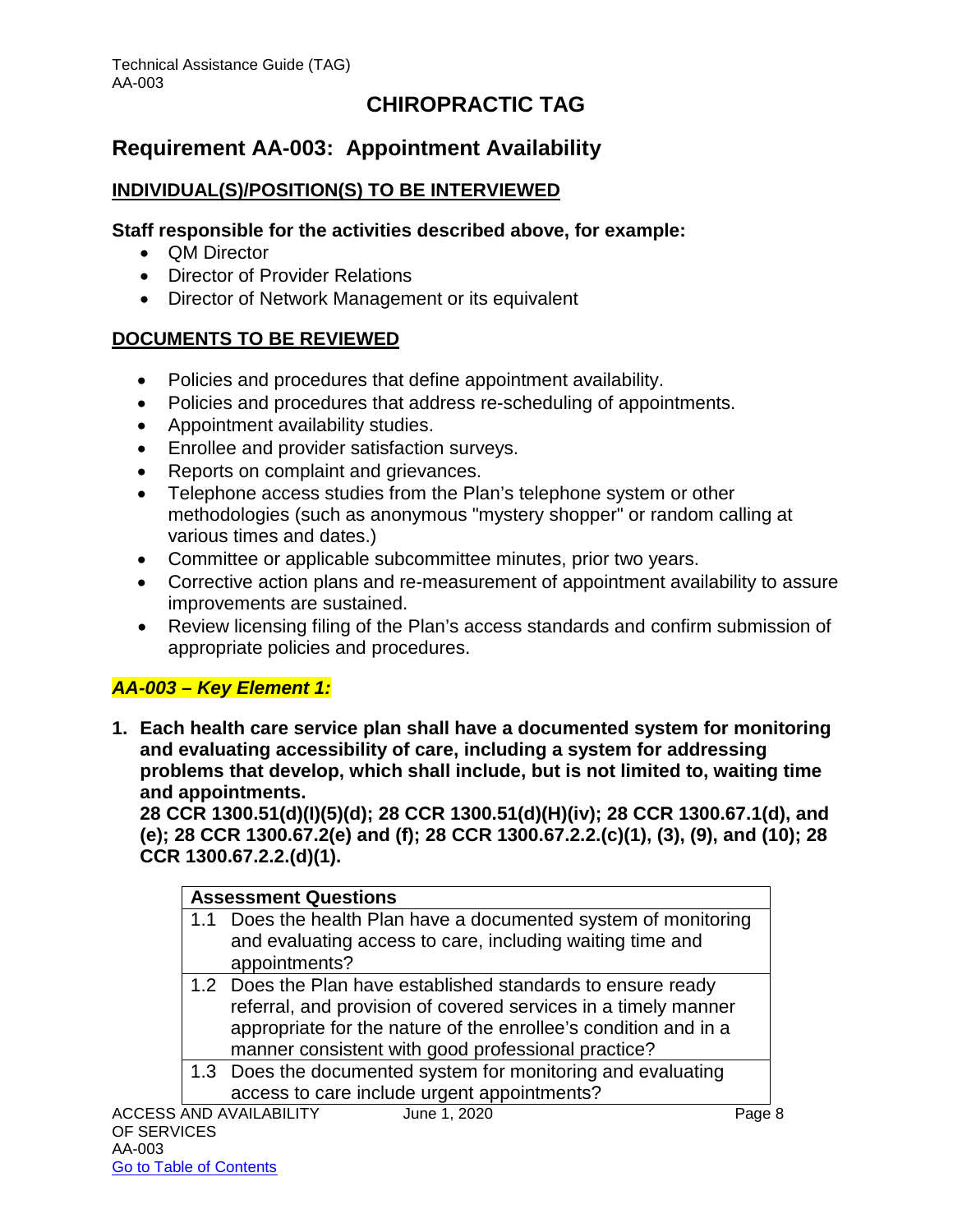| 1.4 | Does the documented system for monitoring and evaluating<br>include rescheduling of appointments to ensure rescheduling is<br>prompt and consistent with health care needs, continuity of                       |
|-----|-----------------------------------------------------------------------------------------------------------------------------------------------------------------------------------------------------------------|
|     | care?                                                                                                                                                                                                           |
| 1.5 | Does the monitoring system include assessment of provider<br>networks throughout the service regions?                                                                                                           |
| 1.6 | In the event of provider shortages, does the monitoring system<br>identify shortages and take corrective steps to remedy<br>shortages?                                                                          |
| 1.7 | In the event of provider shortages, does the Plan monitor<br>customer service efforts to assist enrollees in locating a<br>contracted provider in neighboring service areas?                                    |
| 1.8 | As a way to identify provider shortages or services which may<br>not be available from the Plan's contracted network, does the<br>monitoring system track out of network referrals?                             |
| 1.9 | Does the Plan monitor that contracted providers employ an<br>answering service or telephone answering machine during non-<br>business hours?                                                                    |
|     | 1.10 Does the Plan monitor the answering service, or the answering<br>machine used during non-business hours to ensure it provides<br>instructions regarding:                                                   |
|     | (a) How enrollees may obtain urgent or emergency care?<br>(b) How to contact another provider who has agreed to be on-<br>call to triage or screen by phone, or if needed, deliver<br>urgent or emergency care? |
|     | 1.11 Does the Plan monitor that telephone service accessibility<br>including that contact with a knowledgeable customer service<br>representative does not exceed ten minutes?                                  |
|     | 1.12 Does the Plan evaluate network capacity? (This is the                                                                                                                                                      |
|     | percentage of the network accepting referrals / new patients.)<br>1.13 Does the Plan ensure that there are open practices that are                                                                              |
|     | accepting new patients?                                                                                                                                                                                         |
|     | 1.14 When the Plan identifies problems, does it take action to ensure<br>appointment availability?                                                                                                              |
|     | 1.15 When the Plan identifies problems, does it monitor to assure<br>improvements are maintained?                                                                                                               |

## **End of Requirement AA-003: Appointment Availability**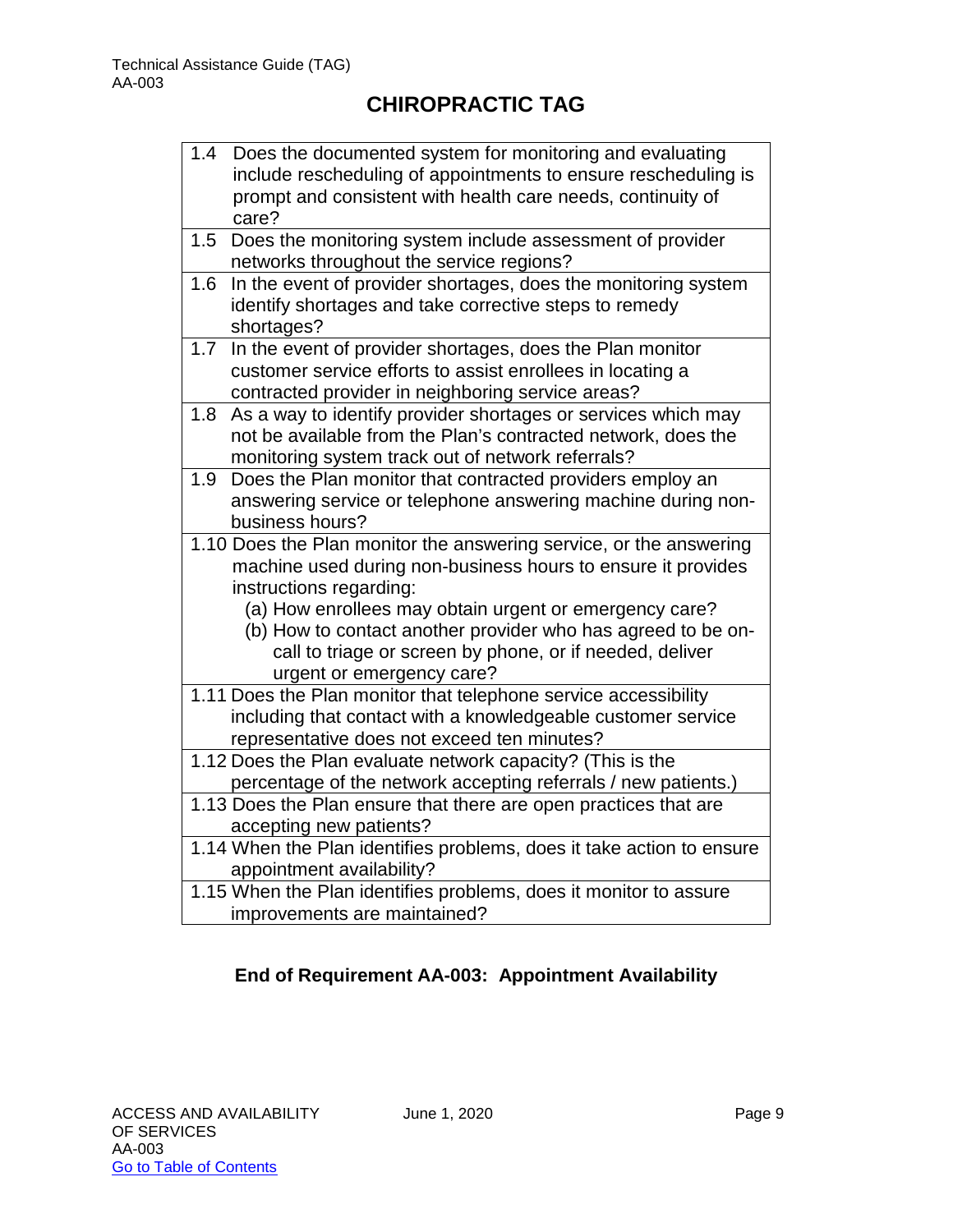## <span id="page-10-0"></span>**Requirement AA-004: Enrollee Health Education**

#### **INDIVIDUAL(S)/POSITION(S) TO BE INTERVIEWED**

#### **Staff responsible for the activities described above, for example:**

- Supervisor or Manager of Health Education or equivalent
- QM Director
- Director or Manager of Customer Relations or Member Services

#### **DOCUMENTS TO BE REVIEWED**

- Policies and procedures of the Health Education Program
- Health Education Program description
- Plan and delegate Websites
- Patient education materials regarding the accessibility of service (e.g., certificate of coverage member handbook);
- Plan reviews of delegated entities' Health Education Programs and notification to enrollees of how to access services

#### *AA-004 – Key Element 1:*

**1. The Plan regularly distributes materials to each enrollee that explain how to obtain services.**

**28 CCR 1300.67.2(g).**

| <b>Assessment Questions</b>                                        |  |
|--------------------------------------------------------------------|--|
| 1.1 Has the Plan developed materials that explain how to obtain    |  |
| chiropractic care services?                                        |  |
| 1.2 Has the Plan developed materials that explain how to obtain    |  |
| after-hours care?                                                  |  |
| 1.3 Does the Plan regularly distribute the materials to enrollees? |  |

#### **End of Requirement AA-004: Enrollee Health Education**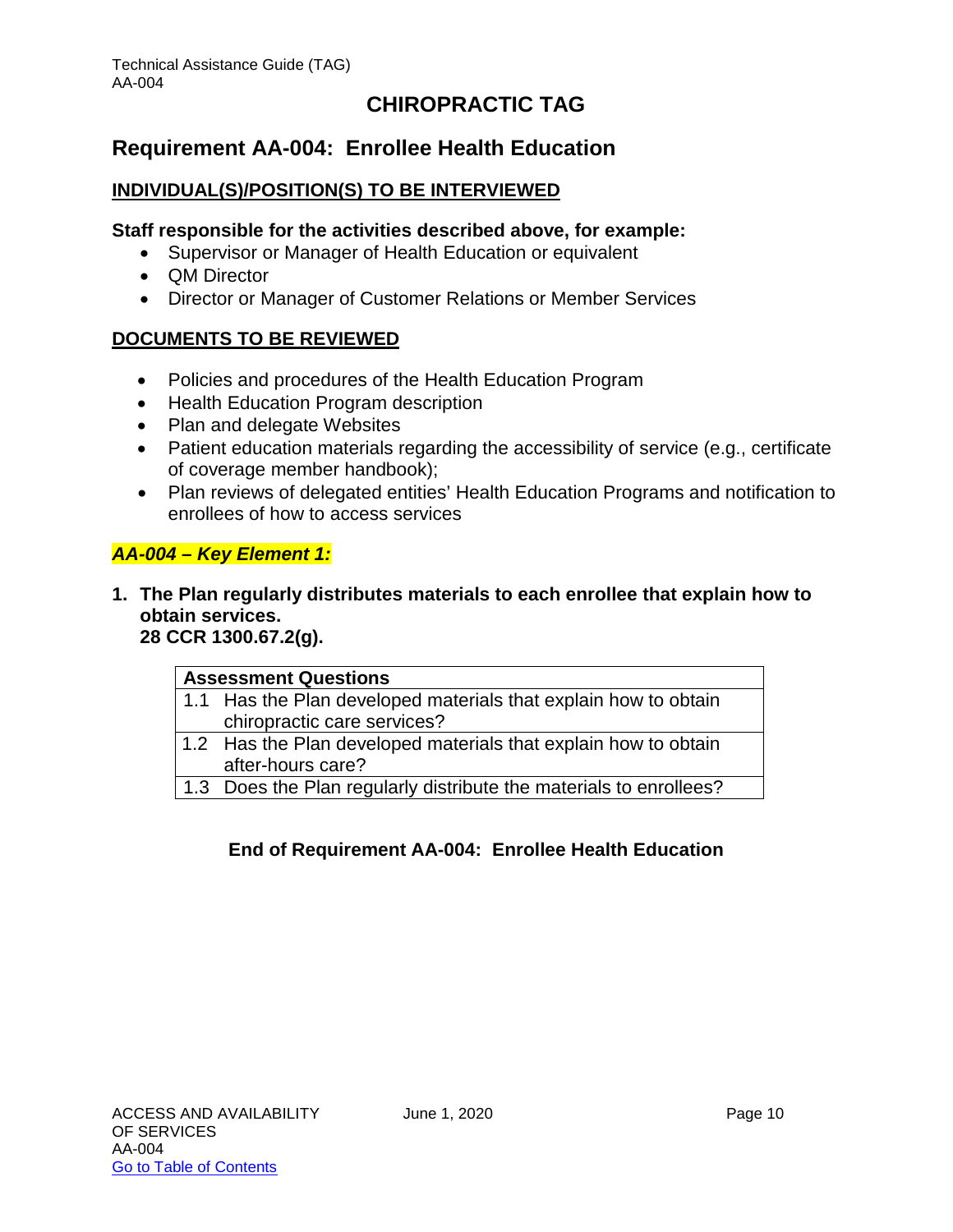## <span id="page-11-0"></span>**Requirement AA-005: Preventative Health Care**

#### **INDIVIDUAL(S)/POSITION(S) TO BE INTERVIEWED**

#### **Staff responsible for the activities described above, for example:**

- Chiropractic Director
- QA Director
- QA Coordinator

#### **DOCUMENTS TO BE REVIEWED**

- Policies and procedures ensuring provision of preventive care services.
- Preventive care guidelines.
- Minutes of QA Committee or subcommittee meetings.
- Provider Manual.
- Health education literature.
- Provider education and informational materials.
- Results of measurement of other preventive health guidelines.
- List of preventive care objectives with associated tracking reports.

#### *AA-005 – Key Element 1:*

**1. The Plan has established preventive care guidelines. The Plan has disseminated its guidelines to its providers, regularly monitors performance against the standards and addresses any deficiencies. 28 CCR 1300.67(f)(1) and (8); 28 CCR 1300.67.2(f).**

| <b>Assessment Questions</b>                                          |
|----------------------------------------------------------------------|
| 1.1 Does the Plan have established preventive guidelines?            |
| 1.2 Does the Plan use appropriate methods in developing or           |
| adopting preventive guidelines?                                      |
| 1.3 Are the guidelines comprehensive?                                |
| 1.4 Does the Plan have an effective mechanism for distributing its   |
| guidelines to participating providers?                               |
| 1.5 Does the Plan monitor the provision of preventive services on    |
| an individual and Plan-wide basis?                                   |
| 1.6 Does the Plan regularly measure the level of preventive care     |
| provided to enrollees against its established guidelines?            |
| 1.7 Does the Plan critically evaluate the results of preventive care |
| monitoring?                                                          |
| 1.8 Does the Plan develop and implement corrective actions or        |
| QM Programs with measurable goals to increase levels of              |
| preventive care for enrollees?                                       |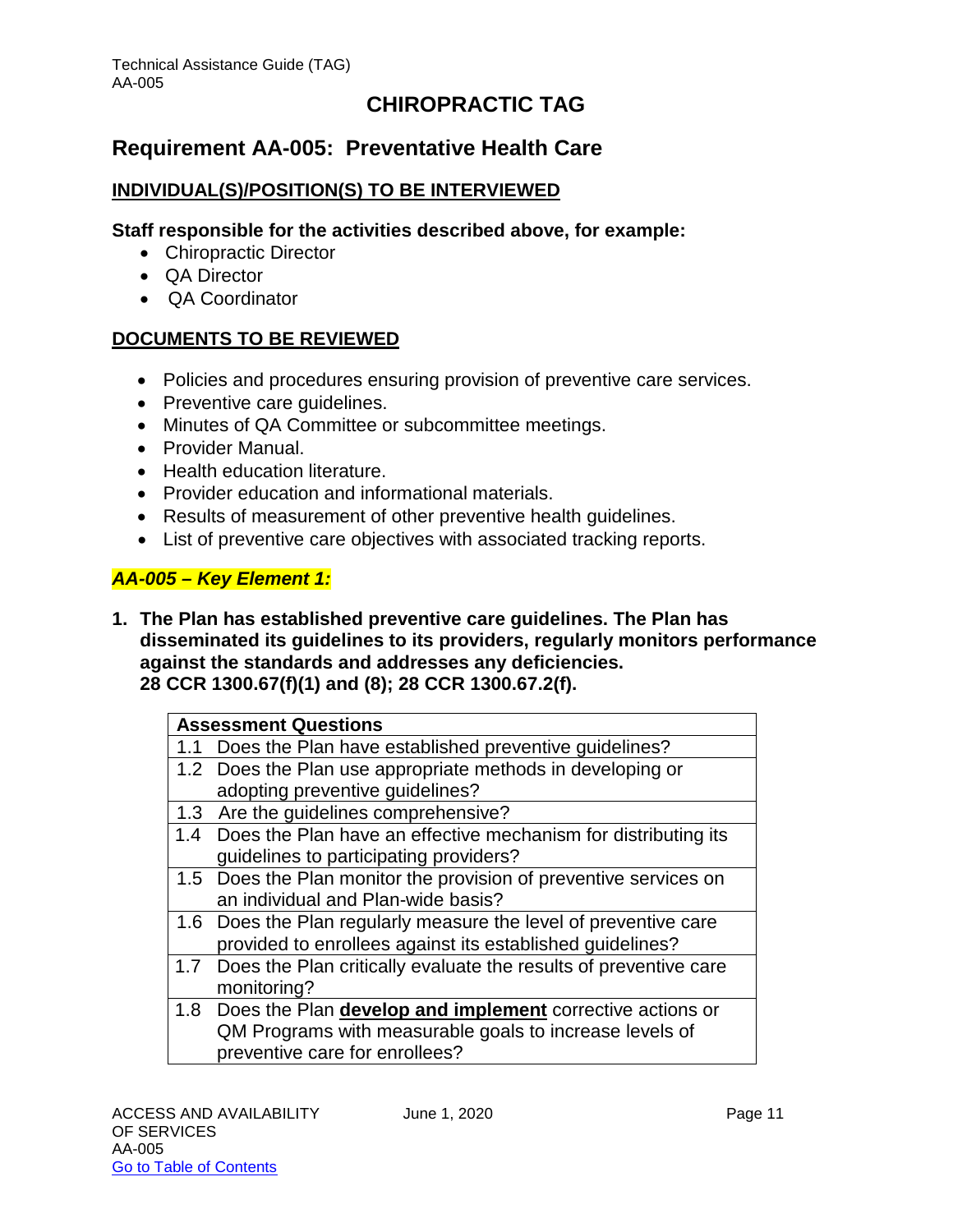- 1.9 Does the Plan **re-measure and critically evaluate** the results of corrective actions or QM Programs to increase levels of preventive care for enrollees?
- 1.10 Does the Plan develop and implement additional corrective actions or QM Programs based on the critical evaluation of its past corrective actions or QM Programs?

#### *AA-005 – Key Element 2:*

**2. The Plan has an effective Health Education Program designed to educate enrollees regarding personal health behavior and health care, including recommendations regarding the optimal use of health care services provided by the Plan or health care organizations affiliated with the Plan.**

#### **Assessment Questions** 2.1 Does the Plan have effective preventive health education services that include information regarding personal health behavior and optimal use of preventive services provided under the Plan?

#### **End of Requirement AA-005: Preventive Health Care**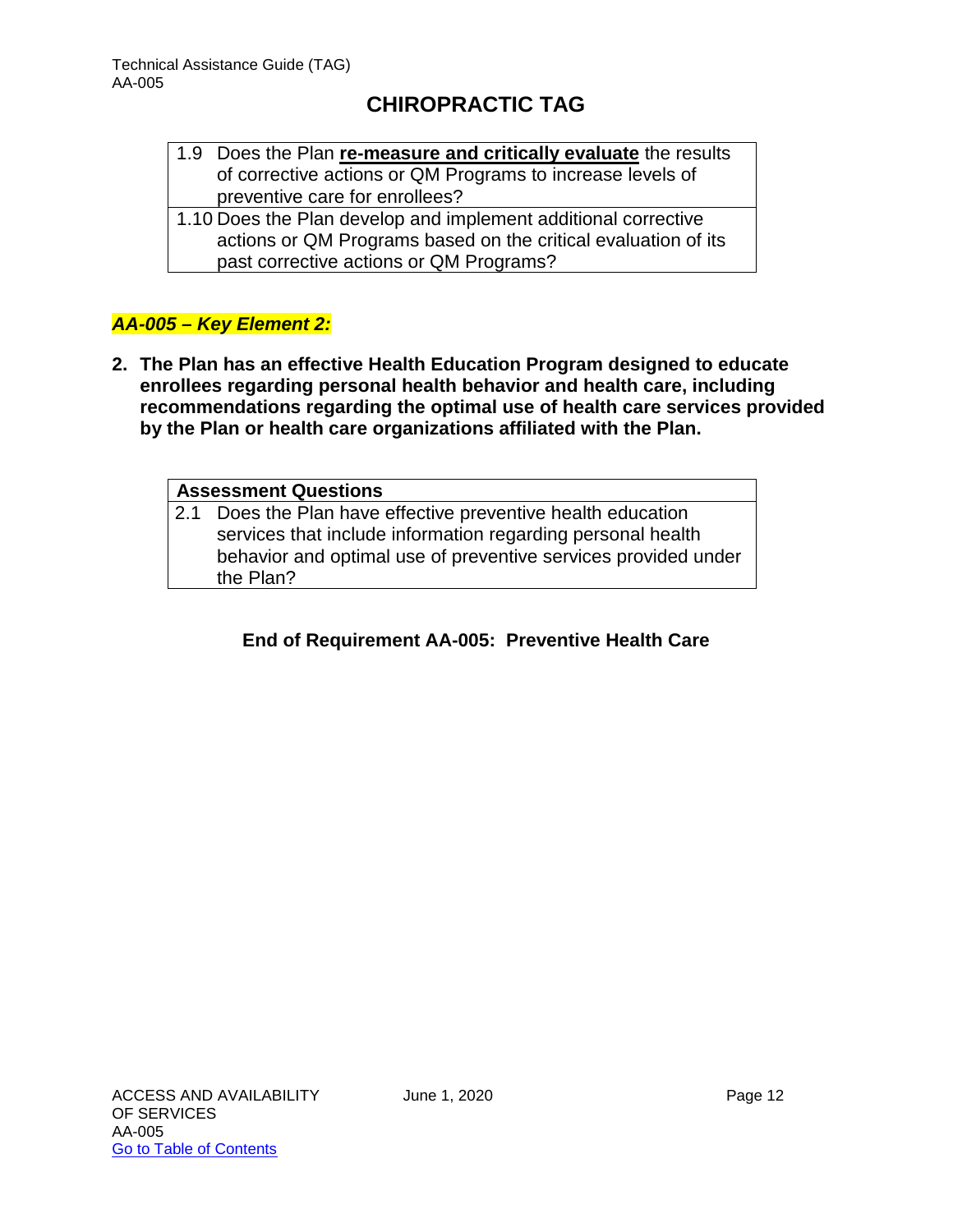## <span id="page-13-0"></span>**Requirement AA-006: Provider Directories and 10% Network Change Reporting**

#### **INDIVIDUAL(S)/POSITION(S) TO BE INTERVIEWED**

#### **Staff responsible for the activities described below, for example:**

- Director of Contracting/Provider Relations
- Director of Quality Assurance (QA) and/or other persons responsible for QA.
- Individuals Responsible for AA survey/data analysis
- Individuals who can provide a systems demonstration to the Department (upon request)

#### **DOCUMENTS TO BE REVIEWED**

- Electronic version of the Plan's Provider Directory and the Plan's online Provider Directory.
- Plan's Exhibit J-14 and any other policies and procedures relevant to the update of contact information for contracted providers and the Plan's process for updating the Provider Directory.
- Plan's provider notice templates (annual/semi-annual verification notice, notice of pending provider directory removal.)
- Plan's provider notification log or communication timing/tracking history (should include dates notices were sent to providers and if and when responses were received.)
- Evidence the Plan suppressed providers who failed to respond to the required notice in a timely manner.
- Provider Directory Vendor contract (if applicable.)
- Amendment filings reflecting a 10% change in network(s).
- QA/AA program/policies/internal guidance.
- Provider network tracking reports.
- List of grievances handled by the Plan related to Provider Directories.
- Annual report of grievances related to access and availability submitted by the Plan to the Department.
- Consumer complaints filed with the Department related to Provider Directories.
- The Department may request a systems demonstration (onsite or remotely via webinar) for the routine survey.

#### *AA-006 - Key Element 1:*

**1. The Plan has adequate processes for provider notice and verification. CA Health and Safety Code section 1367.27(i)(7)-(8), (l)(1)-(4), and (m)(2).**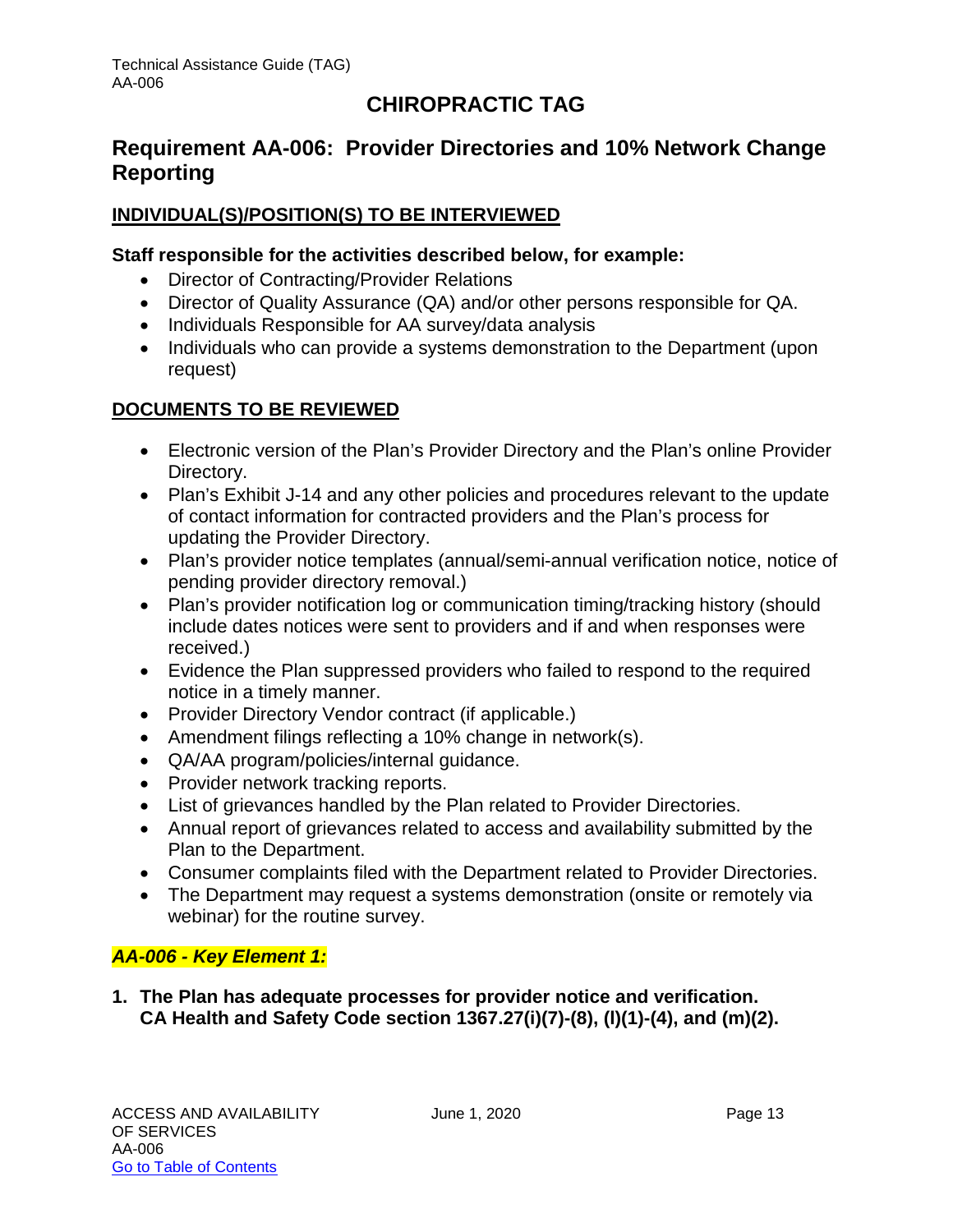|     | <b>Assessment Questions</b>                                        |
|-----|--------------------------------------------------------------------|
| 1.1 | Does the Plan have a process to allow providers to promptly        |
|     | verify or submit changes to its directory information, including   |
|     | an online interface?                                               |
| 1.2 | Does the Plan's online interface allow providers to submit         |
|     | verification or changes electronically and generate an             |
|     | acknowledgment of receipt?                                         |
| 1.3 | Does the Plan's provider notice template satisfy the content       |
|     | requirements of Section 1367.27(I)(2)(A)-(C)?                      |
|     | The information the plan has in its directory or                   |
|     | directories regarding the provider or provider                     |
|     | group, including a list of networks and plan                       |
|     | products that include the contracted provider or                   |
|     | provider group.                                                    |
|     | A statement that the failure to respond to the<br>$\bullet$        |
|     | notification may result in a delay of payment or                   |
|     | reimbursement of a claim pursuant to subdivision                   |
|     | $(p)$ .                                                            |
|     | Instructions on how the provider or provider group<br>$\bullet$    |
|     | can update the information in the provider directory               |
|     | or directories using the online interface developed                |
|     | pursuant to subdivision (m).                                       |
| 1.4 | Does the Plan notify its contracted providers at least once        |
|     | annually?                                                          |
| 1.5 | Does the Plan require an affirmative response from providers       |
|     | acknowledging the notification was received?                       |
| 1.6 | Does the Plan require all notified providers to confirm their      |
|     | directory information is current and accurate or otherwise         |
|     | update their directory information?                                |
| 1.7 | If the Plan does not receive an affirmative response and           |
|     | confirmation from the provider within 30 business days, does       |
|     | the Plan have a process to verify the provider's information       |
|     | within 15 business days?                                           |
| 1.8 | If the plan is unable to verify whether the provider's information |
|     | is correct or requires updates, does the plan notify the provider  |
|     | 10 business days in advance of removal that the provider will be   |
|     | removed from the provider directory or directories?                |
| 1.9 | Does the Plan ensure providers who do not respond are not          |
|     | included in the next required update of the provider directory?    |
|     | 1.10 Does the Plan have a process for handling changes to hospital |
|     | information?                                                       |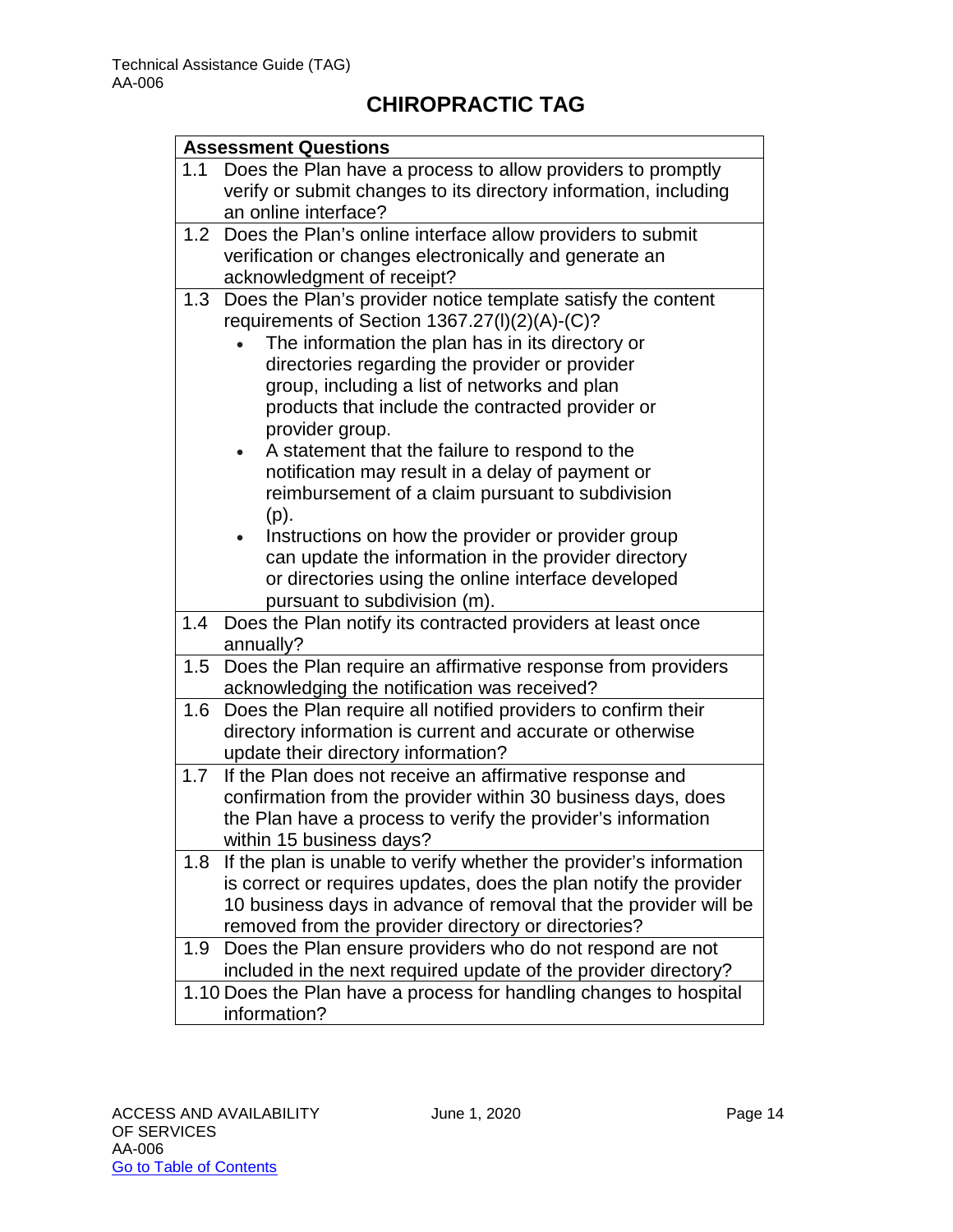#### *AA-006 - Key Element 2:*

**2. The Specialized Health Plan (dental, vision, other) properly maintains its online provider directory.** 

**CA Health and Safety Code section 1367.27(c)(1) and (2), (e)(1)(C), (i).**

|     | <b>Assessment Questions</b>                                                                                                                                                                                                                                                                                 |
|-----|-------------------------------------------------------------------------------------------------------------------------------------------------------------------------------------------------------------------------------------------------------------------------------------------------------------|
| 2.1 | Is an online provider directory or directories available on the<br>Plan's Website?                                                                                                                                                                                                                          |
| 2.2 | Is the Plan's online directory or directories available to the<br>public, potential enrollees, enrollees, and providers without any<br>restrictions or limitation?                                                                                                                                          |
| 2.3 | Is the Plan's online directory or directories accessible through<br>an identifiable link or tab and in a manner that is accessible and<br>searchable by enrollees, potential enrollees, the public, and<br>providers?                                                                                       |
| 2.4 | Is the Plan's online directory or directories updated at least<br>weekly and when informed of changes/upon confirmation that a<br>provider's practice location or other information required under<br>subdivision (h) or (i) has changed?                                                                   |
| 2.5 | Does the Plan's online directory contain the provider's name,<br>practitioner type, practice location or locations, and contact<br>information?                                                                                                                                                             |
| 2.6 | Does the Plan's online directory include the National Provider<br>Identifier number, California license number, and type of<br>license, for each listed provider?                                                                                                                                           |
| 2.7 | Does the Plan's online directory include the area of specialty,<br>including board certification, if any, as applicable to each listed<br>provider?                                                                                                                                                         |
| 2.8 | Does the Plan's online directory include the provider's office<br>email address, if available?                                                                                                                                                                                                              |
| 2.9 | Does the Plan's online directory include the name of each<br>affiliated provider group or specialty plan practice group<br>currently under contract with the plan through which the<br>provider sees enrollees?                                                                                             |
|     | 2.10 Does the Plan's online directory include the names of each<br>allied health care professional to the extent there is a direct<br>contract for those services covered through a contract with the<br>plan?                                                                                              |
|     | 2.11 Does the Plan's online directory identify the Non-English<br>language, if any, spoken by a health care provider or other<br>medical professional as well as non-English language spoken<br>by a qualified medical interpreter, in accordance with Section<br>1267.04, if any, on the provider's staff? |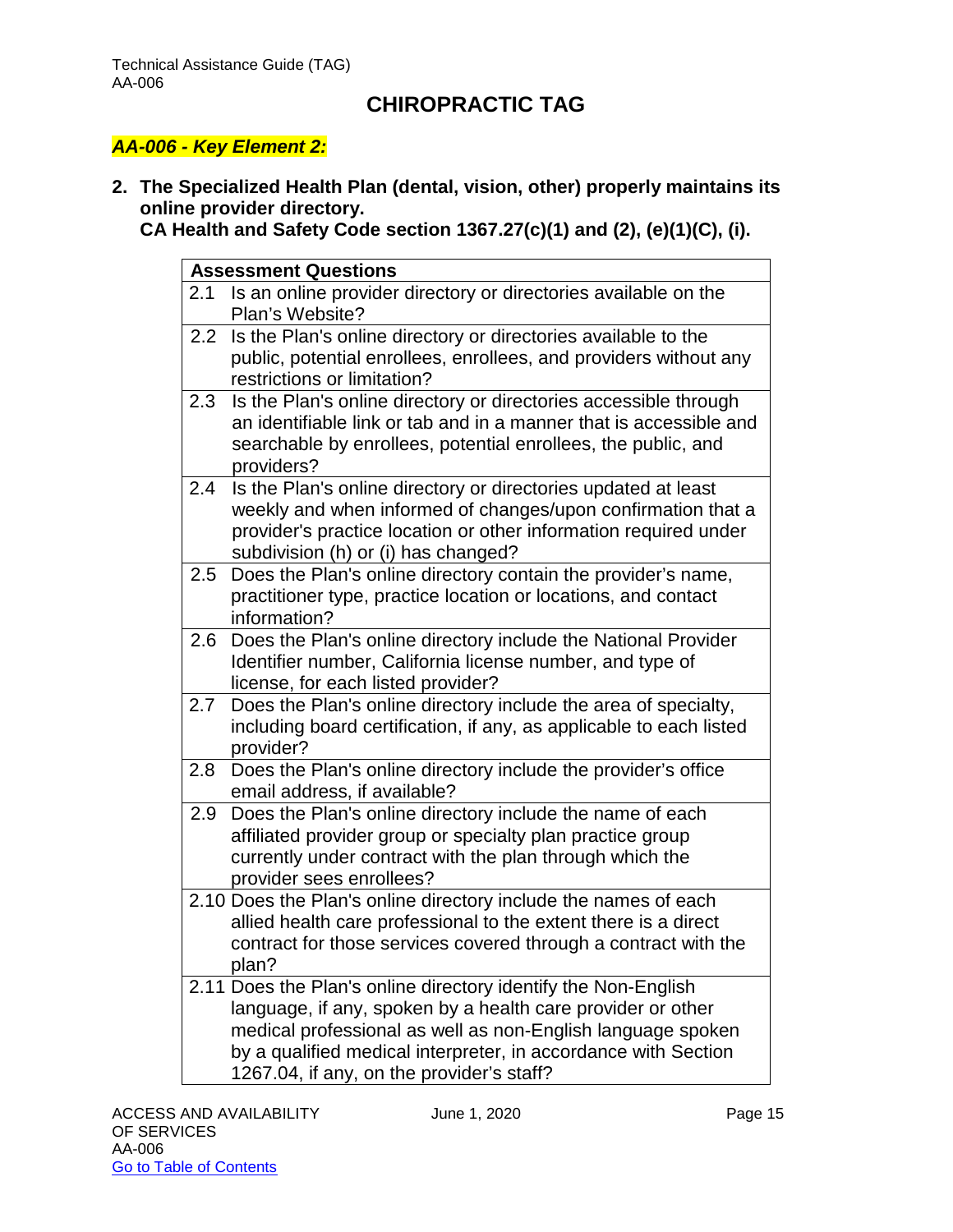2.12 Does the Plan's online directory include identification of providers who no longer accept new patients for some or all of the plan's products?

#### *AA-006 - Key Element 3:*

**3. The Plan has adequate procedures for receiving and investigating reports of provider directory inaccuracy.**

**CA Health and Safety Code section 1367.27(f), (j)(3), (m)(3), (o)(1) and (o)(2); CA Health and Safety Code section 1368; and 28 CCR 1300.68.**

|         | <b>Assessment Questions</b>                                         |  |
|---------|---------------------------------------------------------------------|--|
| 3.1     |                                                                     |  |
|         | Does the Plan have a telephone number and dedicated email           |  |
|         | address to receive reports of a potential directory inaccuracy?     |  |
| 3.2     | Does the Plan's provider directory and Website prominently          |  |
|         | display the Plan's dedicated email address and telephone            |  |
|         | number to report a potential directory inaccuracy?                  |  |
| 3.3     | Does the Plan have an electronic form to receive reports of a       |  |
|         | potential directory inaccuracy?                                     |  |
| 3.4     | Does the Plan's online provider directory and website               |  |
|         | prominently display the hyperlink to report a potential directory   |  |
|         | inaccuracy?                                                         |  |
| $3.5\,$ | Can the Plan provide evidence that it promptly investigates         |  |
|         | each time it receives a report of a potential directory inaccuracy, |  |
|         | taking no more than thirty (30) business days to verify the         |  |
|         | accuracy of the information or update the provider directory or     |  |
|         | directories?                                                        |  |
| 3.6     | Can the Plan provide evidence that its investigation includes       |  |
|         | contacting the affected provider within five business days?         |  |
| 3.7     | Does the Plan document the receipt and outcome of each              |  |
|         | reported potential directory inaccuracy in accordance with          |  |
|         | Section 1367.27(o)(2)(B)?                                           |  |
| 3.8     | Can the Plan provide evidence that it makes changes to              |  |
|         | provider directory information required as a result of any          |  |
|         | investigation no later than the next scheduled weekly update, or    |  |
|         | the update immediately following that update?                       |  |
|         |                                                                     |  |

#### *AA-006 - Key Element 4:*

**4. The Plan's provider directory contains the required enrollee disclosures. CA Health and Safety Code section 1367.27(g)(1) and (2), (n)(2), and (q).**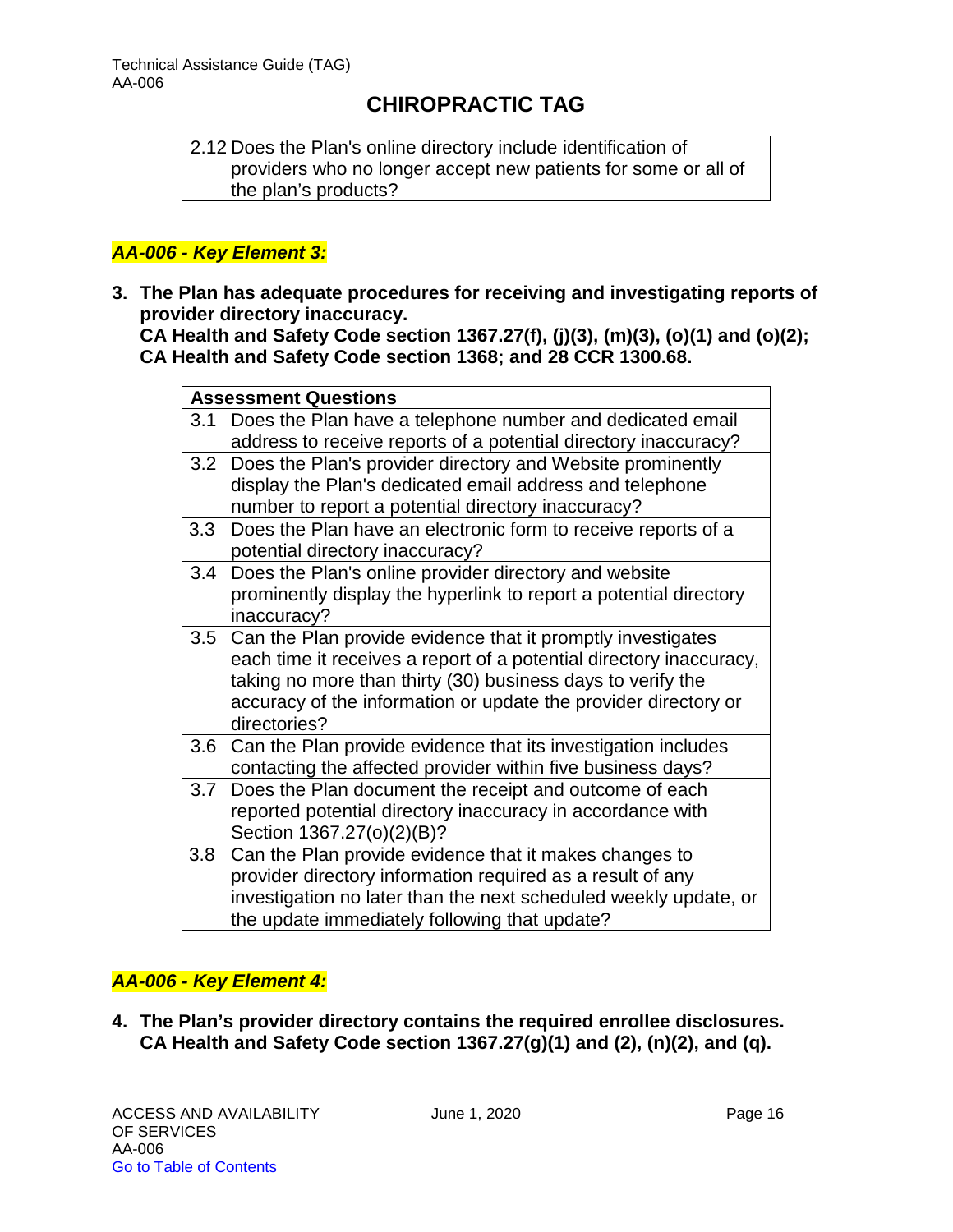#### **Assessment Questions**

| 4.1 Does the Plan's provider directory or directories include a  |
|------------------------------------------------------------------|
| statement informing enrollees that they are entitled to language |
| interpreter services at no cost, including information on how to |
| obtain interpretation services?                                  |

- 4.2 Does the Plan's provider directory or directories include a statement informing enrollees that they are entitled to full and equal access to covered services, including enrollees with disabilities as required under the Americans with Disabilities Act of 1990 and Section 404 of the Rehabilitation Act of 1973?
- 4.3 Has the Plan removed any existing disclosures that are inconsistent with an enrollee's right to reasonably rely on the Plan's provider directory or directories?
- 4.4 Has the Plan removed any existing disclosures that are inconsistent with the Plan's responsibility to ensure compliance with Section 1367.27, regardless of any delegated responsibilities?

#### *AA-006 - Key Element 5:*

**5. The Plan properly updates and distributes its printed provider directory to enrollees.** 

**CA Health and Safety Code section 1367.27(d)(1), and (i).** 

| <b>Assessment Questions</b> |                                                                       |  |
|-----------------------------|-----------------------------------------------------------------------|--|
|                             | 5.1 Can a printed copy of the Plan's directory or directories be      |  |
|                             | requested by enrollees, potential enrollees, providers, and           |  |
|                             | members of the public via the Plan's toll-free telephone number,      |  |
|                             | electronically, or in writing?                                        |  |
|                             | 5.2 Does the Plan's printed directory or directories contain the      |  |
|                             | provider information required by Section 1367.27(i)?                  |  |
|                             | 5.3 Does the Plan provide a printed copy of the provider directory to |  |
|                             | the requester by mail postmarked no later than five business          |  |

days following the date of the request?

#### *AA-006 - Key Element 6:*

**6. The Plan monitors changes in names to the provider network and file updates with the Department, as required. CA Health and Safety Code section 1367.27(r); 28 CCR 1300.52(f).**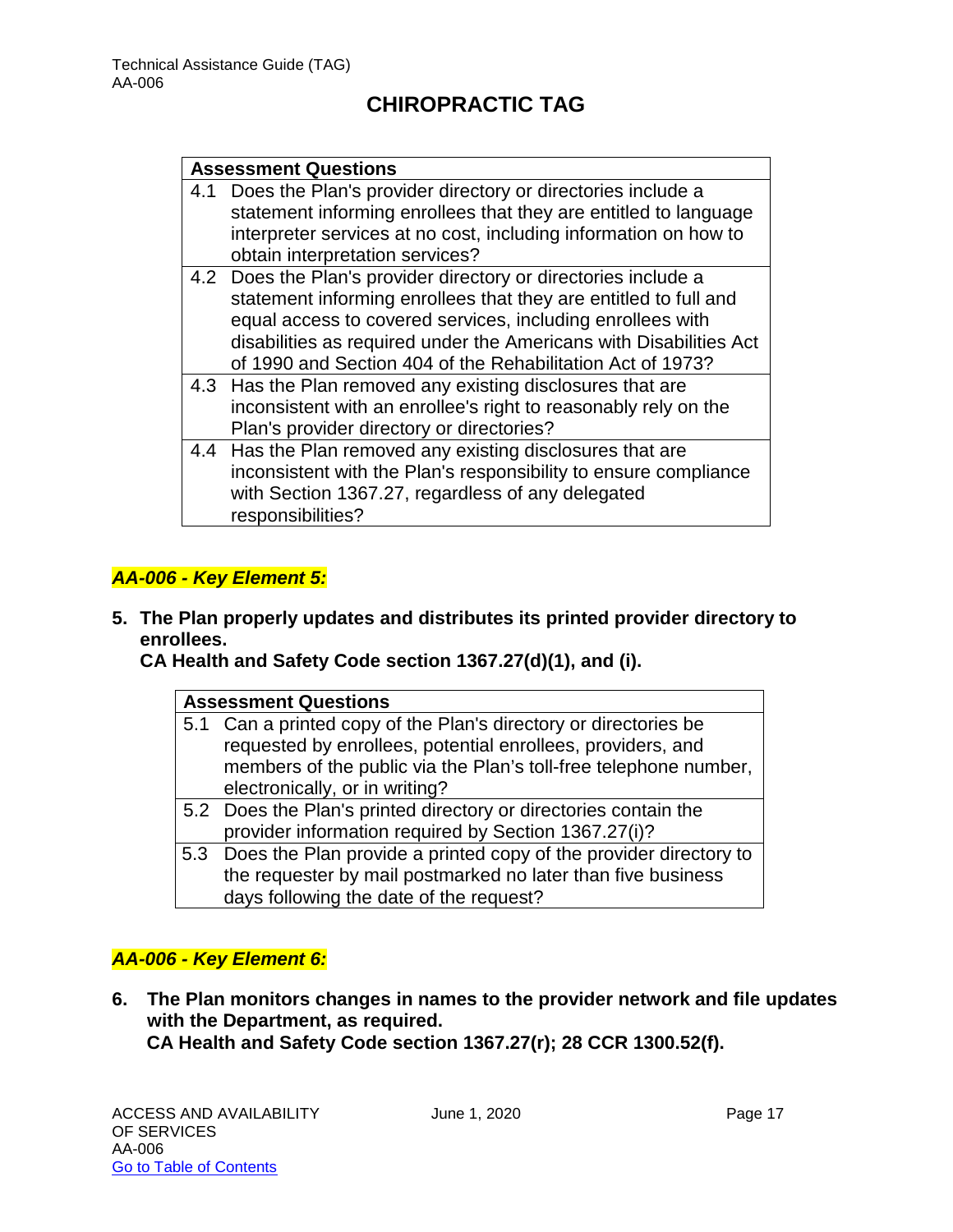#### **Assessment Questions**

|     | . The set of the set of the set of the set of the set of the set of the set of the set of the set of the set of the set of the set of the set of the set of the set of the set of the set of the set of the set of the set of |
|-----|-------------------------------------------------------------------------------------------------------------------------------------------------------------------------------------------------------------------------------|
|     | one of its networks?                                                                                                                                                                                                          |
|     | percent change to the names contained in the provider list for                                                                                                                                                                |
|     | amendment filing with the Department when there is a 10                                                                                                                                                                       |
| 6.1 | Does the Plan have a policy or internal guidance that triggers an                                                                                                                                                             |

- 6.2 Does the Plan monitor its networks to determine when a 10 percent change occurs?
- 6.3 If the Plan had a 10 percent change to any of its networks since its last Exhibit I filing for that network, did the Plan file an Amendment with the Department?

#### **End of Requirement AA-006 Provider Directories and 10% Network Change**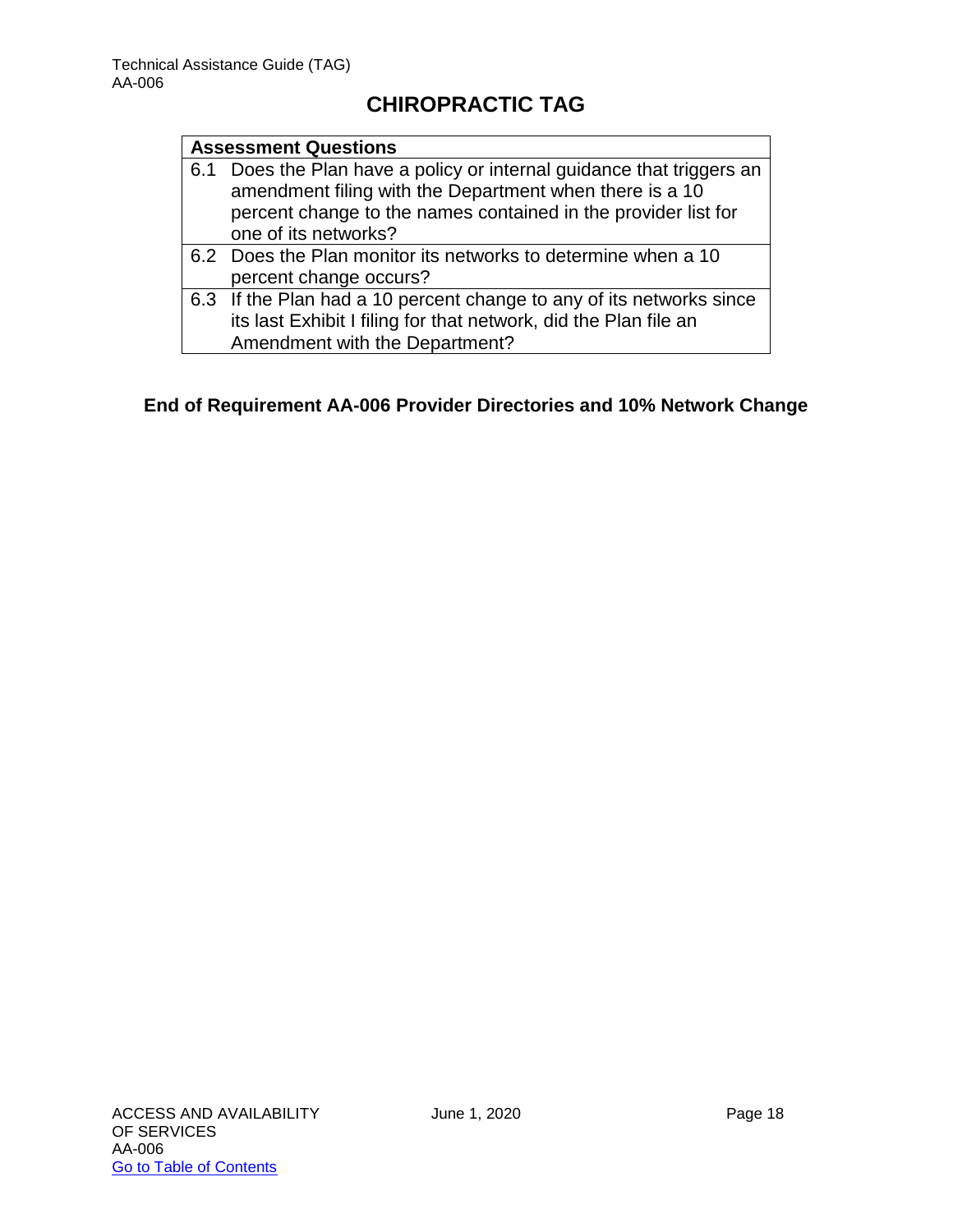## <span id="page-19-0"></span>**Statutory/Regulatory Citations**

#### **CA Health and Safety Code section 1367(e)(1)**

(e)(1)All services shall be readily available at reasonable times to each enrollee consistent with good professional practice. To the extent feasible, the plan shall make all services readily accessible to all enrollees consistent with section 1367.03.

#### **CA Health and Safety Code section 1367.27**

- (a) Commencing July 1, 2016, a health care service plan shall publish and maintain a provider directory or directories with information on contracting providers that deliver health care services to the plan's enrollees, including those that accept new patients. A provider directory shall not list or include information on a provider that is not currently under contract with the plan.
- (b) A health care service plan shall provide the directory or directories for the specific network offered for each product using a consistent method of network and product naming, numbering, or other classification method that ensures the public, enrollees, potential enrollees, the department, and other state or federal agencies can easily identify the networks and plan products in which a provider participates. By July 31, 2017, or 12 months after the date provider directory standards are developed under subdivision (k), whichever occurs later, a health care service plan shall use the naming, numbering, or classification method developed by the department pursuant to subdivision (k). (c)(1) An online provider directory or directories shall be available on the plan's Internet Web site to the public, potential enrollees, enrollees, and providers without any restrictions or limitations. The directory or directories shall be accessible without any requirement that an individual seeking the directory information demonstrate coverage with the plan, indicate interest in obtaining coverage with the plan, provide a member identification or policy number, provide any other identifying information, or create or access an account.
- (c)(1 An online provider directory or directories shall be available on the plan's Internet Web site to the public, potential enrollees, enrollees, and providers without any restrictions or limitations. The directory or directories shall be accessible without any requirement that an individual seeking the directory information demonstrate coverage with the plan, indicate interest in obtaining coverage with the plan, provide a member identification or policy number, provide any other identifying information, or create or access an account.
- (2) The online provider directory or directories shall be accessible on the plan's public Internet Web site through an identifiable link or tab and in a manner that is accessible and searchable by enrollees, potential enrollees, the public, and providers. By July 31, 2017, or 12 months after the date provider directory standards are developed under subdivision (k), whichever occurs later, the plan's public Internet Web site shall allow provider searches by, at a minimum, name, practice address, city, ZIP Code, California license number, National Provider Identifier number, admitting privileges to an identified hospital, product, tier,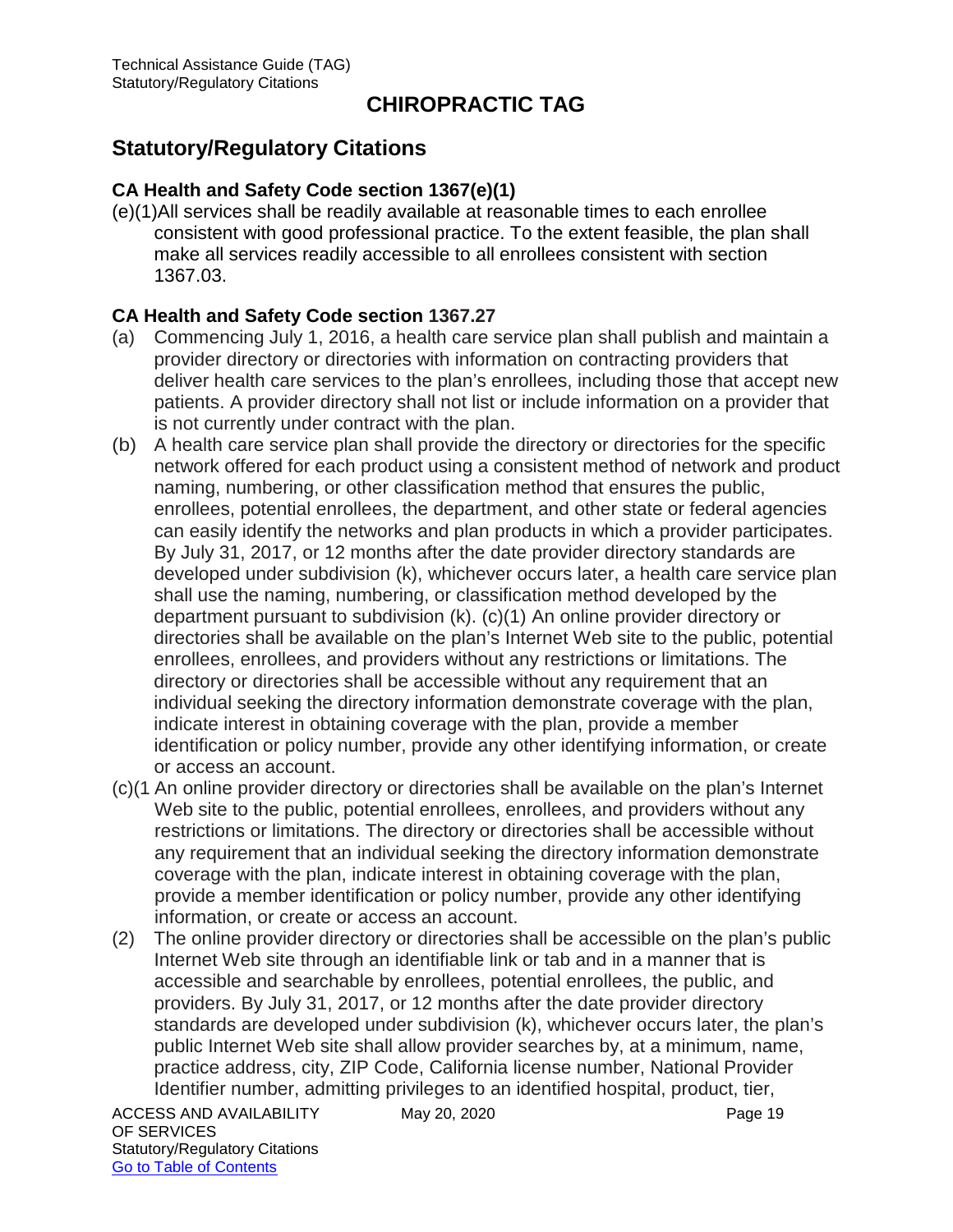provider language or languages, provider group, hospital name, facility name, or clinic name, as appropriate.

- (d)(1) A health care service plan shall allow enrollees, potential enrollees, providers, and members of the public to request a printed copy of the provider directory or directories by contacting the plan through the plan's toll-free telephone number, electronically, or in writing. A printed copy of the provider directory or directories shall include the information required in subdivisions (h) and (i). The printed copy of the provider directory or directories shall be provided to the requester by mail postmarked no later than five business days following the date of the request and may be limited to the geographic region in which the requester resides or works or intends to reside or work.
- (2) A health care service plan shall update its printed provider directory or directories at least quarterly, or more frequently, if required by federal law. (e)(1) The plan shall update the online provider directory or directories, at least weekly, or more frequently, if required by federal law, when informed of and upon confirmation by the plan of any of the following:
- (A) A contracting provider is no longer accepting new patients for that product, or an individual provider within a provider group is no longer accepting new patients.
- (B) A provider is no longer under contract for a particular plan product.
- (C) A provider's practice location or other information required under subdivision (h) or (i) has changed.
- (D) Upon completion of the investigation described in subdivision (o), a change is necessary based on an enrollee complaint that a provider was not accepting new patients, was otherwise not available, or whose contact information was listed incorrectly.
- (E) Any other information that affects the content or accuracy of the provider directory or directories.
- (2) Upon confirmation of any of the following, the plan shall delete a provider from the directory or directories when:
- (A) A provider has retired or otherwise has ceased to practice.
- (B) A provider or provider group is no longer under contract with the plan for any reason.
- (C) The contracting provider group has informed the plan that the provider is no longer associated with the provider group and is no longer under contract with the plan.
- (f) The provider directory or directories shall include both an email address and a telephone number for members of the public and providers to notify the plan if the provider directory information appears to be inaccurate. This information shall be disclosed prominently in the directory or directories and on the plan's Internet Web site.
- (g) The provider directory or directories shall include the following disclosures informing enrollees that they are entitled to both of the following:
- (1) Language interpreter services, at no cost to the enrollee, including how to obtain interpretation services in accordance with Section 1367.04.
- (2) Full and equal access to covered services, including enrollees with disabilities as required under the federal Americans with Disabilities Act of 1990 and Section 504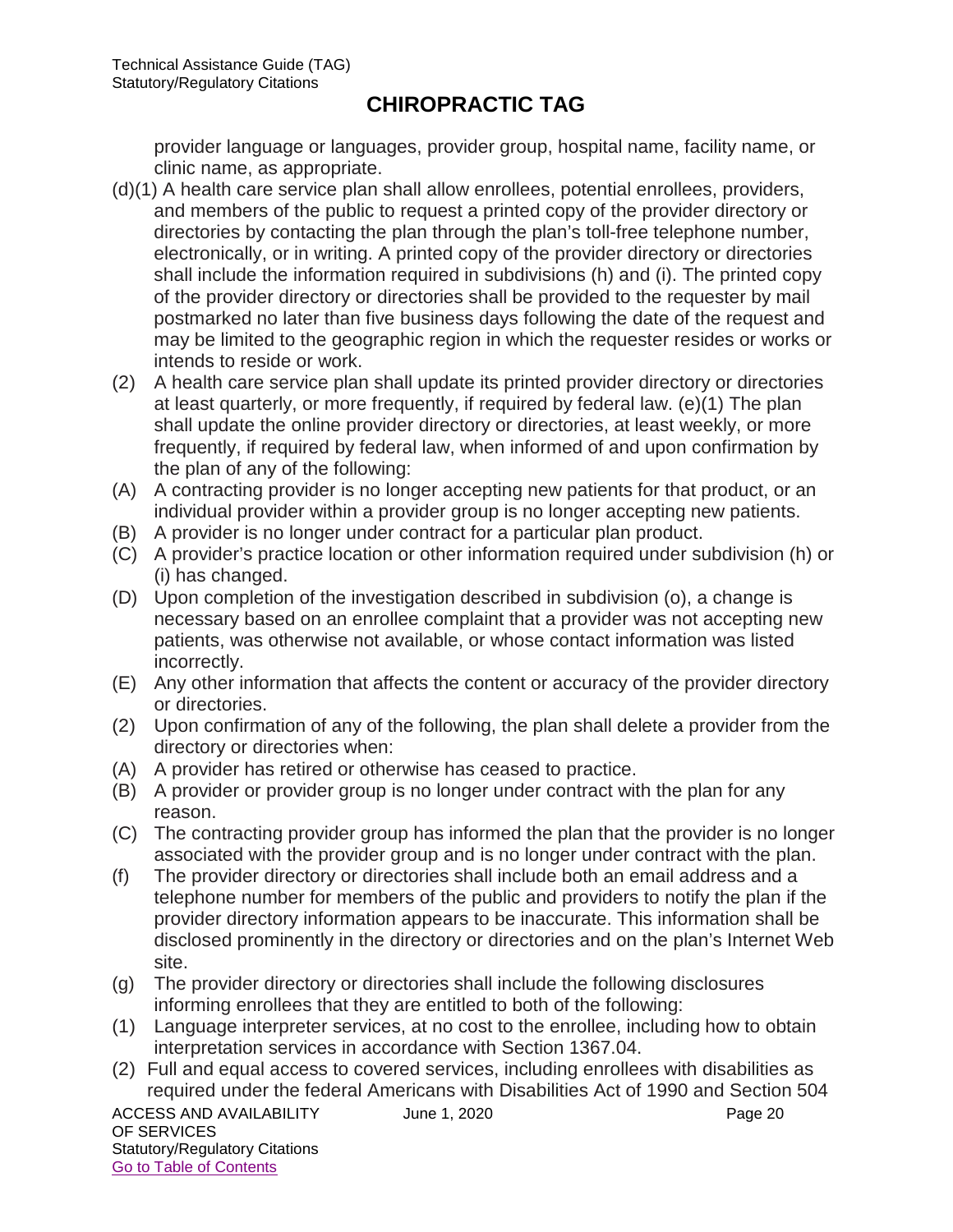of the Rehabilitation Act of 1973.

- (i) A vision, dental, or other specialized health care service plan, except for a specialized mental health plan, shall include all of the following information for each provider directory or directories used by the plan for its networks:
- (1) The provider's name, practice location or locations, and contact information.
- (2) Type of practitioner.
- (3) National Provider Identifier number.
- (4) California license number and type of license, if applicable.
- (5) The area of specialty, including board certification, or other accreditation, if any.
- (6) The provider's office email address, if available.
- (7) The name of each affiliated provider group or specialty plan practice group currently under contract with the plan through which the provider sees enrollees.
- (8) The names of each allied health care professional to the extent there is a direct contract for those services covered through a contract with the plan.
- (9) The non-English language, if any, spoken by a health care provider or other medical professional as well as non-English language spoken by a qualified medical interpreter, in accordance with Section 1367.04, if any, on the provider's staff.
- (10) Identification of providers who no longer accept new patients for some or all of the plan's products.
- (11) All other applicable information necessary to conduct a provider search pursuant to paragraph (2) of subdivision (c).
- $(i)(1)$  The contract between the plan and a provider shall include a requirement that the provider inform the plan within five business days when either of the following occurs:
- (A) The provider is not accepting new patients.
- (B) If the provider had previously not accepted new patients, the provider is currently accepting new patients.
- (2) If a provider who is not accepting new patients is contacted by an enrollee or potential enrollee seeking to become a new patient, the provider shall direct the enrollee or potential enrollee to both the plan for additional assistance in finding a provider and to the department to report any inaccuracy with the plan's directory or directories.
- (3) If an enrollee or potential enrollee informs a plan of a possible inaccuracy in the provider directory or directories, the plan shall promptly investigate, and, if necessary, undertake corrective action within 30 business days to ensure the accuracy of the directory or directories.
- ACCESS AND AVAILABILITY June 1, 2020 OF SERVICES (k)(1) On or before December 31, 2016, the department shall develop uniform provider directory standards to permit consistency in accordance with subdivision (b) and paragraph (2) of subdivision (c) and development of a multiplan directory by another entity. Those standards shall not be subject to the Administrative Procedure Act (Chapter 3.5 (commencing with Section 11340) of Part 1 of Division 3 of Title 2 of the Government Code), until January 1, 2021. No more than two revisions of those standards shall be exempt from the Administrative Procedure Act (Chapter 3.5 (commencing with Section 11340) of Part 1 of Division 3 of Title 2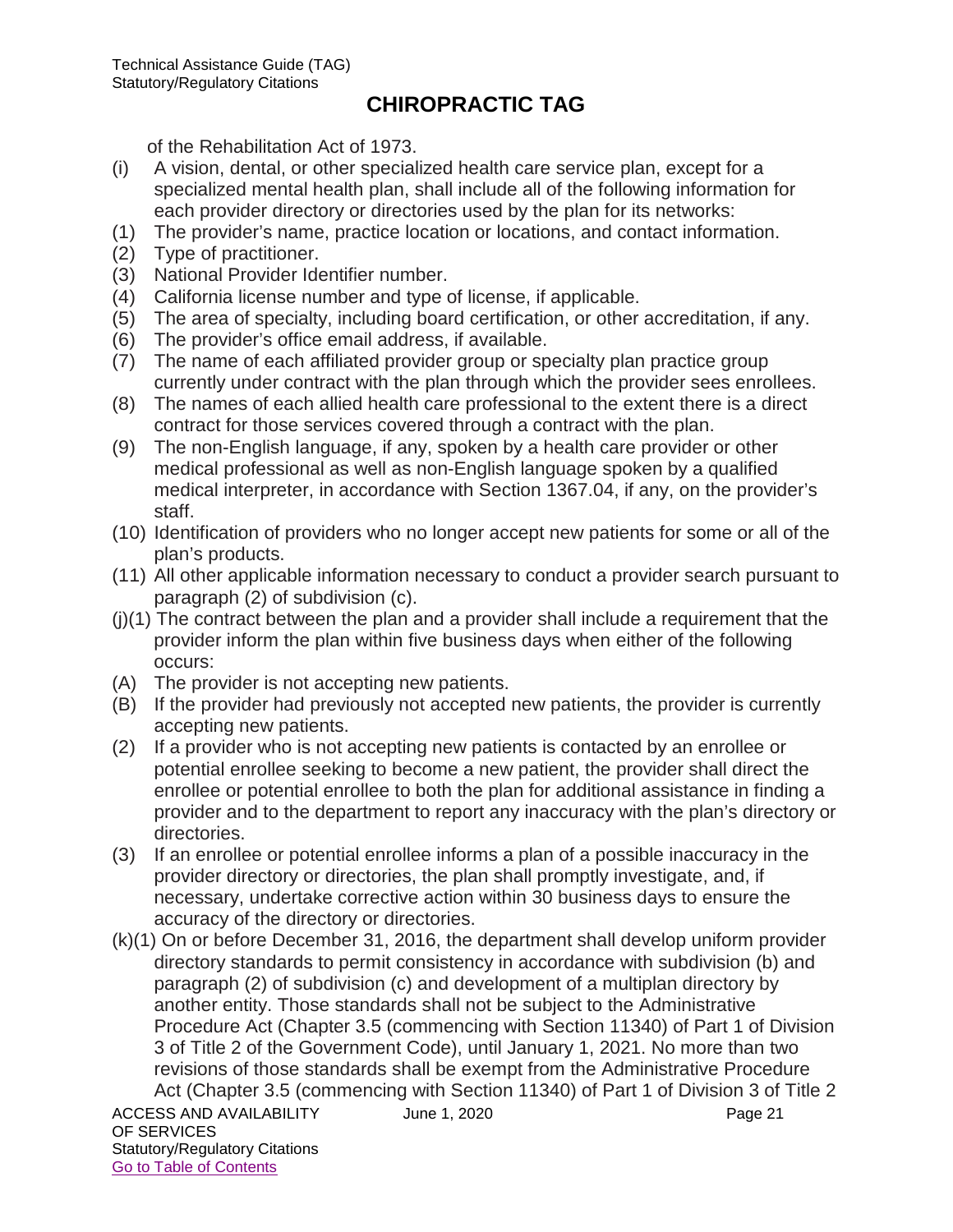of the Government Code) pursuant to this subdivision.

- (2) In developing the standards under this subdivision, the department shall seek input from interested parties throughout the process of developing the standards and shall hold at least one public meeting. The department shall take into consideration any requirements for provider directories established by the federal Centers for Medicare and Medicaid Services and the State Department of Health Care Services.
- (3) By July 31, 2017, or 12 months after the date provider directory standards are developed under this subdivision, whichever occurs later, a plan shall use the standards developed by the department for each product offered by the plan.
- (*l*)(1) A plan shall take appropriate steps to ensure the accuracy of the information concerning each provider listed in the plan's provider directory or directories in accordance with this section, and shall, at least annually, review and update the entire provider directory or directories for each product offered. Each calendar year the plan shall notify all contracted providers described in subdivisions (h) and (i) as follows:
- (A) For individual providers who are not affiliated with a provider group described in subparagraph (A) or (B) of paragraph (8) of subdivision (h) and providers described in subdivision (i), the plan shall notify each provider at least once every six months.
- (B) For all other providers described in subdivision (h) who are not subject to the requirements of subparagraph (A), the plan shall notify its contracted providers to ensure that all of the providers are contacted by the plan at least once annually.
- (2) The notification shall include all of the following:
- (A) The information the plan has in its directory or directories regarding the provider or provider group, including a list of networks and plan products that include the contracted provider or provider group.
- (B) A statement that the failure to respond to the notification may result in a delay of payment or reimbursement of a claim pursuant to subdivision (p).
- (C) Instructions on how the provider or provider group can update the information in the provider directory or directories using the online interface developed pursuant to subdivision (m).
- (3) The plan shall require an affirmative response from the provider or provider group acknowledging that the notification was received. The provider or provider group shall confirm that the information in the provider directory or directories is current and accurate or update the information required to be in the directory or directories pursuant to this section, including whether or not the provider or provider group is accepting new patients for each plan product.
- (4) If the plan does not receive an affirmative response and confirmation from the provider that the information is current and accurate or, as an alternative, updates any information required to be in the directory or directories pursuant to this section, within 30 business days, the plan shall take no more than 15 business days to verify whether the provider's information is correct or requires updates. The plan shall document the receipt and outcome of each attempt to verify the information. If the plan is unable to verify whether the provider's information is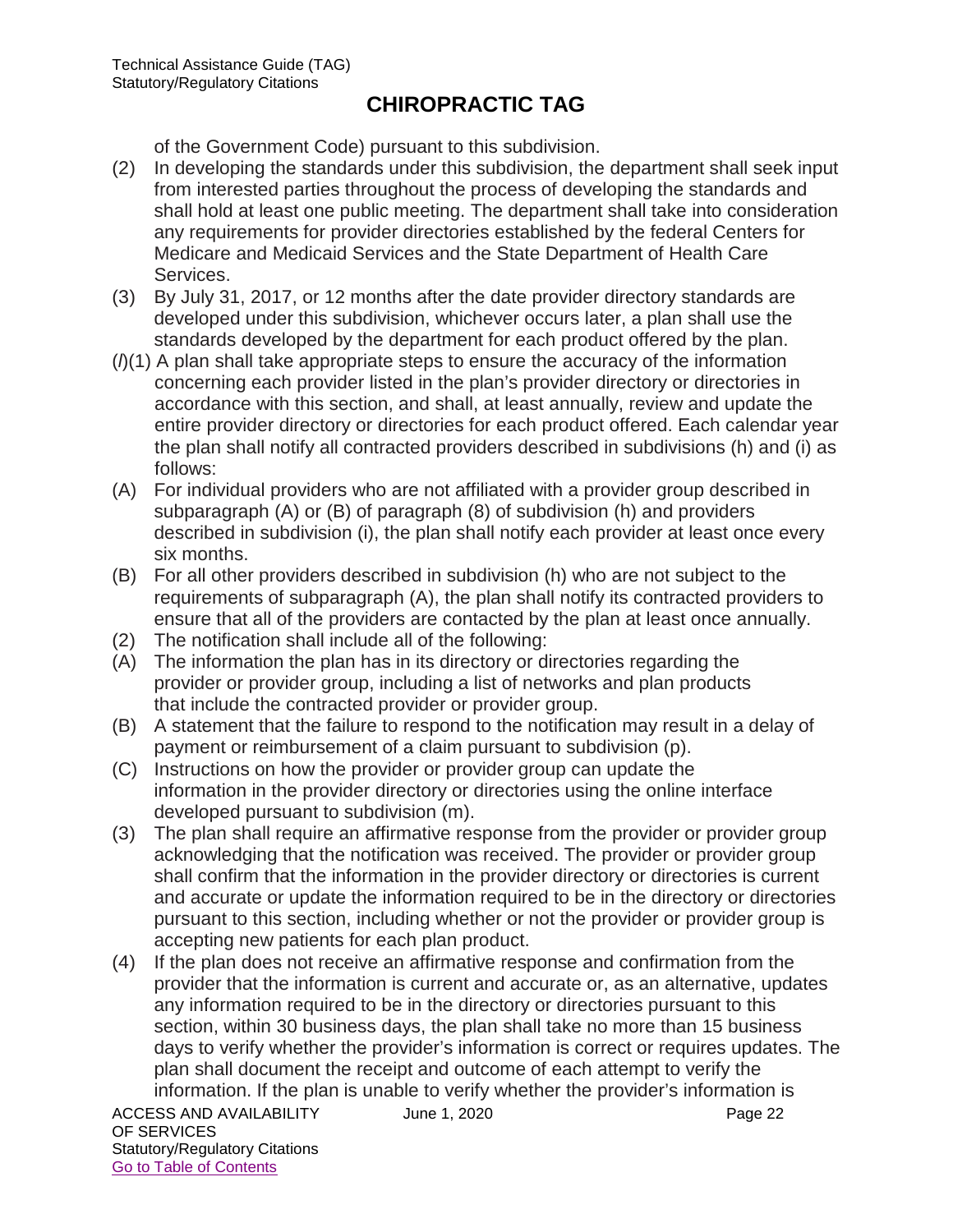correct or requires updates, the plan shall notify the provider 10 business days in advance of removal that the provider will be removed from the provider directory or directories. The provider shall be removed from the provider directory or directories at the next required update of the provider directory or directories after the 10 business-day notice period. A provider shall not be removed from the provider directory or directories if he or she responds before the end of the 10-business-day notice period.

- (5) General acute care hospitals shall be exempt from the requirements in paragraphs (3) and (4).
- (m) A plan shall establish policies and procedures with regard to the regular updating of its provider directory or directories, including the weekly, quarterly, and annual updates required pursuant to this section, or more frequently, if required by federal law or guidance.
- (1) The policies and procedures described under this subdivision shall be submitted by a plan annually to the department for approval and in a format described by the department pursuant to Section 1367.035.
- (2) Every health care service plan shall ensure processes are in place to allow providers to promptly verify or submit changes to the information required to be in the directory or directories pursuant to this section. Those processes shall, at a minimum, include an online interface for providers to submit verification or changes electronically and shall generate an acknowledgment of receipt from the health care service plan. Providers shall verify or submit changes to information required to be in the directory or directories pursuant to this section using the process required by the health care service plan.
- (3) The plan shall establish and maintain a process for enrollees, potential enrollees, other providers, and the public to identify and report possible inaccurate, incomplete, or misleading information currently listed in the plan's provider directory or directories. This process shall, at a minimum, include a telephone number and a dedicated email address at which the plan will accept these reports, as well as a hyperlink on the plan's provider directory Internet Web site linking to a form where the information can be reported directly to the plan through its Internet Web site.
- (n)(1) This section does not prohibit a plan from requiring its provider groups or contracting specialized health care service plans to provide information to the plan that is required by the plan to satisfy the requirements of this section for each of the providers that contract with the provider group or contracting specialized health care service plan. This responsibility shall be specifically documented in a written contract between the plan and the provider group or contracting specialized health care service plan.
- (2) If a plan requires its contracting provider groups or contracting specialized health care service plans to provide the plan with information described in paragraph (1), the plan shall continue to retain responsibility for ensuring that the requirements of this section are satisfied.
- (3) A provider group may terminate a contract with a provider for a pattern or repeated failure of the provider to update the information required to be in the directory or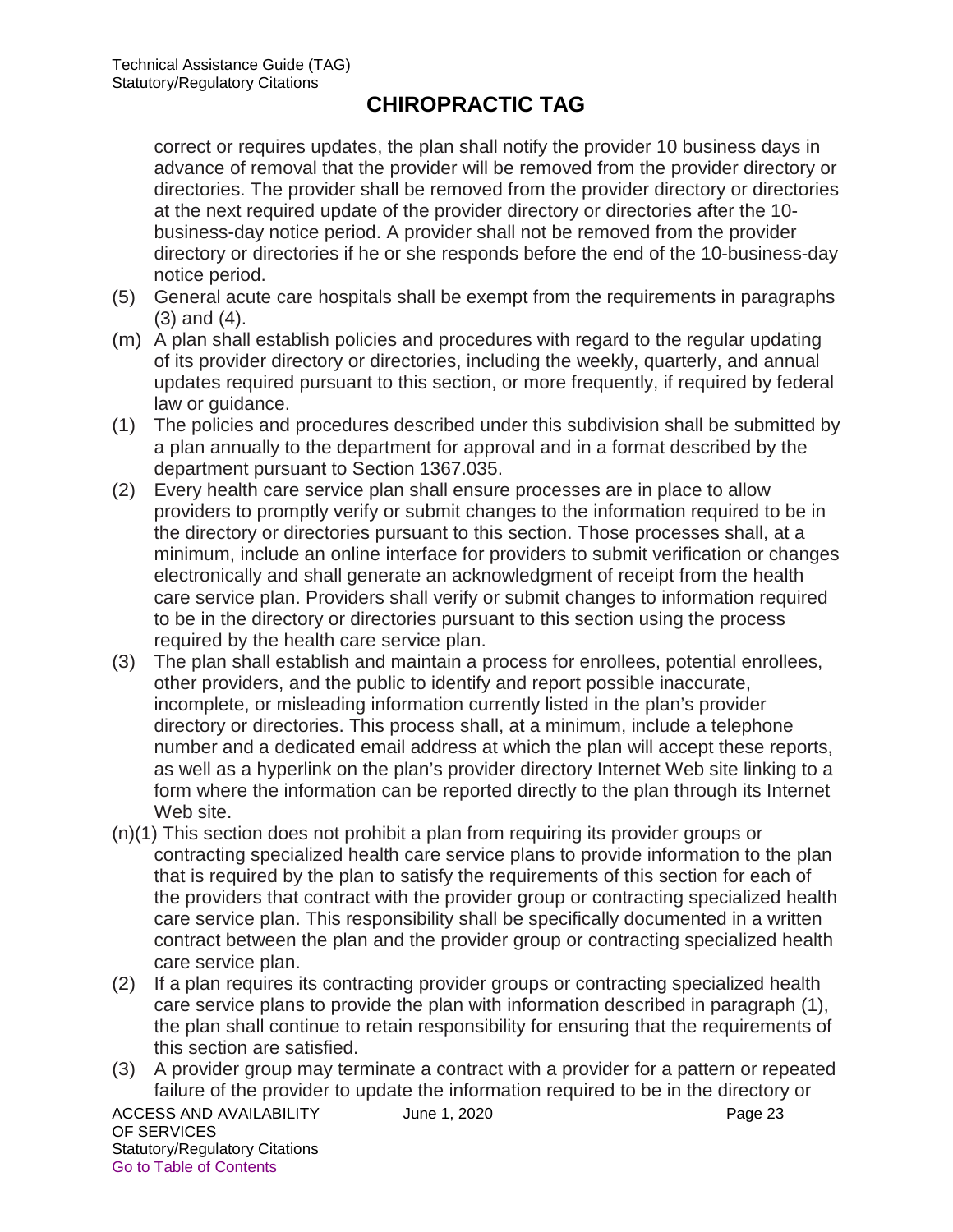directories pursuant to this section.

- (4) A provider group is not subject to the payment delay described in subdivision (p) if all of the following occurs:
- (A) A provider does not respond to the provider group's attempt to verify the provider's information. As used in this paragraph, "verify" means to contact the provider in writing, electronically, and by telephone to confirm whether the provider's information is correct or requires updates.
- (B) The provider group documents its efforts to verify the provider's information.
- (C) The provider group reports to the plan that the provider should be deleted from the provider group in the plan directory or directories.
- (5) Section 1375.7, known as the Health Care Providers' Bill of Rights, applies to any material change to a provider contract pursuant to this section.
- (o)(1) Whenever a health care service plan receives a report indicating that information listed in its provider directory or directories is inaccurate, the plan shall promptly investigate the reported inaccuracy and, no later than 30 business days following receipt of the report, either verify the accuracy of the information or update the information in its provider directory or directories, as applicable.
- (2) When investigating a report regarding its provider directory or directories, the plan shall, at a minimum, do the following:
- (A) Contact the affected provider no later than five business days following receipt of the report.
- (B) Document the receipt and outcome of each report. The documentation shall include the provider's name, location, and a description of the plan's investigation, the outcome of the investigation, and any changes or updates made to its provider directory or directories.
- (C) If changes to a plan's provider directory or directories are required as a result of the plan's investigation, the changes to the online provider directory or directories shall be made no later than the next scheduled weekly update, or the update immediately following that update, or sooner if required by federal law or regulations. For printed provider directories, the change shall be made no later than the next required update, or sooner if required by federal law or regulations.
- (p)(1) Notwithstanding Sections 1371 and 1371.35, a plan may delay payment or reimbursement owed to a provider or provider group as specified in subparagraph (A) or (B), if the provider or provider group fails to respond to the plan's attempts to verify the provider's or provider group's information as required under subdivision (*l*). The plan shall not delay payment unless it has attempted to verify the provider's or provider group's information. As used in this subdivision, "verify" means to contact the provider or provider group in writing, electronically, and by telephone to confirm whether the provider's or provider group's information is correct or requires updates. A plan may seek to delay payment or reimbursement owed to a provider or provider group only after the 10-business day notice period described in paragraph (4) of subdivision (*l*) has lapsed.
- (A) For a provider or provider group that receives compensation on a capitated or prepaid basis, the plan may delay no more than 50 percent of the next scheduled capitation payment for up to one calendar month.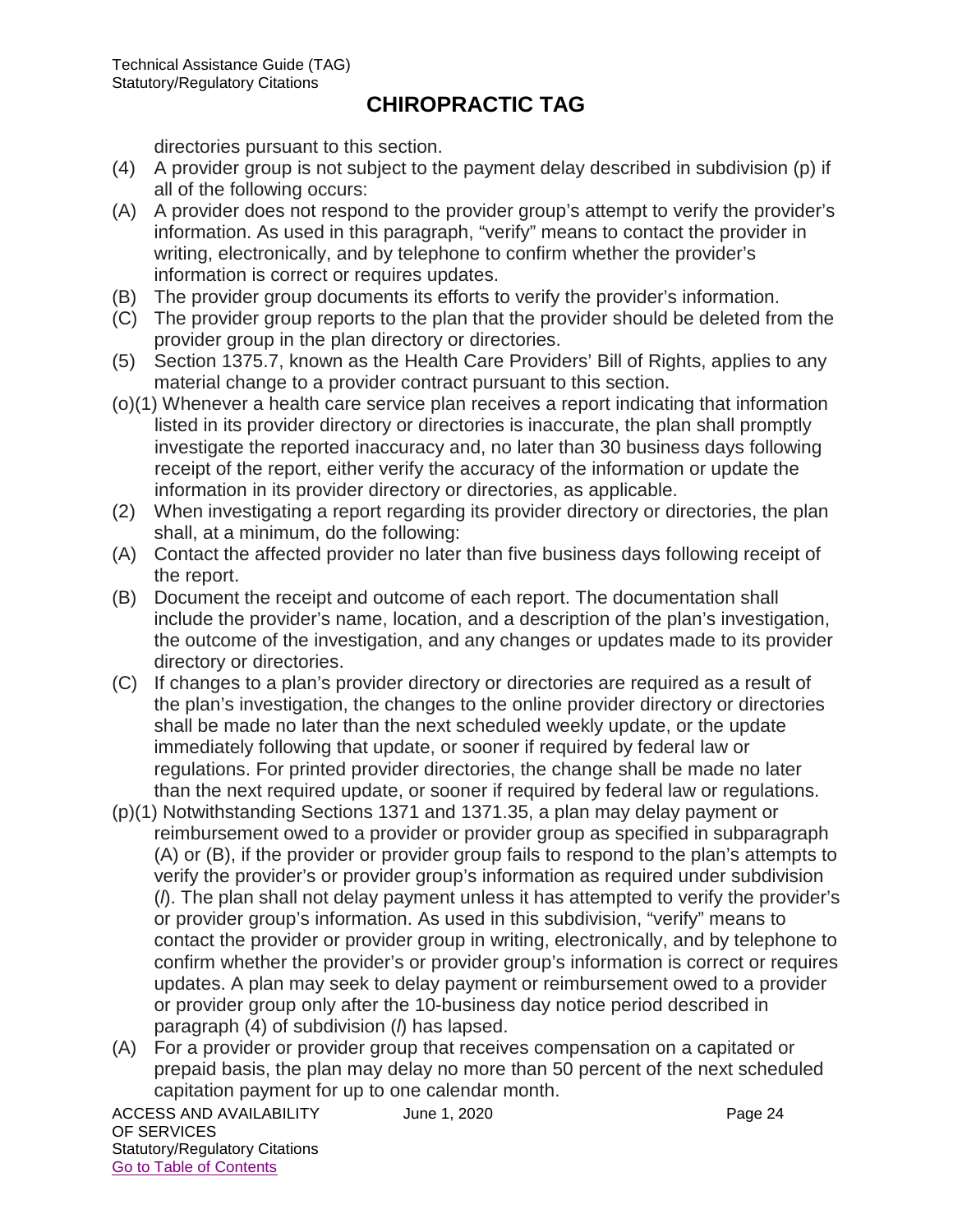- (B) For any claims payment made to a provider or provider group, the plan may delay the claims payment for up to one calendar month beginning on the first day of the following month.
- (2) A plan shall notify the provider or provider group 10 business days before it seeks to delay payment or reimbursement to a provider or provider group pursuant to this subdivision. If the plan delays a payment or reimbursement pursuant to this subdivision, the plan shall reimburse the full amount of any payment or reimbursement subject to delay to the provider or provider group according to either of the following timelines, as applicable:
- (A) No later than three business days following the date on which the plan receives the information required to be submitted by the provider or provider group pursuant to subdivision (*l*).
- (B) At the end of the one-calendar month delay described in subparagraph (A) or (B) of paragraph (1), as applicable, if the provider or provider group fails to provide the information required to be submitted to the plan pursuant to subdivision (*l*).
- (3) A plan may terminate a contract for a pattern or repeated failure of the provider or provider group to alert the plan to a change in the information required to be in the directory or directories pursuant to this section.
- (4) A plan that delays payment or reimbursement under this subdivision shall document each instance a payment or reimbursement was delayed and report this information to the department in a format described by the department pursuant to Section 1367.035. This information shall be submitted along with the policies and procedures required to be submitted annually to the department pursuant to paragraph (1) of subdivision (m).
- (5) With respect to plans with Medi-Cal managed care contracts with the State Department of Health Care Services pursuant to Chapter 7 (commencing with Section 14000), Chapter 8 (commencing with Section 14200), or Chapter 8.75 (commencing with Section 14591) of the Welfare and Institutions Code, this subdivision shall be implemented only to the extent consistent with federal law and guidance.
- (q) In circumstances where the department finds that an enrollee reasonably relied upon materially inaccurate, incomplete, or misleading information contained in a health plan's provider directory or directories, the department may require the health plan to provide coverage for all covered health care services provided to the enrollee and to reimburse the enrollee for any amount beyond what the enrollee would have paid, had the services been delivered by an in-network provider under the enrollee's plan contract. Prior to requiring reimbursement in these circumstances, the department shall conclude that the services received by the enrollee were covered services under the enrollee's plan contract. In those circumstances, the fact that the services were rendered or delivered by a noncontracting or out-of-plan provider shall not be used as a basis to deny reimbursement to the enrollee.
- (r) Whenever a plan determines as a result of this section that there has been a 10 percent change in the network for a product in a region, the plan shall file an amendment to the plan application with the department consistent with subdivision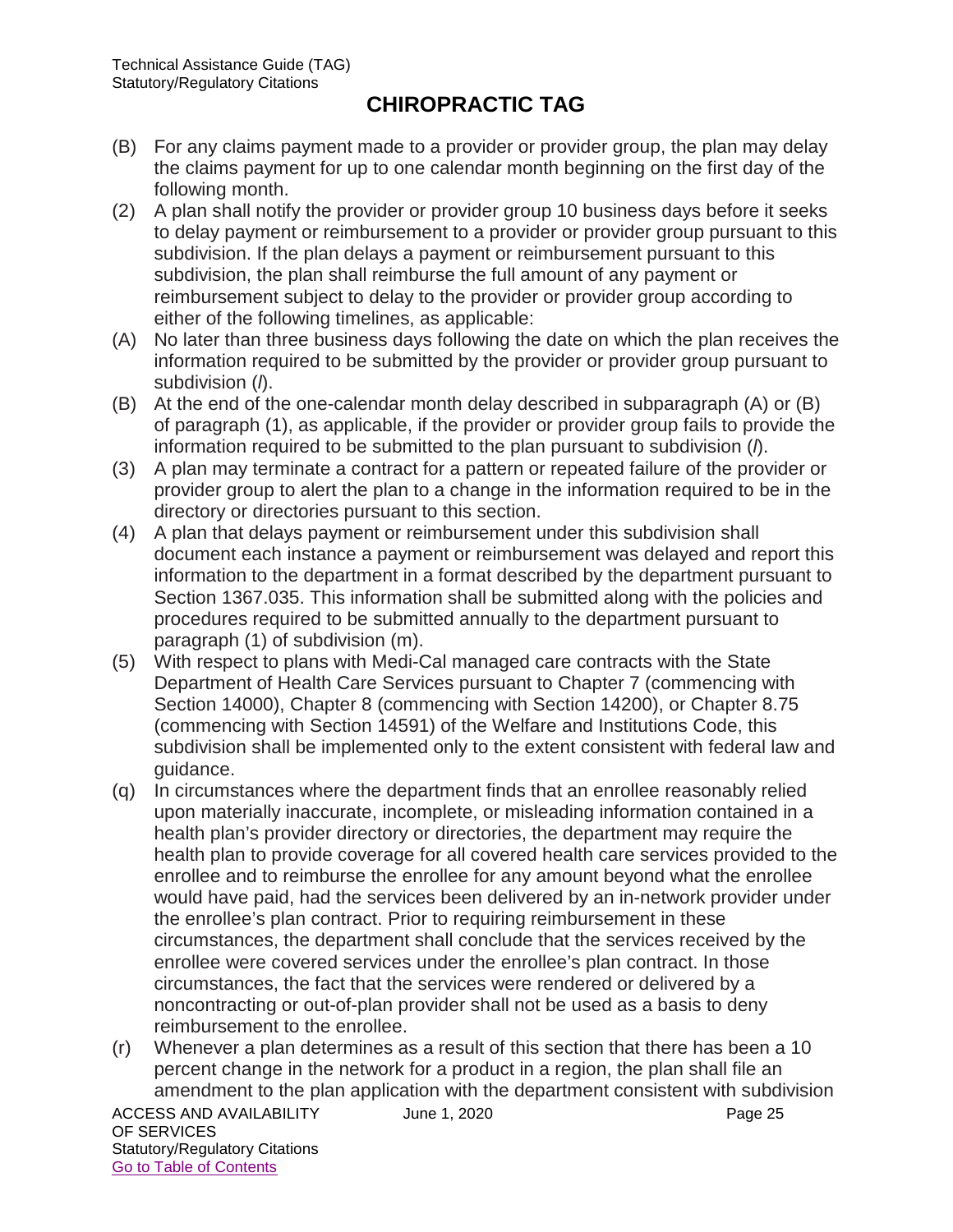(f) of Section 1300.52 of Title 28 of the California Code of Regulations.

- (s) This section applies to plans with Medi-Cal managed care contracts with the State Department of Health Care Services pursuant to Chapter 7 (commencing with Section 14000), Chapter 8 (commencing with Section 14200), or Chapter 8.75 (commencing with Section 14591) of the Welfare and Institutions Code to the extent consistent with federal law and guidance and state law guidance issued after January 1, 2016. Notwithstanding any other provision to the contrary in a plan contract with the State Department of Health Care Services, and to the extent consistent with federal law and guidance and state guidance issued after January 1, 2016, a Medi-Cal managed care plan that complies with the requirements of this section shall not be required to distribute a printed provider directory or directories, except as required by paragraph (1) of subdivision (d).
- (t) A health plan that contracts with multiple employer welfare agreements regulated pursuant to Article 4.7 (commencing with Section 742.20) of Chapter 1 of Part 2 of Division 1 of the Insurance Code shall meet the requirements of this section.
- (u) This section shall not be construed to alter a provider's obligation to provide health care services to an enrollee pursuant to the provider's contract with the plan.
- (v) As part of the department's routine examination of the fiscal and administrative affairs of a health care service plan pursuant to Section 1382, the department shall include a review of the health care service plan's compliance with subdivision (p). For purposes of this section, "provider group" means a medical group, independent

practice association, or other similar group of providers.

#### **CA Health and Safety Code section 1368**

- (a) Every plan shall do all of the following:
- (1) Establish and maintain a grievance system approved by the department under which enrollees may submit their grievances to the plan. Each system shall provide reasonable procedures in accordance with department regulations that shall ensure adequate consideration of enrollee grievances and rectification when appropriate.
- (2) Inform its subscribers and enrollees upon enrollment in the plan and annually thereafter of the procedure for processing and resolving grievances. The information shall include the location and telephone number where grievances may be submitted.
- (3) Provide forms for grievances to be given to subscribers and enrollees who wish to register written grievances. The forms used by plans licensed pursuant to Section 1353 shall be approved by the director in advance as to format.
- (4)(A) Provide for a written acknowledgment within five calendar days of the receipt of a grievance, except as noted in subparagraph (B). The acknowledgment shall advise the complainant of the following:
- (i) That the grievance has been received.
- (ii) The date of receipt.
- (iii) The name of the plan representative and the telephone number and address of the plan representative who may be contacted about the grievance.
- (B)(i) Grievances received by telephone, by facsimile, by email, or online through the plan's Internet Web site pursuant to Section 1368.015, that are not coverage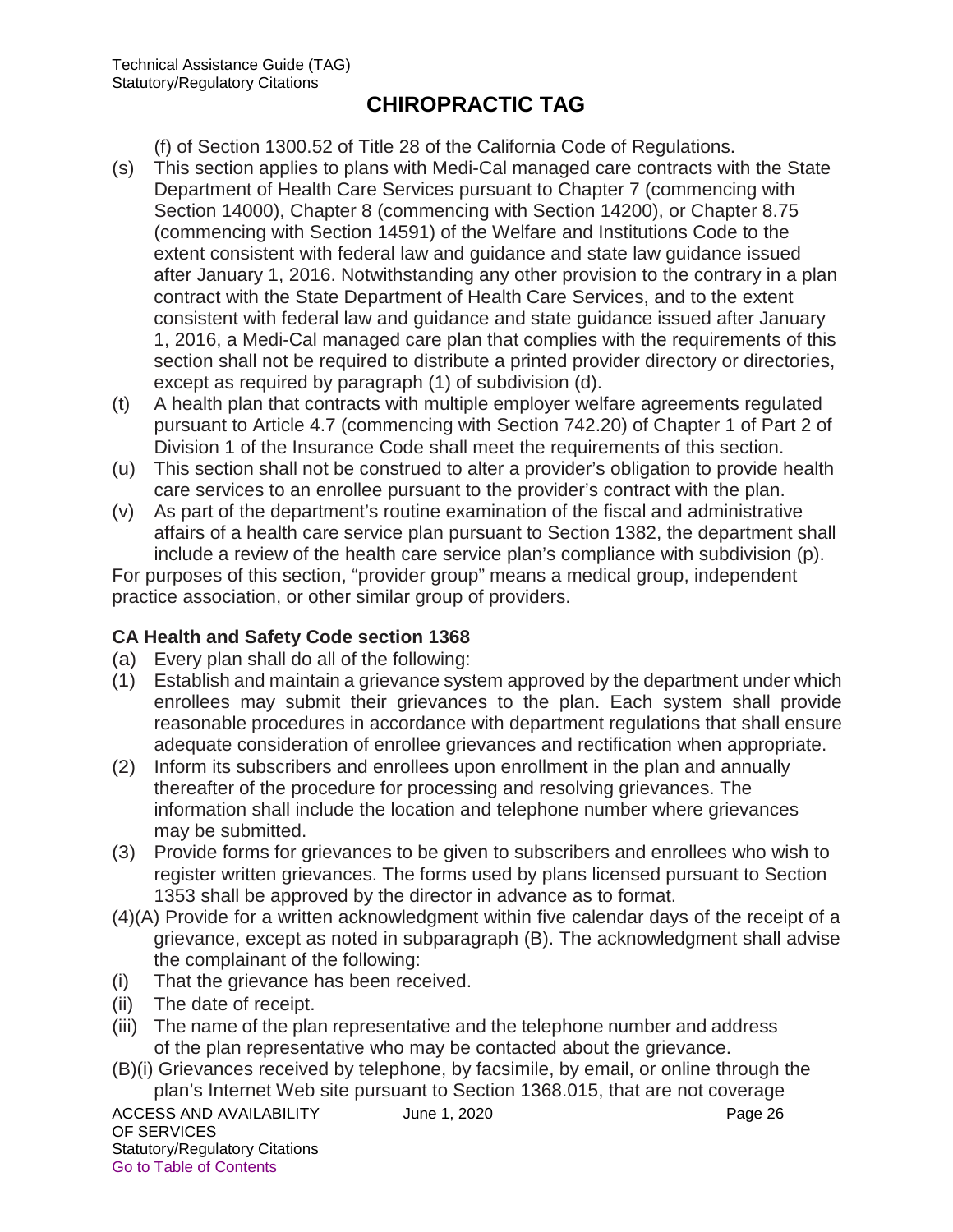disputes, disputed health care services involving medical necessity, or experimental or investigational treatment and that are resolved by the next business day following receipt are exempt from the requirements of subparagraph (A) and paragraph (5). The plan shall maintain a log of all these grievances. The log shall be periodically reviewed by the plan and shall include the following information for each complaint:

- (I) The date of the call.
- (II) The name of the complainant.
- (III) The complainant's member identification number.
- (IV) The nature of the grievance.
- (V) The nature of the resolution.
- (VI) The name of the plan representative who took the call and resolved the grievance.
- (ii) For health plan contracts in the individual, small group, or large group markets, a health care service plan's response to grievances subject to Section 1367.24 shall also comply with subdivision (c) of Section 156.122 of Title 45 of the Code of Federal Regulations. This paragraph shall not apply to Medi-Cal managed care health care service plan contracts or any entity that enters into a contract with the State Department of Health Care Services pursuant to Chapter 7 (commencing with Section 14000), Chapter 8 (commencing with Section 14200), or Chapter 8.75 (commencing with Section 14591) of Part 3 of Division 9 of the Welfare and Institutions Code.
- (5) Provide subscribers and enrollees with written responses to grievances, with a clear and concise explanation of the reasons for the plan's response. For grievances involving the delay, denial, or modification of health care services, the plan response shall describe the criteria used and the clinical reasons for its decision, including all criteria and clinical reasons related to medical necessity. If a plan, or one of its contracting providers, issues a decision delaying, denying, or modifying health care services based in whole or in part on a finding that the proposed health care services are not a covered benefit under the contract that applies to the enrollee, the decision shall clearly specify the provisions in the contract that exclude that coverage.
- (6) For grievances involving the cancellation, rescission, or nonrenewal of a health care service plan contract, the health care service plan shall continue to provide coverage to the enrollee or subscriber under the terms of the health care service plan contract until a final determination of the enrollee's or subscriber's request for review has been made by the health care service plan or the director pursuant to Section 1365 and this section. This paragraph shall not apply if the health care service plan cancels or fails to renew the enrollee's or subscriber's health care service plan contract for nonpayment of premiums pursuant to paragraph (1) of subdivision (a) of Section 1365.
- (7) Keep in its files all copies of grievances, and the responses thereto, for a period of five years.
- (b)(1)(A) After either completing the grievance process described in subdivision (a), or participating in the process for at least 30 days, a subscriber or enrollee may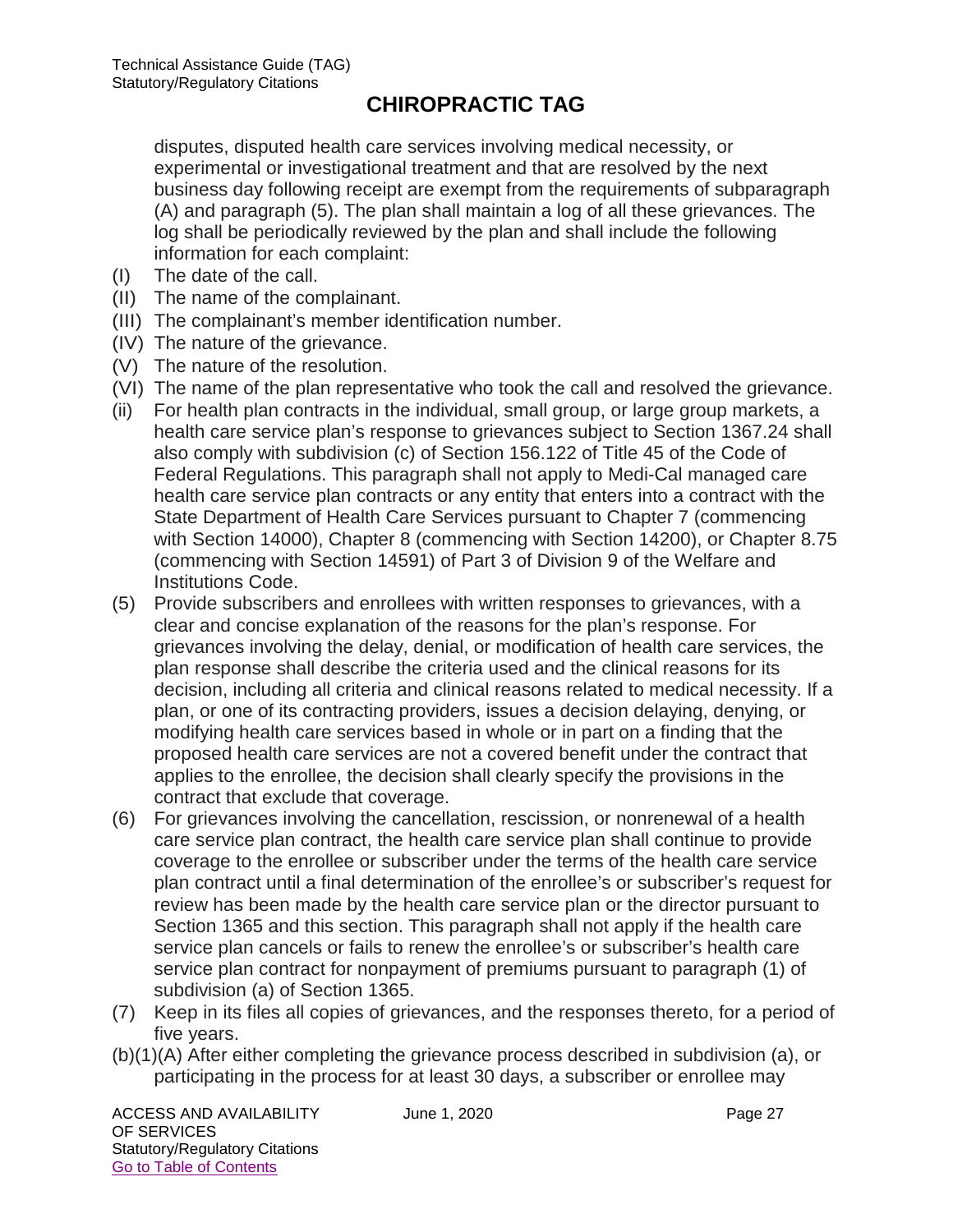submit the grievance to the department for review. In any case determined by the department to be a case involving an imminent and serious threat to the health of the patient, including, but not limited to, severe pain, the potential loss of life, limb, or major bodily function, cancellations, rescissions, or the nonrenewal of a health care service plan contract, or in any other case where the department determines that an earlier review is warranted, a subscriber or enrollee shall not be required to complete the grievance process or to participate in the process for at least 30 days before submitting a grievance to the department for review.

- (B) A grievance may be submitted to the department for review and resolution prior to any arbitration.
- (C) Notwithstanding subparagraphs (A) and (B), the department may refer any grievance that does not pertain to compliance with this chapter to the State Department of Public Health, the California Department of Aging, the federal Health Care Financing Administration, or any other appropriate governmental entity for investigation and resolution.
- (2) If the subscriber or enrollee is a minor, or is incompetent or incapacitated, the parent, guardian, conservator, relative, or other designee of the subscriber or enrollee, as appropriate, may submit the grievance to the department as the agent of the subscriber or enrollee. Further, a provider may join with, or otherwise assist, a subscriber or enrollee, or the agent, to submit the grievance to the department. In addition, following submission of the grievance to the department, the subscriber or enrollee, or the agent, may authorize the provider to assist, including advocating on behalf of the subscriber or enrollee. For purposes of this section, a "relative" includes the parent, stepparent, spouse, adult son or daughter, grandparent, brother, sister, uncle, or aunt of the subscriber or enrollee.
- (3) The department shall review the written documents submitted with the subscriber's or the enrollee's request for review, or submitted by the agent on behalf of the subscriber or enrollee. The department may ask for additional information, and may hold an informal meeting with the involved parties, including providers who have joined in submitting the grievance or who are otherwise assisting or advocating on behalf of the subscriber or enrollee. If after reviewing the record, the department concludes that the grievance, in whole or in part, is eligible for review under the independent medical review system established pursuant to Article 5.55 (commencing with Section 1374.30), the department shall immediately notify the subscriber or enrollee, or agent, of that option and shall, if requested orally or in writing, assist the subscriber or enrollee in participating in the independent medical review system.
- ACCESS AND AVAILABILITY June 1, 2020 (4) If after reviewing the record of a grievance, the department concludes that a health care service eligible for coverage and payment under a health care service plan contract has been delayed, denied, or modified by a plan, or by one of its contracting providers, in whole or in part due to a determination that the service is not medically necessary, and that determination was not communicated to the enrollee in writing along with a notice of the enrollee's potential right to participate in the independent medical review system, as required by this chapter, the director shall, by order, assess administrative penalties. A proceeding for the issuance of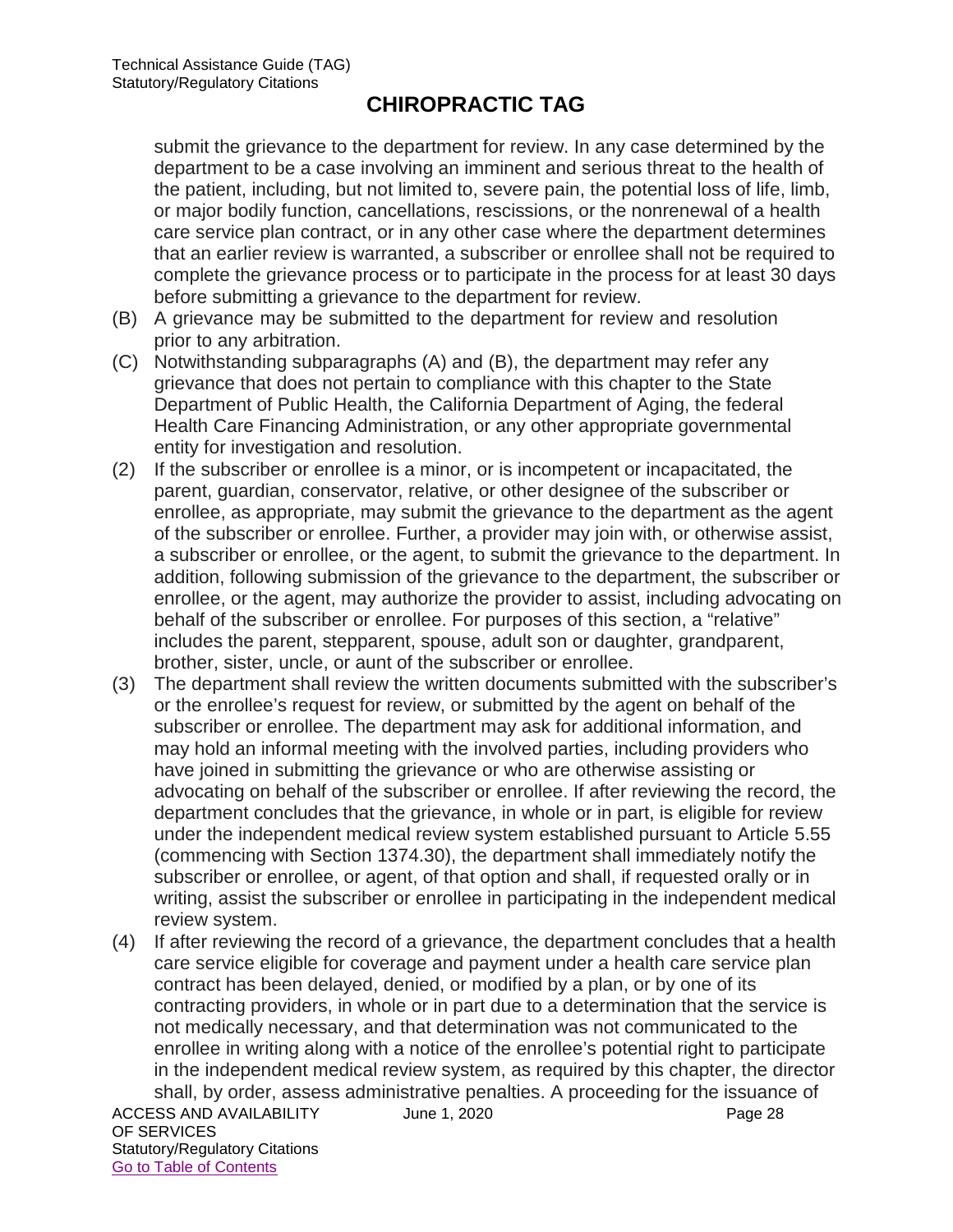an order assessing administrative penalties shall be subject to appropriate notice of, and the opportunity for, a hearing with regard to the person affected in accordance with Section 1397. The administrative penalties shall not be deemed an exclusive remedy available to the director. These penalties shall be paid to the Managed Care Administrative Fines and Penalties Fund and shall be used for the purposes specified in Section 1341.45.

- (5) The department shall send a written notice of the final disposition of the grievance, and the reasons therefor, to the subscriber or enrollee, the agent, to any provider that has joined with or is otherwise assisting the subscriber or enrollee, and to the plan, within 30 calendar days of receipt of the request for review unless the director, in his or her discretion, determines that additional time is reasonably necessary to fully and fairly evaluate the relevant grievance. In any case not eligible for the independent medical review system established pursuant to Article 5.55 (commencing with Section 1374.30), the department's written notice shall include, at a minimum, the following:
- (A) A summary of its findings and the reasons why the department found the plan to be, or not to be, in compliance with any applicable laws, regulations, or orders of the director.
- (B) A discussion of the department's contact with any medical provider, or any other independent expert relied on by the department, along with a summary of the views and qualifications of that provider or expert.
- (C) If the enrollee's grievance is sustained in whole or in part, information about any corrective action taken.
- (6) In any department review of a grievance involving a disputed health care service, as defined in subdivision (b) of Section 1374.30, that is not eligible for the independent medical review system established pursuant to Article 5.55 (commencing with Section 1374.30), in which the department finds that the plan has delayed, denied, or modified health care services that are medically necessary, based on the specific medical circumstances of the enrollee, and those services are a covered benefit under the terms and conditions of the health care service plan contract, the department's written notice shall do either of the following:
- (A) Order the plan to promptly offer and provide those health care services to the enrollee.
- (B) Order the plan to promptly reimburse the enrollee for any reasonable costs associated with urgent care or emergency services, or other extraordinary and compelling health care services, when the department finds that the enrollee's decision to secure those services outside of the plan network was reasonable under the circumstances.

The department's order shall be binding on the plan.

(7) Distribution of the written notice shall not be deemed a waiver of any exemption or privilege under existing law, including, but not limited to, Section 6254.5 of the Government Code, for any information in connection with and including the written notice, nor shall any person employed or in any way retained by the department be required to testify as to that information or notice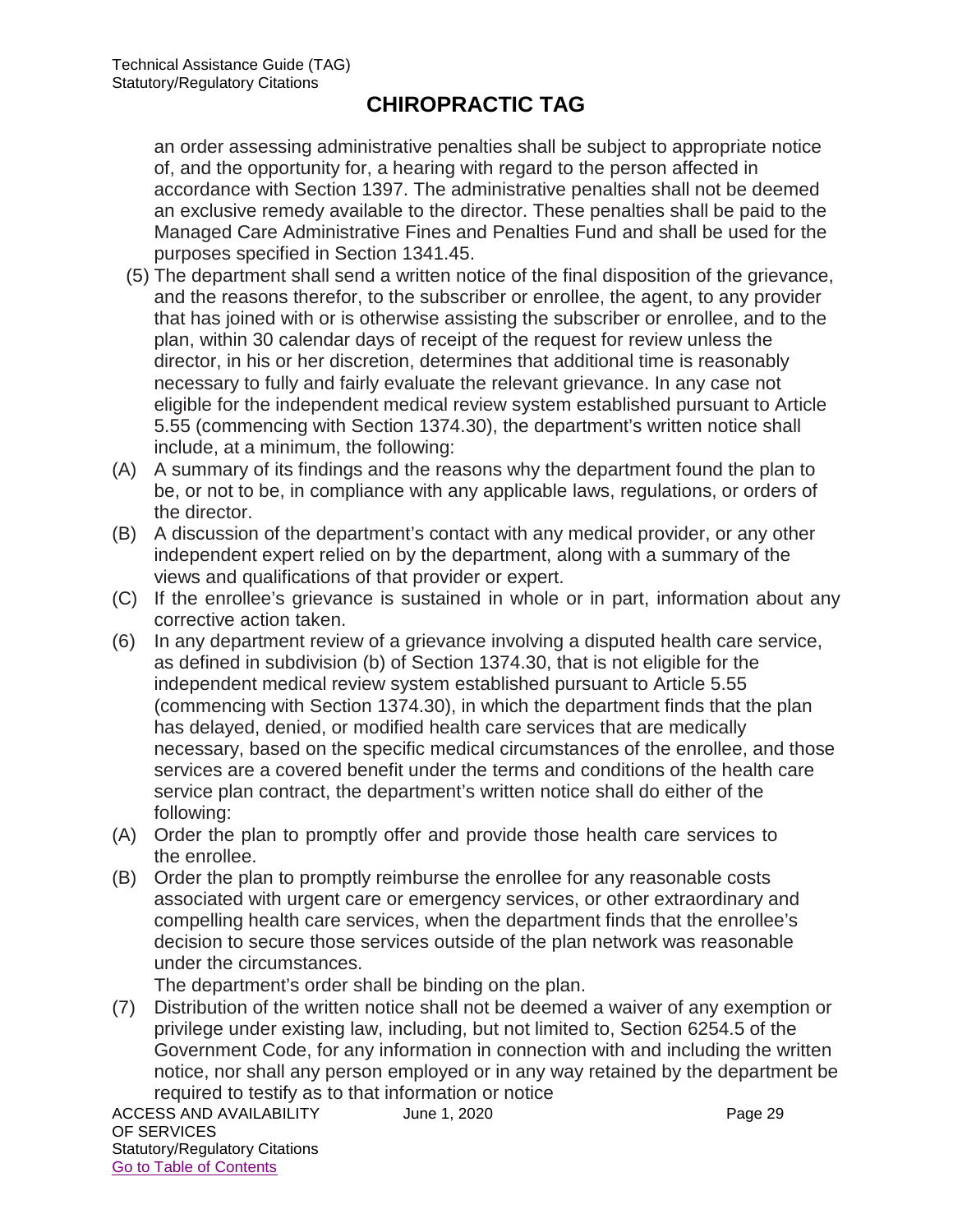- (8) The director shall establish and maintain a system of aging of grievances that are pending and unresolved for 30 days or more that shall include a brief explanation of the reasons each grievance is pending and unresolved for 30 days or more.
- (9) A subscriber or enrollee, or the agent acting on behalf of a subscriber or enrollee, may also request voluntary mediation with the plan prior to exercising the right to submit a grievance to the department. The use of mediation services shall not preclude the right to submit a grievance to the department upon completion of mediation. In order to initiate mediation, the subscriber or enrollee, or the agent acting on behalf of the subscriber or enrollee, and the plan shall voluntarily agree to mediation. Expenses for mediation shall be borne equally by both sides. The department shall have no administrative or enforcement responsibilities in connection with the voluntary mediation process authorized by this paragraph.
- (c) The plan's grievance system shall include a system of aging of grievances that are pending and unresolved for 30 days or more. The plan shall provide a quarterly report to the director of grievances pending and unresolved for 30 or more days with separate categories of grievances for Medicare enrollees and Medi-Cal enrollees. The plan shall include with the report a brief explanation of the reasons each grievance is pending and unresolved for 30 days or more. The plan may include the following statement in the quarterly report that is made available to the public by the director:

"Under Medicare and Medi-Cal law, Medicare enrollees and Medi-Cal enrollees each have separate avenues of appeal that are not available to other enrollees. Therefore, grievances pending and unresolved may reflect enrollees pursuing their Medicare or Medi-Cal appeal rights."

If requested by a plan, the director shall include this statement in a written report made available to the public and prepared by the director that describes or compares grievances that are pending and unresolved with the plan for 30 days or more. Additionally, the director shall, if requested by a plan, append to that written report a brief explanation, provided in writing by the plan, of the reasons why grievances described in that written report are pending and unresolved for 30 days or more. The director shall not be required to include a statement or append a brief explanation to a written report that the director is required to prepare under this chapter, including Sections 1380 and 1397.5.

- (d) Subject to subparagraph (C) of paragraph (1) of subdivision (b), the grievance or resolution procedures authorized by this section shall be in addition to any other procedures that may be available to any person, and failure to pursue, exhaust, or engage in the procedures described in this section shall not preclude the use of any other remedy provided by law.
- (e) Nothing in this section shall be construed to allow the submission to the department of any provider grievance under this section. However, as part of a provider's duty to advocate for medically appropriate health care for his or her patients pursuant to Sections 510 and 2056 of the Business and Professions Code, nothing in this subdivision shall be construed to prohibit a provider from contacting and informing the department about any concerns he or she has regarding compliance with or enforcement of this chapter.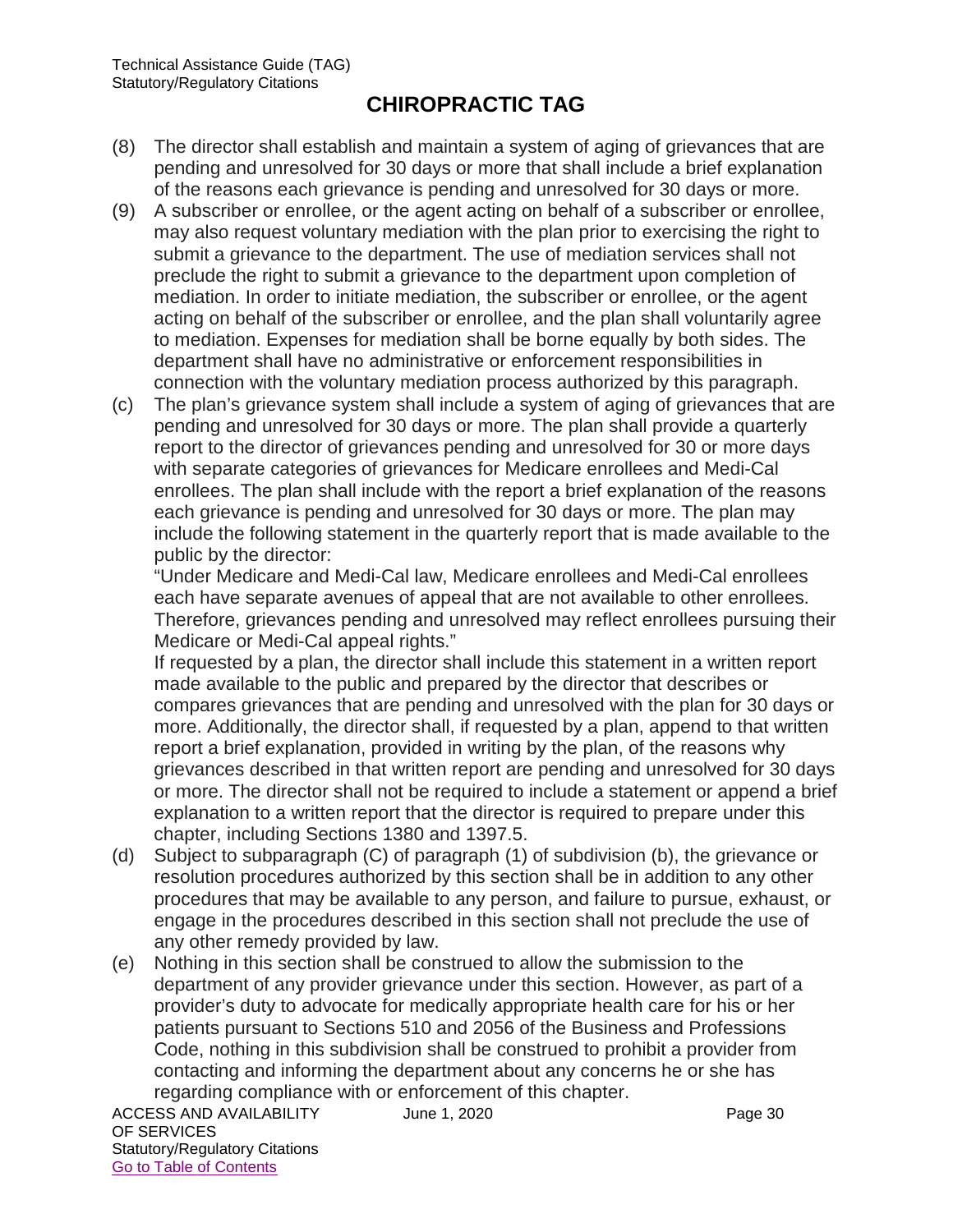(f) To the extent required by Section 2719 of the federal Public Health Service Act (42 U.S.C. Sec. 300gg-19) and any subsequent rules or regulations, there shall be an independent external review pursuant to the standards required by the United States Secretary of Health and Human Services of a health care service plan's cancellation, rescission, or nonrenewal of an enrollee's or subscriber's coverage.

#### **28 CCR 1300.51(d)(I)(5)(d)**

- (d) Exhibits to Plan Application.
- **…**
- I. Description of Health Care Arrangements.

Note: Providers of Health Care Services. The information in this item is for the purpose of assessing the adequacy of the applicant's health care provider arrangements.

If the service area of the plan and the distribution of its enrollees is so geographically limited that all plan health care providers are readily available and accessible to all enrollees, no geographic division of the provider information required in this part need be made.

However, if applicant's service area is divided into separate provider networks for regions within the service area, the information required in this Item-1 must be furnished separately for each such region and provider network.

- **…**
- 5. Applicants Standards of Accessibility. Attach as Exhibit I-5 a detailed description of the applicant's standards with respect to the accessibility and its procedures from monitoring the accessibility of services. Standards should be expressed in terms of the level of accessibility, which the applicant has as its objective, and minimum level of accessibility below which corrective action will be taken. Cover each of the following:
- **…**
- d. the proximity of specialists, hospitals, etc. to sources of primary care, and

**…**

## **28 CCR 1300.51**

(d) Exhibits to Plan Application.

**…**

(H) Geographical Area Served.

Note: The applicant is required to demonstrate that, throughout the geographic regions designated as the plan's Service Area, a comprehensive range of primary, specialty, institutional and ancillary services are readily available at reasonable times to all enrollees and, to the extent feasible, that all services are readily accessible to all enrollees.

For the purpose of evaluating the geographic aspects of availability and accessibility, consideration will be given to the actual and projected enrollment of the plan based on the residence and place of work of enrollees within and, if applicable, outside the service area, including the individual and group enrollment projections furnished in Items CC, DD and EE of this application.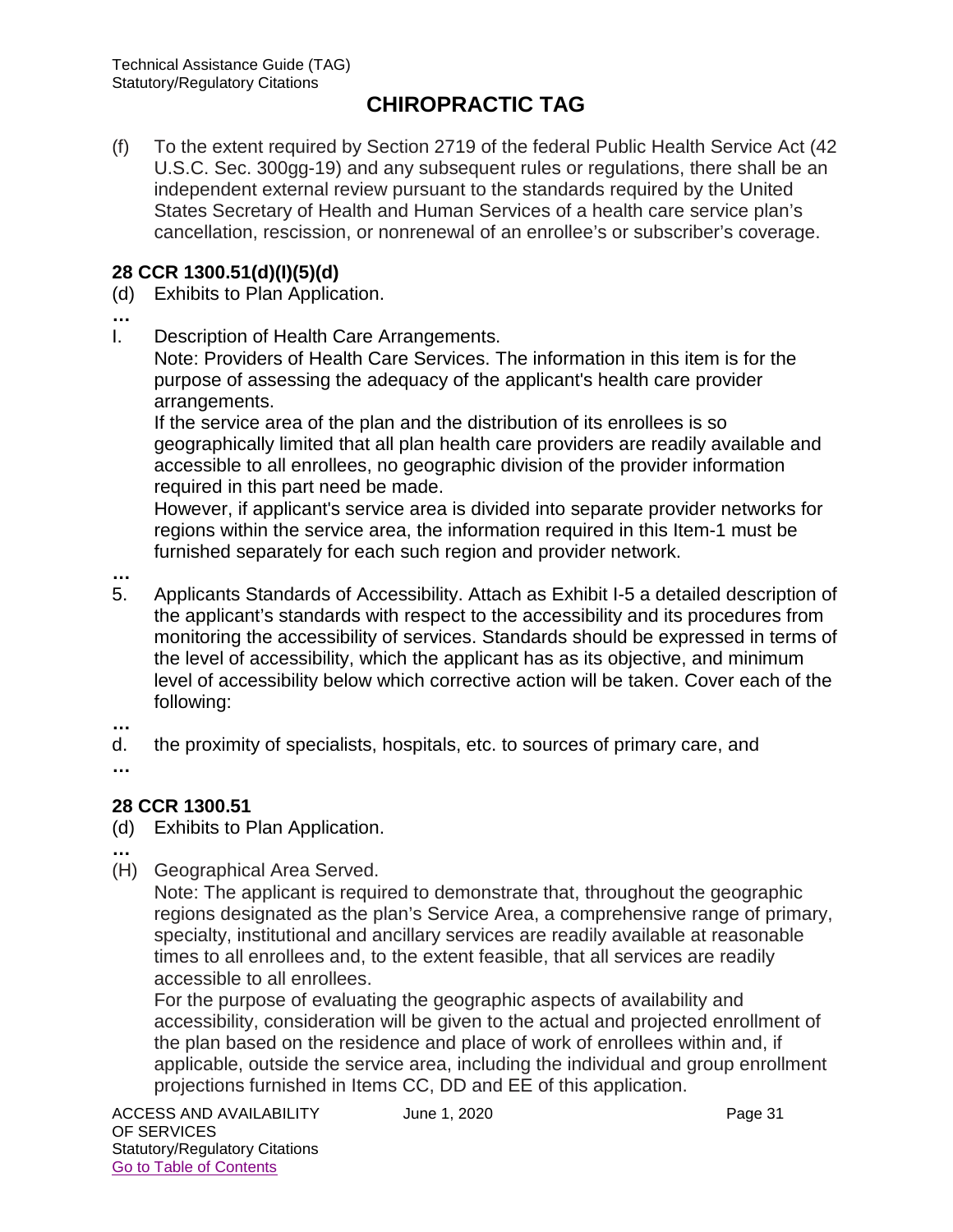An applicant for plan license must demonstrate compliance with the accessibility requirement in each of the areas specified in paragraphs (i) through (iv) below, either by demonstrating compliance with the guideline specified in such paragraphs or, in the alternative, by presenting other information demonstrating compliance with reasonable accessibility. These guidelines apply only with respect to initial license applications and provide presumptively reasonable standards in the absence of actual operating experience. Such guidelines are not intended to express minimum standards of accessibility either for applicants or for licensees nor to create any inference that a plan which does not meet these guidelines does not meet the requirement of reasonable accessibility.

- (i) Primary Care Providers. All enrollees have a residence or workplace within 30 minutes or 15 miles of a contracting or plan-operated primary care provider in such numbers and distribution as to accord to all enrollees a ratio of at least one primary care provider (on a full-time equivalent basis) to each 2,000 enrollees.
- (ii) Hospitals. In the case of a full-service plan, all enrollees have a residence or workplace within 30 minutes or 15 miles of a contracting or plan-operated hospital which has a capacity to serve the entire dependent enrollee population based on normal utilization, and, if separate from such hospital, a contracting or planoperated provider of all emergency health care services.
- (iii) Hospital Staff Privileges. In the case of a full-service plan, there is a complete network of contracting or plan-employed primary care physicians and specialists each of whom has admitting staff privileges with at least one contracting or planoperated hospital equipped to provide the range of basic health care services the plan has contracted to provide.
- (iv) Ancillary Services. Ancillary laboratory, pharmacy and similar services and goods dispensed by order or prescription on the primary care provider are available from contracting or plan-operated providers at locations (where enrollees are personally served) within a reasonable distance from the primary care provider.
- 1. Description of Service Area. As Exhibit H-1, attach a narrative description of the applicant's service area and the geographic area in which its enrollees (actual and/or projected) live and work and list all U.S. Postal ZIP Code numbers included in the service areas. If the applicant has more than one service area, each service area should be separately described. To the extent possible, service areas should be delineated by political or natural boundaries. (If applicant uses sub-service areas or regions within its service areas for the purpose of allocating the provision of health care services by providers to enrollees, include that information in the description of the considerations which underlie the geographic distribution of the applicant's contracting and plan-operated providers.)
- 2. Map of Service Area. As Exhibit H-2, attach a map or maps upon which the information specified below is indicated by the specified system of symbols. The map(s) employed should be of convenient size and of the largest scale sufficient to include the applicant's entire service area and the surrounding area in which the actual or projected enrollees live or work. The use of good- quality city street maps or the street and highway maps available for various metropolitan areas, and regions of the state, such as are commonly available from automobile associations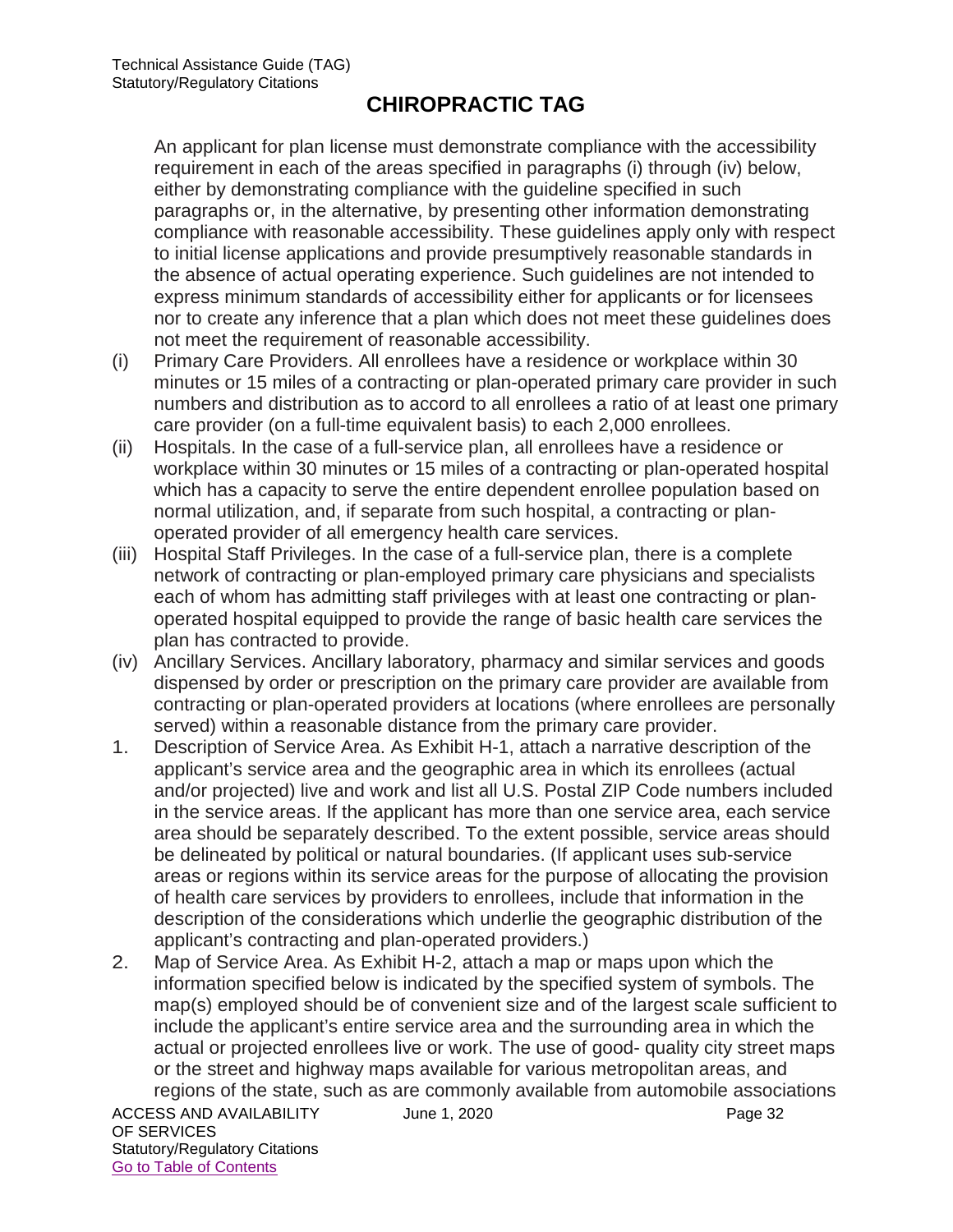or retail service stations is preferred. The map or maps should show the following information:

- a. Such geographic detail, including highways and major streets, as is generally portrayed on the kinds of maps referred to above.
- b. The boundaries of applicant's service area.
- c. The location of any contracting or plan-operated hospital and, if separate, each contracting or plan operated emergency health care facility. Hospitals are to be designated by an "H'' and emergency care facilities by an "E.''
- d. The location of primary care providers, designated by a "P.'' For convenience, the primary care providers within any mile-square area may be considered as being at one location within that area.
- e. The location of all other contracting or plan-operated health care providers including the following: Dental, designated by a "D.'' Pharmacy, designated by an "Rx.'' Laboratory, designated by an "L.'' Eye Care, designated by an "O.'' Specialists and ancillary health care providers, designated by an "S.''
- f. The location of all subscriber groups which have submitted letters of intent or interest to join the applicant's plan designated by a "G.'' (See Item CC-3.)
- 3. Index to Map. As Exhibit H-3, attach an index to the map or maps furnished as Exhibit H-2 which shows, for each symbol placed on the map for a hospital, emergency care facility, primary care provider or ancillary provider, the following information:
- a. For each hospital, its total beds and the number of beds available to enrollees of the plan.
- b. For each symbol for primary care providers, the number of full-time equivalent primary care providers represented by that symbol.
- c. For each interested subscriber group, the name of the group and the projected number of enrollees from that group.

## **28 CCR 1300.52(f)**

(f) A list furnished pursuant to Items 13A, 13C or 24D of the old application or Item I-1, I-2 or I-3 of the new application need be amended only when 10 percent or more of the names contained in the list for a service area have been changed. When amended, the complete list (or the list for the service area) shall be furnished following the instructions for the particular item, with each added item "redlined'' and the names of persons deleted from the list shown at the end under the heading "deletions.''

#### **28 CCR 1300.67(f)(1), (4), and (8)**

- (f) Preventive health services (including services for the detection of asymptomatic diseases), which shall include, under a physician's supervision,
- (1) Reasonable health appraisal examinations on a periodic basis;
- **…**

**…**

- (4) Vision and hearing testing for persons through age 16;
- (8) Effective health education services, including information regarding personal health behavior and health care, and recommendations regarding the optimal use of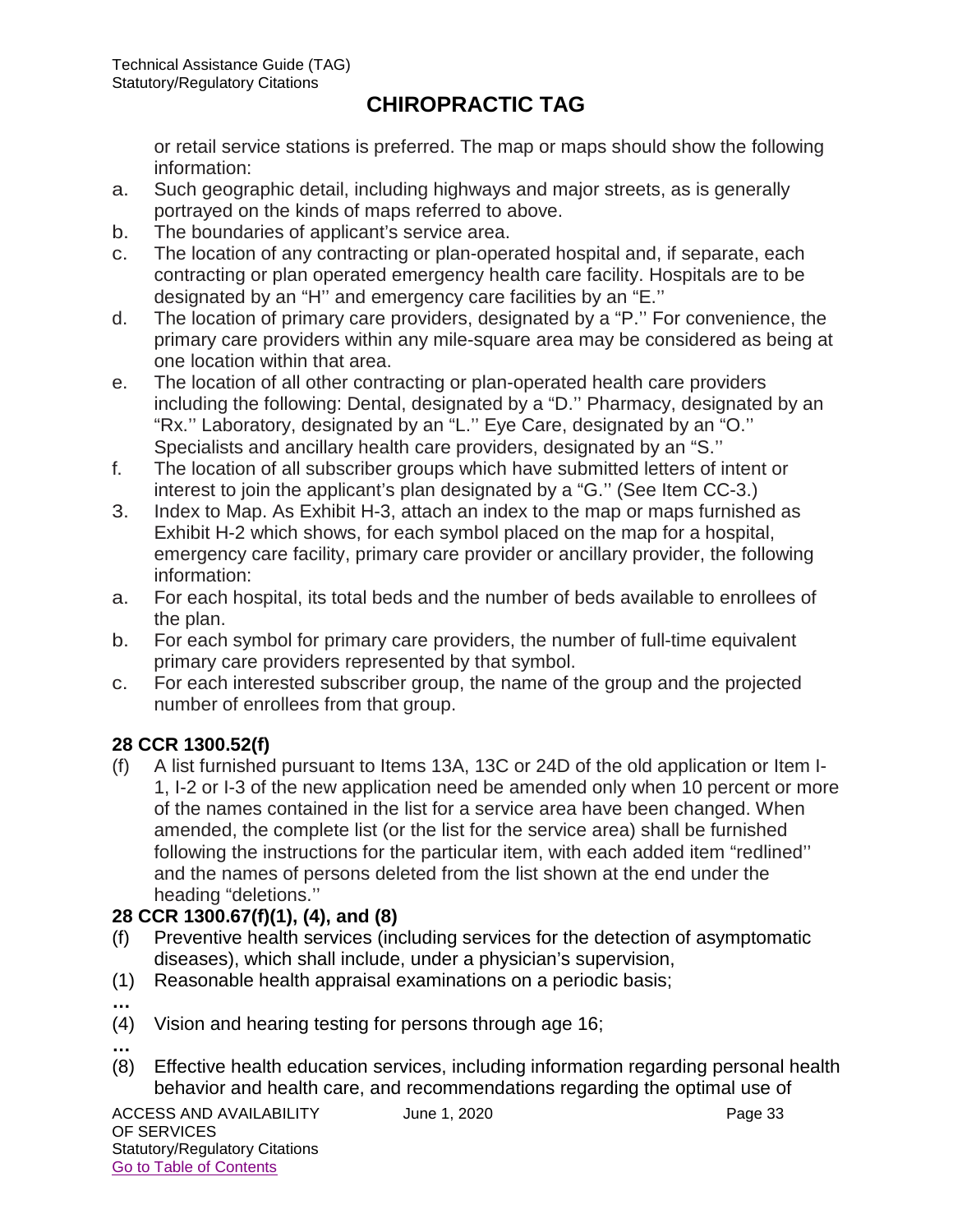health care services provided by the plan or health care organizations affiliated with the plan.

#### **28 CCR 1300.67.2(a) (b), and (d)**

Within each service area of a plan, basic health care services and specialized health care services shall be readily available and accessible to each of the plan's enrollees;

- (a) The location of facilities providing the primary health care services of the plan shall be within reasonable proximity of the business or personal residences of enrollees, and so located as to not result in unreasonable barriers to accessibility. (b) Hours of operation and provision for after-hour services shall be reasonable;
- (b) Hours of operation and provision for after-hour services shall be reasonable;
- **…** (d) The ratio of enrollees to staff, including health professionals, administrative and other supporting staff, directly or through referrals, shall be such as to reasonably ensure that all services offered by the plan will be accessible to enrollees on an appropriate basis without delays detrimental to the health of the enrollees. There shall be approximately one full-time equivalent primary care physicians for each two thousand (2,000) enrollees, or an alternative mechanism shall be provided by the plan to demonstrate an adequate ratio of physicians to enrollees.
- **…**
- (f) Each health care service plan shall have a documented system for monitoring and evaluating accessibility of care, including a system for addressing problems that develop, which shall include, but is not limited to, waiting time and appointments;
- (g) A section of the health education program shall be designated to inform enrollees regarding accessibility of service in accordance with the needs of such enrollees for such information regarding that plan or area.

#### **28 CCR 1300.67.1(d) and (e)**

Within each service area of a plan, basic health care services shall be provided in a manner, which provides continuity of care, including but not limited to:

- **…**
- (d) The maintenance of staff, including health professionals, administrative and other supporting staff, directly or through an adequate referral system, sufficient to assure that health care services will be provided on a timely and appropriate basis to enrollees;
- (e) An adequate system of documentation of referrals to physicians or other health professionals. The monitoring of the follow up of enrollees' health care documentation shall be the responsibility of the health care service plan and associated health professionals.

#### **28 CCR 1300.67.2(e) and (f)**

(e) A plan shall provide accessibility to medically required specialists who are certified or eligible for certification by the appropriate specialty board, through staffing, contracting, or referral;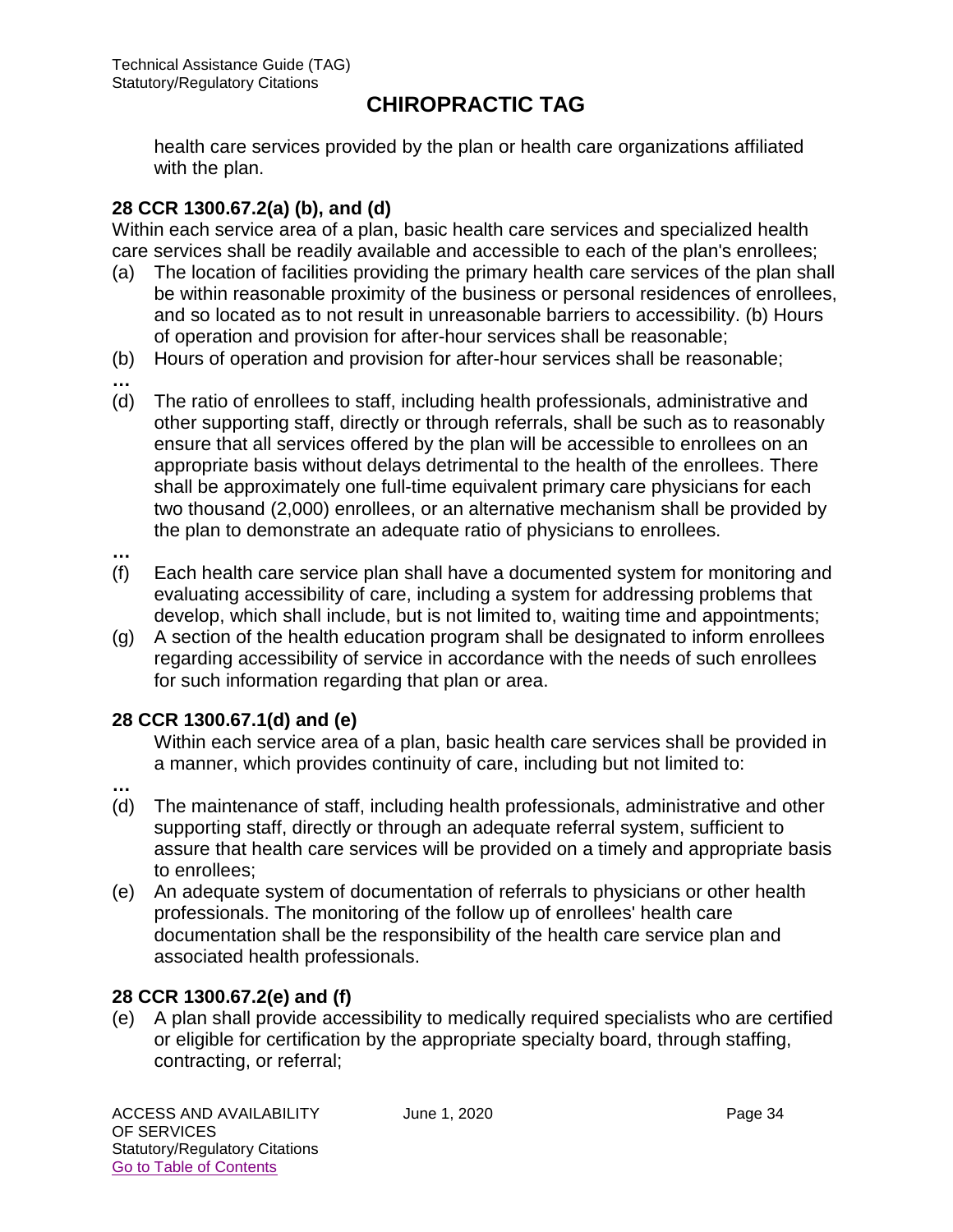(f) Each health care service plan shall have a documented system for monitoring and evaluating accessibility of care, including a system for addressing problems that develop, which shall include, but is not limited to, waiting time and appointments;

#### **28 CCR 1300.67.2.1(b) and (c)(2), (3), (4), and (9)**

Subject to subsections (a) and (b) of this section, a plan may rely, for the purposes of satisfying the requirements for geographic accessibility, on the standards of accessibility set forth in Item H of Section 1300.51 and in Section 1300.67.2. The facts and circumstances to be included in a discussion of the reasons justifying the standards of accessibility proposed by the plan pursuant to subsection (a) or (b) of this section shall include, to the extent relevant, but shall not necessarily be limited to the following:

- (b) If, in its review of a plan license application or a notice of material modification, the Department believes the accessibility standards set forth in Item H of Section 1300.51 and/or Section 1300.67.2 are insufficiently prescribed or articulated or are inappropriate given the facts and circumstances with regard to a portion of a plan's service area, the Department shall inform the plan that the Department will not allow application of those standards to that portion of the plan's service area. The Department shall also inform the plan of the Department's reasons for rejecting the application of those standards.
- (c) The facts and circumstances to be included in a discussion of the reasons justifying the standards of accessibility proposed by the plan pursuant to subsection (a) or (b) of this section shall include, to the extent relevant, but shall not necessarily be limited to the following:
- **…**

**…**

- (2) whether the plan contract is a full-service health care service plan contract or a specialized health care service plan contract, and if the latter, whether emergency services need not be covered;
- (3) the uniqueness of the services to be offered;
- (4) whether the portion of the service area involved is urban or rural;
- **…**
- (9) the availability and distribution of other types of providers;

## **28 CCR 1300.67.2.2. (c) and (d)**

- (c) Standards for Timely Access to Care
- (1) Plans shall provide or arrange for the provision of covered health care services in a timely manner appropriate for the nature of the enrollee's condition consistent with good professional practice. Plans shall establish and maintain provider networks, policies, procedures and quality assurance monitoring systems and processes sufficient to ensure compliance with this clinical appropriateness standard.
- (2) Plans shall ensure that all plan and provider processes necessary to obtain covered health care services, including but not limited to prior authorization processes, are completed in a manner that assures the provision of covered health care services to enrollees in a timely manner appropriate for the enrollee's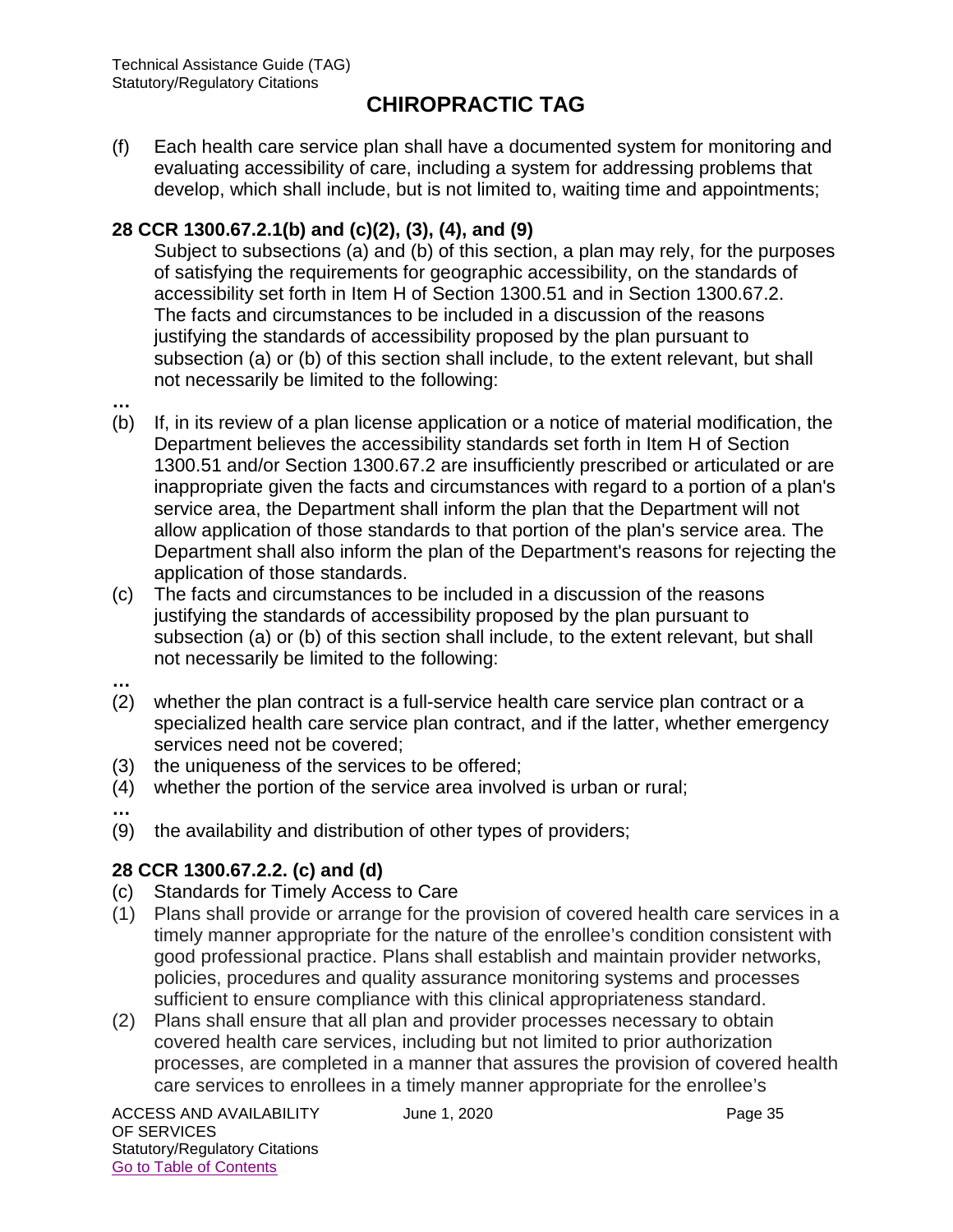condition and in compliance with the requirements of this section.

- (3) When it is necessary for a provider or an enrollee to reschedule an appointment, the appointment shall be promptly rescheduled in a manner that is appropriate for the enrollee's health care needs, and ensures continuity of care consistent with good professional practice, and consistent with the objectives of Section 1367.03 of the Act and the requirements of this section.
- (4) Interpreter services required by Section 1367.04 of the Act and Section 1300.67.04 of Title 28 shall be coordinated with scheduled appointments for health care services in a manner that ensures the provision of interpreter services at the time of the appointment. This subsection does not modify the requirements established in Section 1300.67.04, or approved by the Department pursuant to Section 1300.67.04 for a plan's language assistance program.
- (5) In addition to ensuring compliance with the clinical appropriateness standard set forth at subsection (c)(1), each plan shall ensure that its contracted provider network has adequate capacity and availability of licensed health care providers to offer enrollees appointments that meet the following timeframes:
- (A) Urgent care appointments for services that do not require prior authorization: within 48 hours of the request for appointment, except as provided in (G);
- (B) Urgent care appointments for services that require prior authorization: within 96 hours of the request for appointment, except as provided in (G);
- (C) Non-urgent appointments for primary care: within ten business days of the request for appointment, except as provided in (G) and (H);
- (D) Non-urgent appointments with specialist physicians: within fifteen business days of the request for appointment, except as provided in (G) and (H);
- (E) Non-urgent appointments with a non-physician mental health care provider: within ten business days of the request for appointment, except as provided in (G) and  $(H)$ :
- (F) Non-urgent appointments for ancillary services for the diagnosis or treatment of injury, illness, or other health condition: within fifteen business days of the request for appointment, except as provided in (G) and (H);
- (G) The applicable waiting time for a particular appointment may be extended if the referring or treating licensed health care provider, or the health professional providing triage or screening services, as applicable, acting within the scope of his or her practice and consistent with professionally recognized standards of practice, has determined and noted in the relevant record that a longer waiting time will not have a detrimental impact on the health of the enrollee;
- (H) Preventive care services, as defined at subsection (b)(3), and periodic follow up care, including but not limited to, standing referrals to specialists for chronic conditions, periodic office visits to monitor and treat pregnancy, cardiac or mental health conditions, and laboratory and radiological monitoring for recurrence of disease, may be scheduled in advance consistent with professionally recognized standards of practice as determined by the treating licensed health care provider acting within the scope of his or her practice; and
- (I) A plan may demonstrate compliance with the primary care time-elapsed standards established by this subsection through implementation of standards, processes and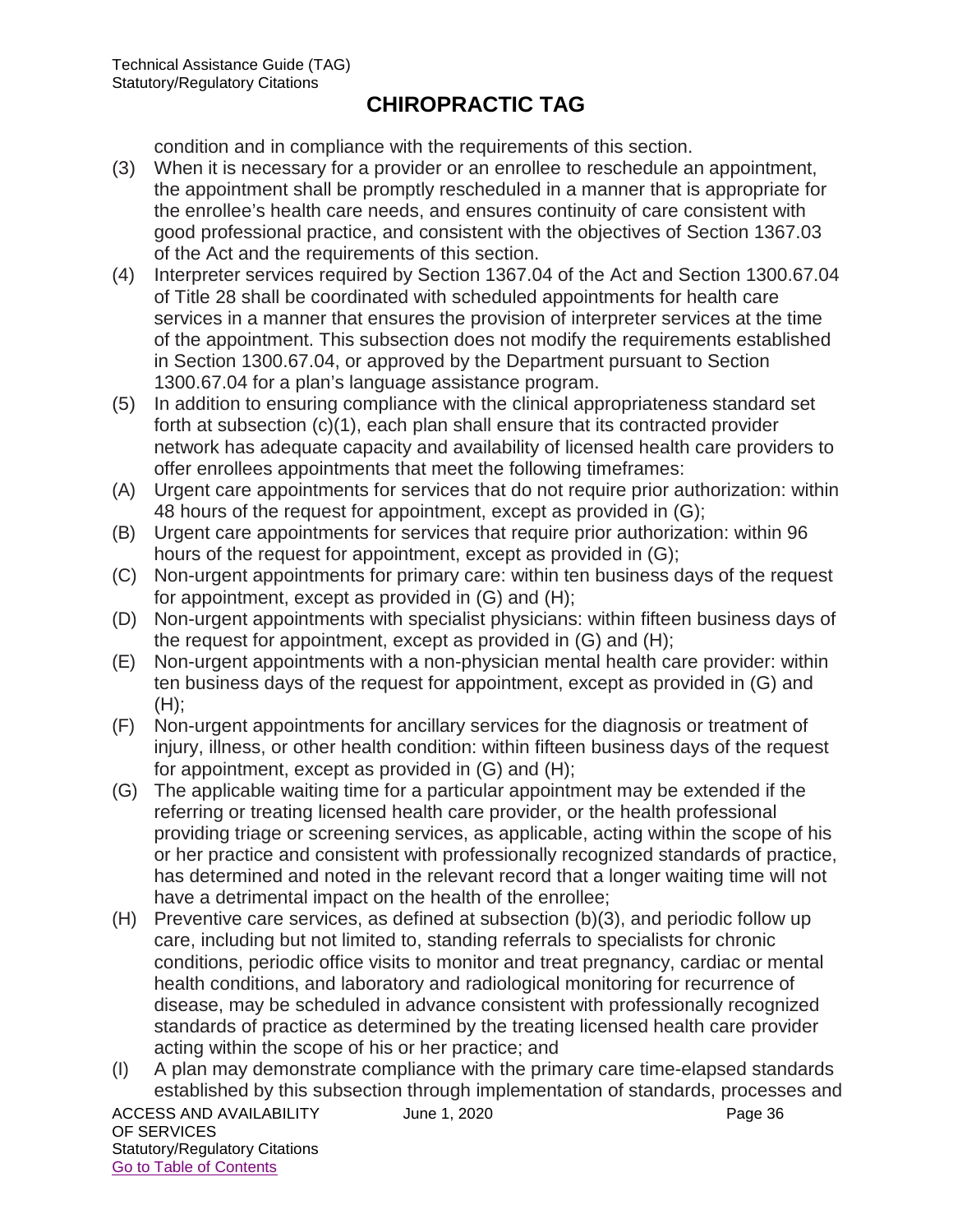systems providing advanced access to primary care appointments, as defined at subsection (b)(1).

- (6) In addition to ensuring compliance with the clinical appropriateness standard set forth at subsection (c)(1), each dental plan, and each full service plan offering coverage for dental services, shall ensure that contracted dental provider networks have adequate capacity and availability of licensed health care providers to offer enrollees appointments for covered dental services in accordance with the following requirements:
- (A) Urgent appointments within the dental plan network shall be offered within 72 hours of the time of request for appointment, when consistent with the enrollee's individual needs and as required by professionally recognized standards of dental practice;
- (B) Non-urgent appointments shall be offered within 36 business days of the request for appointment, except as provided in subsection (c)(6)(C); and
- (C) Preventive dental care appointments shall be offered within 40 business days of the request for appointment.
- (7) Plans shall ensure they have sufficient numbers of contracted providers to maintain compliance with the standards established by this section.
- (A) This section does not modify the requirements regarding provider-to-enrollee ratio or geographic accessibility established by Sections 1300.51, 1300.67.2 or 1300.67.2.1 of Title 28.
- (B) A plan operating in a service area that has a shortage of one or more types of providers shall ensure timely access to covered health care services as required by this section, including applicable time-elapsed standards, by referring enrollees to, or, in the case of a preferred provider network, by assisting enrollees to locate, available and accessible contracted providers in neighboring service areas consistent with patterns of practice for obtaining health care services in a timely manner appropriate for the enrollee's health needs. Plans shall arrange for the provision of specialty services from specialists outside the plan's contracted network if unavailable within the network, when medically necessary for the enrollee's condition. Enrollee costs for medically necessary referrals to nonnetwork providers shall not exceed applicable co-payments, co-insurance, and deductibles. This requirement does not prohibit a plan or its delegated provider group from accommodating an enrollee's preference to wait for a later appointment from a specific contracted provider.
- (8) Plans shall provide or arrange for the provision, 24 hours per day, 7 days per week, of triage or screening services by telephone as defined at subsection (b)(5).
- (A) Plans shall ensure that telephone triage or screening services are provided in a timely manner appropriate for the enrollee's condition, and that the triage or screening waiting time does not exceed 30 minutes.
- (B) A plan may provide or arrange for the provision of telephone triage or screening services through one or more of the following means: plan-operated telephone triage or screening services consistent with subsection (b)(5); telephone medical advice services pursuant to Section 1348.8 of the Act; the plan's contracted primary care and mental health care provider network; or other method that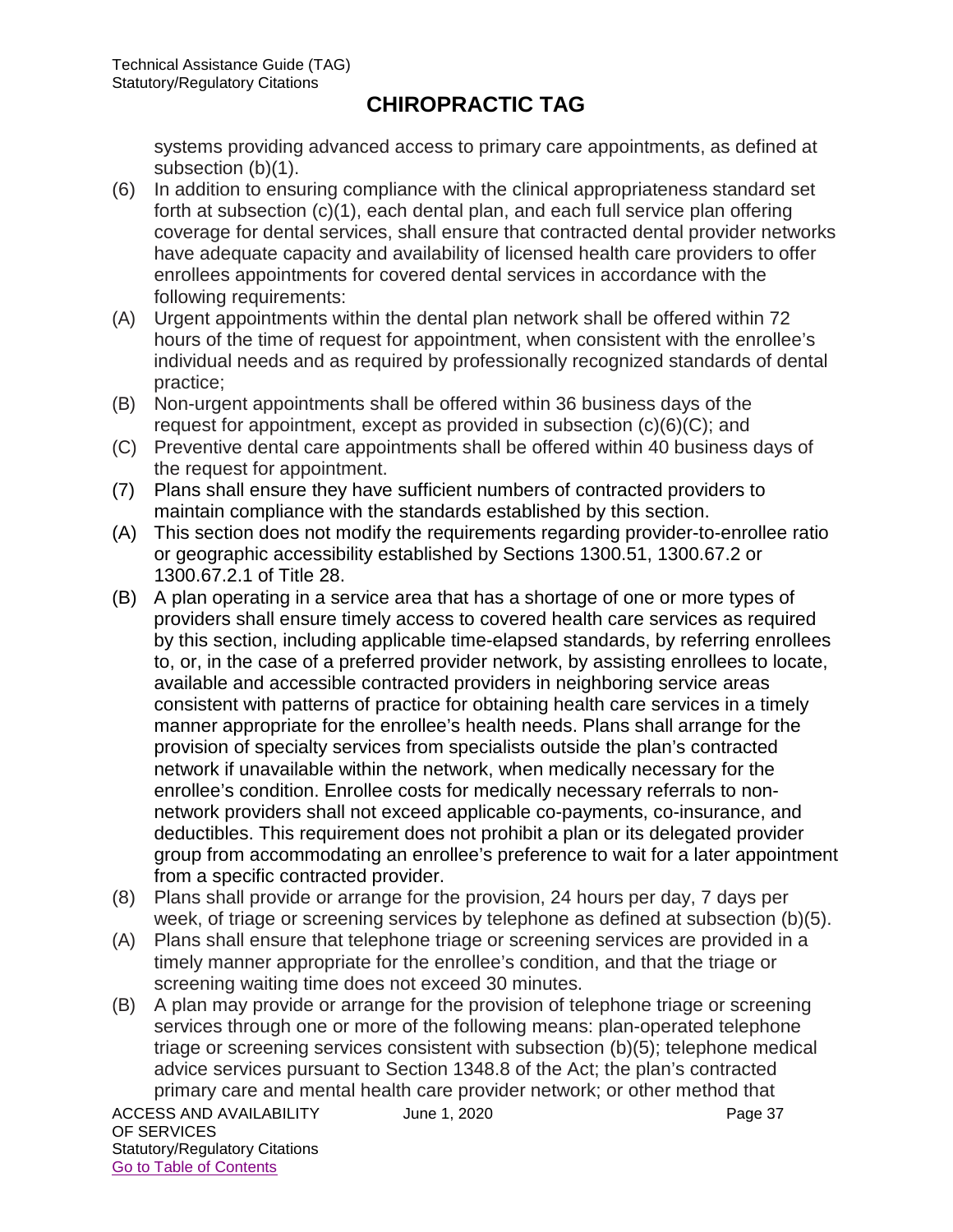provides triage or screening services consistent with the requirements of this subsection.

- 1. A plan that arranges for the provision of telephone triage or screening services through contracted primary care and mental health care providers shall require those providers to maintain a procedure for triaging or screening enrollee telephone calls, which, at a minimum, shall include the employment, during and after business hours, of a telephone answering machine and/or an answering service and/or office staff, that will inform the caller:
- a. Regarding the length of wait for a return call from the provider; and
- b. How the caller may obtain urgent or emergency care including, when applicable, how to contact another provider who has agreed to be on-call to triage or screen by phone, or if needed, deliver urgent or emergency care.
- 2. A plan that arranges for the provision of triage or screening services through contracted primary care and mental health care providers who are unable to meet the time-elapsed standards established in paragraph (8)(A) shall also provide or arrange for the provision of plan-contracted or operated triage or screening services, which shall, at a minimum, be made available to enrollees affected by that portion of the plan's network.
- 3. Unlicensed staff persons handling enrollee calls may ask questions on behalf of a licensed staff person in order to help ascertain the condition of an enrollee so that the enrollee can be referred to licensed staff. However, under no circumstances shall unlicensed staff persons use the answers to those questions in an attempt to assess, evaluate, advise, or make any decision regarding the condition of an enrollee or determine when an enrollee needs to be seen by a licensed medical professional.
- (9) Dental, vision, chiropractic, and acupuncture plans shall ensure that contracted providers employ an answering service or a telephone answering machine during non-business hours, which provide instructions regarding how enrollees may obtain urgent or emergency care including, when applicable, how to contact another provider who has agreed to be on-call to triage or screen by phone, or if needed, deliver urgent or emergency care.
- (10) Plans shall ensure that, during normal business hours, the waiting time for an enrollee to speak by telephone with a plan customer service representative knowledgeable and competent regarding the enrollee's questions and concerns shall not exceed ten minutes.
- (d) Quality Assurance Processes. Each plan shall have written quality assurance systems, policies and procedures designed to ensure that the plan's provider network is sufficient to provide accessibility, availability, and continuity of covered health care services as required by the Act and this section. In addition to the requirements established by Section 1300.70 of Title 28, a plan's quality assurance program shall address:
- (1) Standards for the provision of covered services in a timely manner consistent with the requirements of this section.
- (2) Compliance monitoring policies and procedures, filed for the Department's review and approval, designed to accurately measure the accessibility and availability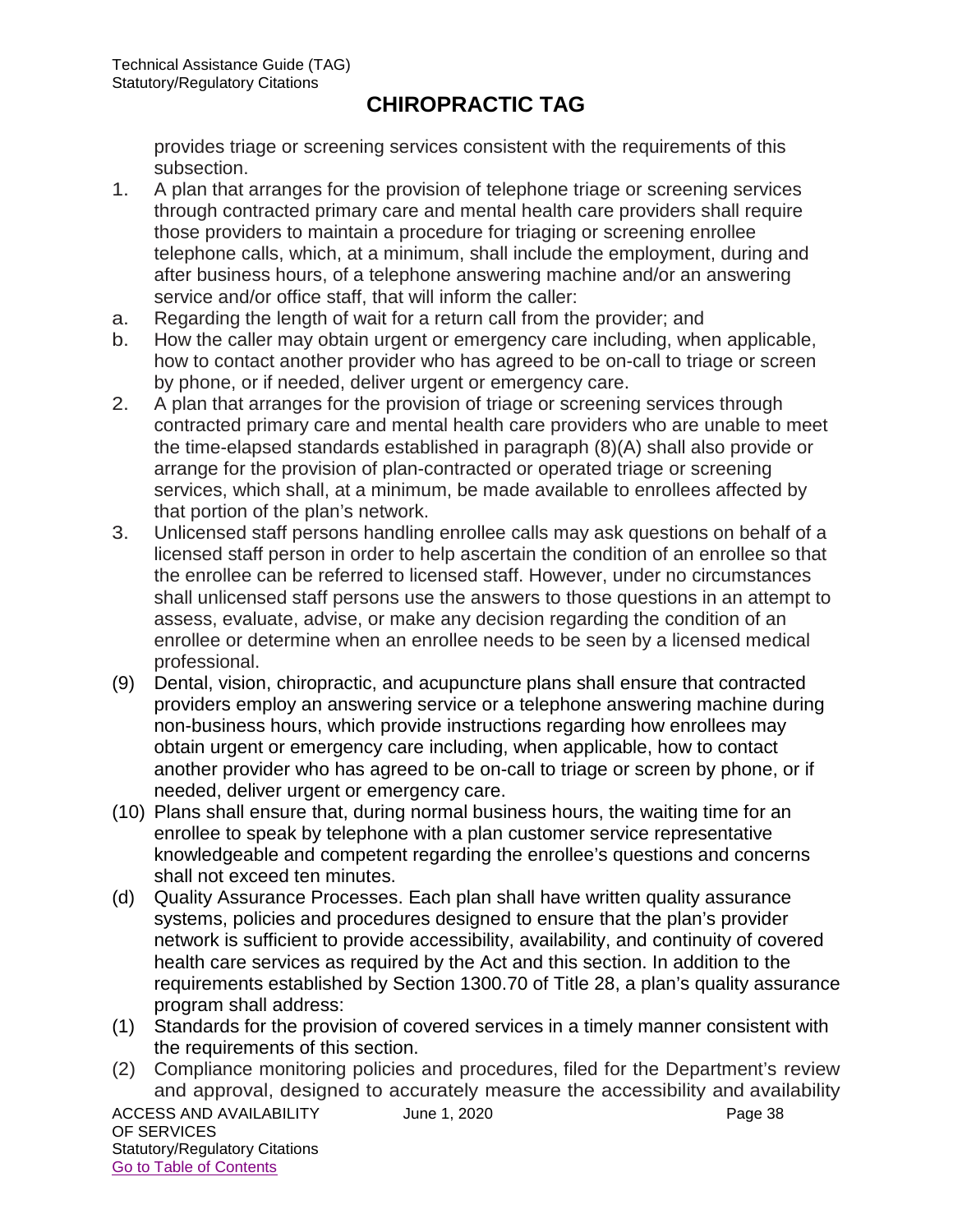of contracted providers, which shall include:

- (A) Tracking and documenting network capacity and availability with respect to the standards set forth in subsection (c);
- (B) Conducting an annual enrollee experience survey, which shall be conducted in accordance with valid and reliable survey methodology and designed to ascertain compliance with the standards set forth at subsection (c);
- (C) Conducting an annual provider survey, which shall be conducted in accordance with valid and reliable survey methodology and designed to solicit, from physicians and non-physician mental health providers, perspective and concerns regarding compliance with the standards set forth at subsection (c);
- (D) Reviewing and evaluating, on not less than a quarterly basis, the information available to the plan regarding accessibility, availability and continuity of care, including but not limited to information obtained through enrollee and provider surveys, enrollee grievances and appeals, and triage or screening services; and
- (E) Verifying the advanced access programs reported by contracted providers, medical groups and independent practice associations to confirm that appointments are scheduled consistent with the definition of advanced access in subsection (b)(1).
- (F) A plan that provides services through a preferred provider organization network may, for that portion of its network, demonstrate compliance with subsections (d)(2)(A) and (D) by monitoring, on not less than an annual basis: the number of PPO primary care and specialty physicians under contract with the plan in each county of the plan's service area; enrollee grievances and appeals regarding timely access; and the rates of compliance with the time- elapsed standards established in subsection (c)(5).
- (3) A plan shall implement prompt investigation and corrective action when compliance monitoring discloses that the plan's provider network is not sufficient to ensure timely access as required by this section, including but not limited to taking all necessary and appropriate action to identify the cause(s) underlying identified timely access deficiencies and to bring its network into compliance. Plans shall give advance written notice to all contracted providers affected by a corrective action, and shall include: a description of the identified deficiencies, the rationale for the corrective action, and the name and telephone number of the person authorized to respond to provider concerns regarding the plan's corrective action.

**…**

#### **28 CCR 1300.68**

Every health care service plan shall establish a grievance system pursuant to the requirements of Section 1368 of the Act.

(a) The grievance system shall be established in writing and provide for procedures that will receive, review and resolve grievances within 30 calendar days of receipt by the plan, or any provider or entity with delegated authority to administer and resolve the plan's grievance system. The following definitions shall apply with

ACCESS AND AVAILABILITY June 1, 2020 OF SERVICES Statutory/Regulatory Citations Go to Table of Contents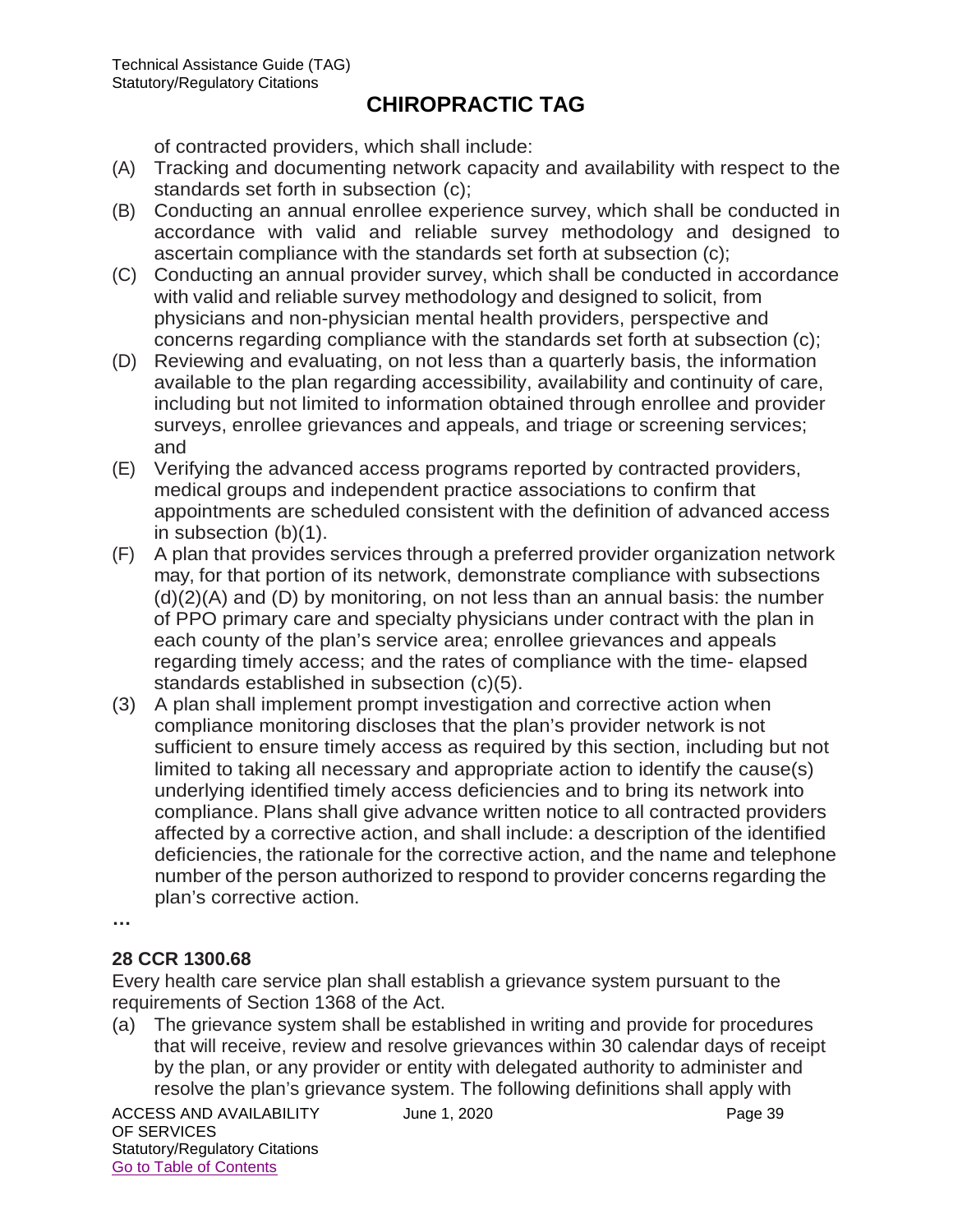respect to the regulations relating to grievance systems:

- (1) "Grievance'' means a written or oral expression of dissatisfaction regarding the plan and/or provider, including quality of care concerns, and shall include a complaint, dispute, request for reconsideration or appeal made by an enrollee or the enrollee's representative. Where the plan is unable to distinguish between a' grievance and an inquiry, it shall be considered a grievance.
- (2) "Complaint'' is the same as "grievance.''
- (3) "Complainant'' is the same as "grievant,'' and means the person who filed the grievance including the enrollee, a representative designated by the enrollee, or other individual with authority to act on behalf of the enrollee.
- (4) "Resolved'' means that the grievance has reached a final conclusion with respect to the enrollee's submitted grievance, and there are no pending enrollee appeals within the plan's grievance system, including entities with delegated authority.
- (A) If the plan has multiple internal levels of grievance resolution or appeal, all levels must be completed within 30 calendar days of the plan's receipt of the grievance.
- (B) Grievances that are not resolved within 30 calendar days, or grievances referred to the Department's complaint or independent medical review system, shall be reported as "pending'' grievances pursuant to subsection (f) below. Grievances referred to external review processes, such as reviews of Medicare Managed Care determinations pursuant to 42 C.F.R. Part 422, or the Medi-Cal Fair Hearing process, shall also be reported pursuant to subsection (f) until the review and any required action by the plan resulting from the review is completed.
- (b) The plan's grievance system shall include the following:
- (1) An officer of the plan shall be designated as having primary responsibility for the plan's grievance system whether administered directly by the plan or delegated to another entity. The officer shall continuously review the operation of the grievance system to identify any emergent patterns of grievances. The system shall include the reporting procedures in order to improve plan policies and procedures.
- (2) Each plan's obligation for notifying subscribers and enrollees about the plan's grievance system shall include information on the plan's procedures for filing and resolving grievances, and the telephone number and address for presenting a grievance. The notice shall also include information regarding the Department's review process, the independent medical review system, and the Department's tollfree telephone number and website address.
- (3) The grievance system shall address the linguistic and cultural needs of its enrollee population as well as the needs of enrollees with disabilities. The system shall ensure all enrollees have access to and can fully participate in the grievance system by providing assistance for those with limited English proficiency or with a visual or other communicative impairment. Such assistance shall include, but is not limited to, translations of grievance procedures, forms, and plan responses to grievances, as well as access to interpreters, telephone relay systems and other devices that aid disabled individuals to communicate. Plans shall develop and file with the Department a policy describing how they ensure that their grievance system complies with this subsection within 90 days of the effective date of this regulation.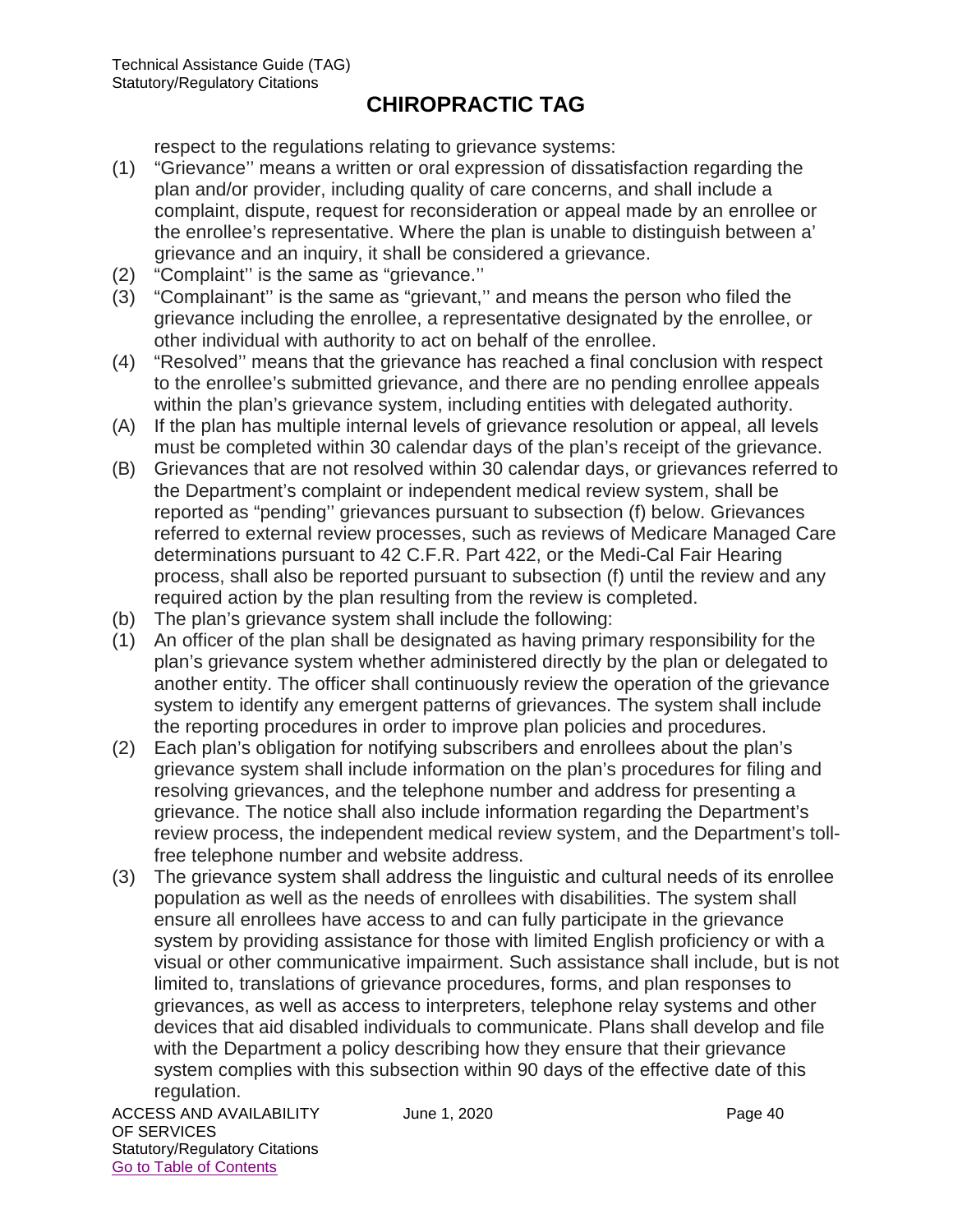- (4) The plan shall maintain a toll-free number, or a local telephone number in each service area, for the filing of grievances.
- (5) A written record shall be made for each grievance received by the plan, including the date received, the plan representative recording the grievance, a summary or other document describing the grievance, and its disposition. The written record of grievances shall be reviewed periodically by the governing body of the plan, the public policy body created pursuant to section 1300.69, and by an officer of the plan or his designee. This review shall be thoroughly documented.
- (6) The plan grievance system shall ensure that assistance in filing grievances shall be provided at each location where grievances may be submitted. A "patient advocate'' or ombudsperson may be used.
- (7) Grievance forms and a description of the grievance procedure shall be readily available at each facility of the plan, on the plan's website, and from each contracting provider's office or facility. Grievance forms shall be provided promptly upon request.
- (8) The plan shall assure that there is no discrimination against an enrollee or subscriber (including cancellation of the contract) on the grounds that the complainant filed a grievance.
- (9) The grievance system shall allow enrollees to file grievances for at least 180 calendar days following any incident or action that is the subject of the enrollee's dissatisfaction.
- (c) Through periodic medical surveys under Section 1380 of the Act, the Department shall periodically review the plan's grievance system, including the records of grievances received by the plan, and assess the effectiveness of the plan policies and actions taken in response to grievances.
- (d) The plan shall respond to grievances as follows:
- (1) A grievance system shall provide for a written acknowledgment within five (5) calendar days of receipt, except as noted in subsection (d)(8). The acknowledgment will advise the complainant that the grievance has been received, the date of receipt, and provide the name of the plan representative, telephone number and address of the plan representative who may be contacted about the grievance.
- (2) The grievance system shall provide for a prompt review of grievances by the management or supervisory staff responsible for the services or operations which are the subject of the grievance.
- (3) The plan's resolution, containing a written response to the grievance shall be sent to the complainant within thirty (30) calendar days of receipt, except as noted in subsection (d)(8). The written response shall contain a clear and concise explanation of the plan's decision. Nothing in this regulation requires a plan to disclose information to the grievant that is otherwise confidential or privileged by law.
- (4) For grievances involving delay, modification or denial of services based on a determination in whole or in part that the service is not medically necessary, the plan shall include in its written response, the reasons for its determination. The response shall clearly state the criteria, clinical guidelines or medical policies used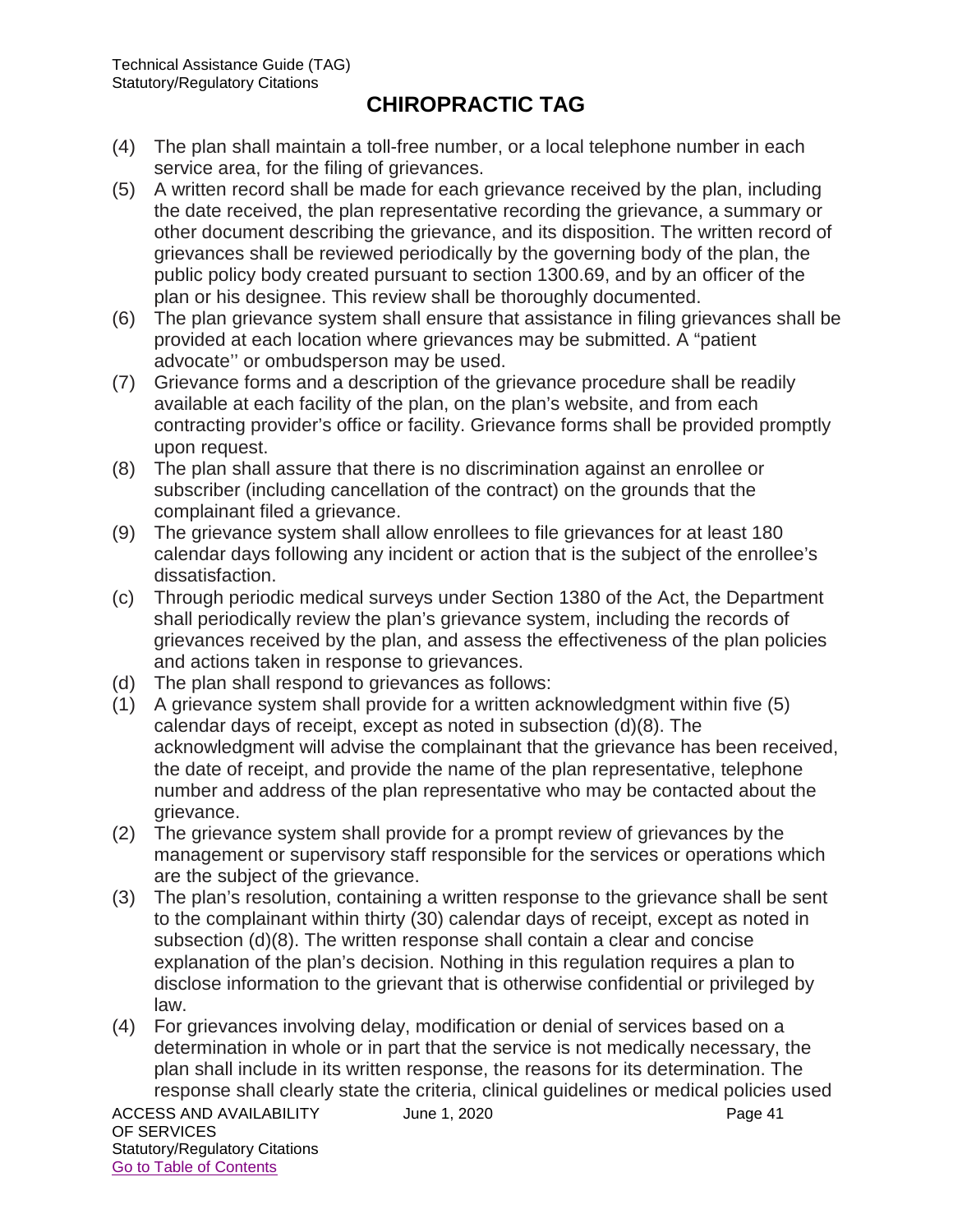in reaching the determination. The plan's response shall also advise the enrollee that the determination may be considered by the Department's independent medical review system. The response shall include an application for independent medical review and instructions, including the Department's toll-free telephone number for further information and an envelope addressed to the Department of Managed Health Care, HMO Help Center, 980 Ninth Street, 5th Floor, Sacramento, CA 95814.

- (5) Plan responses to grievances involving a determination that the requested service is not a covered benefit shall specify the provision in the contract, evidence of coverage or member handbook that excludes the service. The response shall either identify the document and page where the provision is found, direct the grievant to the applicable section of the contract containing the provision, or provide a copy of the provision and explain in clear concise language how the exclusion applied to the specific health care service or benefit requested by the enrollee. In addition to the notice set forth at Section 1368.02(b) of the Act, the response shall also include a notice that if the enrollee believes the decision was denied on the grounds that it was not medically necessary, the Department should be contacted to determine whether the decision is eligible for an independent medical review.
- (6) Copies of grievances and responses shall be maintained by the Plan for five years, and shall include a copy of all medical records, documents, evidence of coverage and other relevant information upon which the plan relied in reaching its decision.
- (7) The Department's telephone number, the California Relay Service's telephone numbers, the plan's telephone number and the Department's Internet address shall be displayed in all of the plan's acknowledgments and responses to grievances in 12-point boldface type with the statement contained in subsection (b) of Section 1368.02 of the Act.
- (8) Grievances received over the telephone that are not coverage disputes, disputed health care services involving medical necessity or experimental or investigational treatment, and that are resolved by the close of the next business day, are exempt from the requirement to send a written acknowledgment and response. The plan shall maintain a log of all such grievances containing the date of the call, the name of the complainant, member identification number, nature of the grievance, nature of resolution, and the plan representative's name who took the call and resolved the grievance. The information contained in this log shall be periodically reviewed by the plan as set forth in subsection (b).
- (e) The plan's grievance system shall track and monitor grievances received by the plan, or any entity with delegated authority to receive or respond to grievances. The system shall:
- ACCESS AND AVAILABILITY June 1, 2020 (1) Monitor the number of grievances received and resolved; whether the grievance was resolved in favor of the enrollee or plan; and the number of grievances pending over 30 calendar days. The system shall track grievances under categories of Commercial, Medicare and Medi-Cal/other contracts. The system shall indicate whether an enrollee grievance is pending at: (1) the plan's internal grievance system; (2) the Department's consumer complaint process; (3) the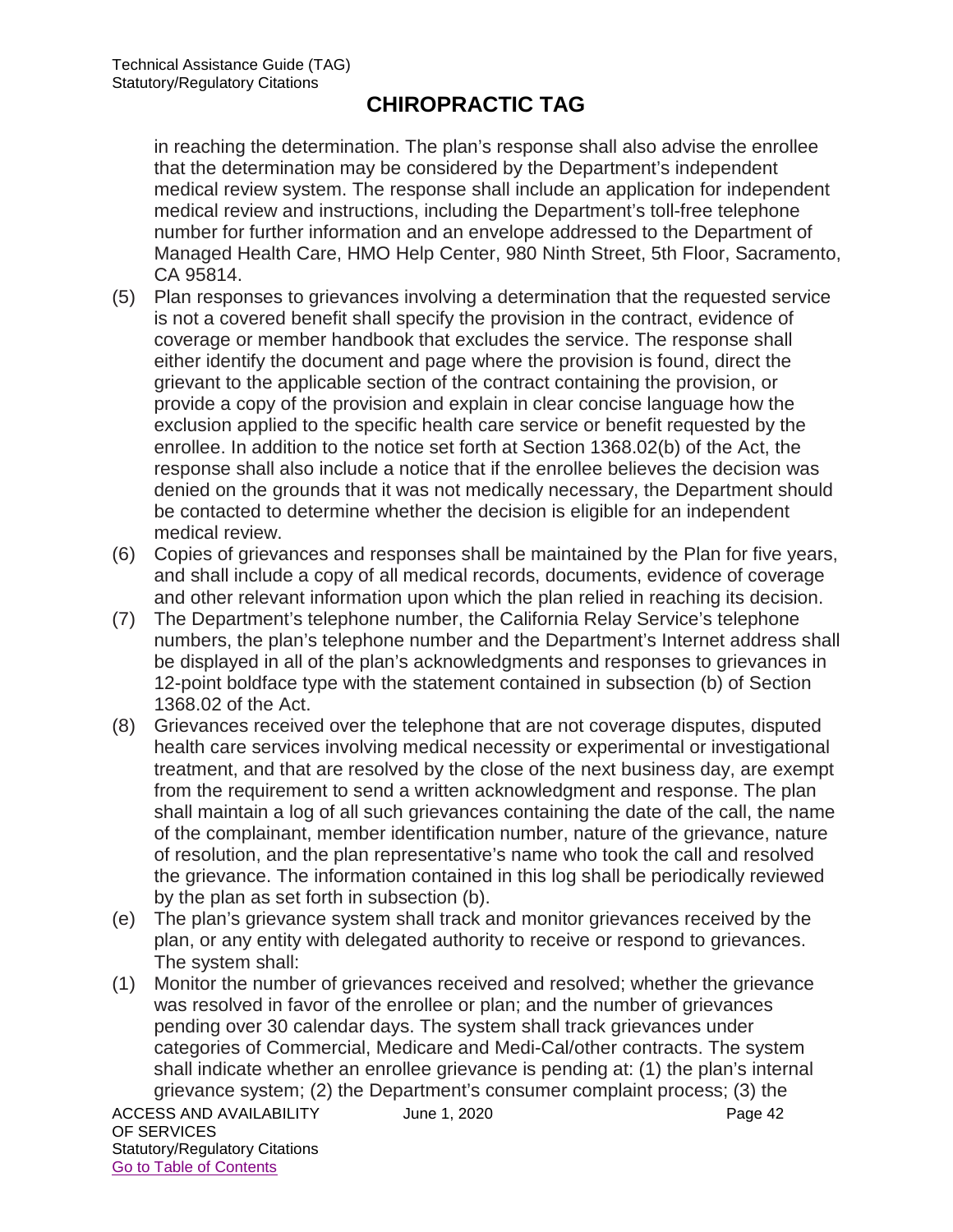Department's Independent Medical Review system; (4) an action filed or before a trial or appellate court; or (5) other dispute resolution process. Additionally, the system shall indicate whether an enrollee grievance has been submitted to: (1) the Medicare review and appeal system; (2) the Medi-Cal fair hearing process; or (3) arbitration.

- (2) The system shall be able to indicate the total number of grievances received, pending and resolved in favor of the enrollee at all levels of grievance review and to describe the issue or issues raised in grievances as (1) coverage disputes, (2) disputes involving medical necessity, (3) complaints about the quality of care and (4) complaints about access to care (including complaints about the waiting time for appointments), and (5) complaints about the quality of service, and (6) other issues.
- (f) Quarterly Reports
- (1) All plans shall submit a quarterly report to the Department describing grievances that were or are pending and unresolved for 30 days or more. The report shall be prepared for the quarters ending March 31st, June 30th, September 30th and December 31st of each calendar year. The report shall also contain the number of grievances referred to external review processes, such as reconsiderations of Medicare Managed Care determinations pursuant to 42 C.F.R. Part 422, the Medi-Cal fair hearing process, the Department's complaint or Independent Medical Review system, or other external dispute resolution systems, known to the plan as of the last day of each quarter.
- (2) The quarterly report shall include:
- (A) The licensee's name, quarter and date of the report;
- (B) The total number of grievances filed by enrollees that were or are pending and unresolved for more than 30 calendar days at any time during the quarter under the categories of Commercial, Medicare, and Medi-Cal/other products offered by the plan;
- (C) A brief explanation of why the grievance was not resolved in 30 days, and indicate whether the grievance was or is pending at: (1) the plan's internal grievance system; (2) the Department's consumer complaint process; (3) the Department's Independent Medical Review system; (4) court; or (5) other dispute resolution processes. Alternatively, the plan shall indicate whether the grievance was or is submitted to: (1) the Medicare review and appeal system; (2) the Medi-Cal fair hearing process; or (3) arbitration.
- (D) The nature of the unresolved grievances as (1) coverage disputes; (2) disputes involving medical necessity; (3) complaints about the quality of care; complaints about access to care (including complaints about the waiting time for appointments); (5) complaints about the quality of service; and (6) other issues. All issues reasonably described in the grievance shall be separately categorized.
- (E) The quarterly report shall not contain personal or confidential information with respect to any enrollee.
- ACCESS AND AVAILABILITY June 1, 2020 OF SERVICES Statutory/Regulatory Citations Go to Table of Contents (3) The quarterly report shall be verified by an officer authorized to act on behalf of the plan. The report shall be submitted in writing or through electronic filing to the Department's Sacramento Office to the attention of the Filing Clerk no later than 30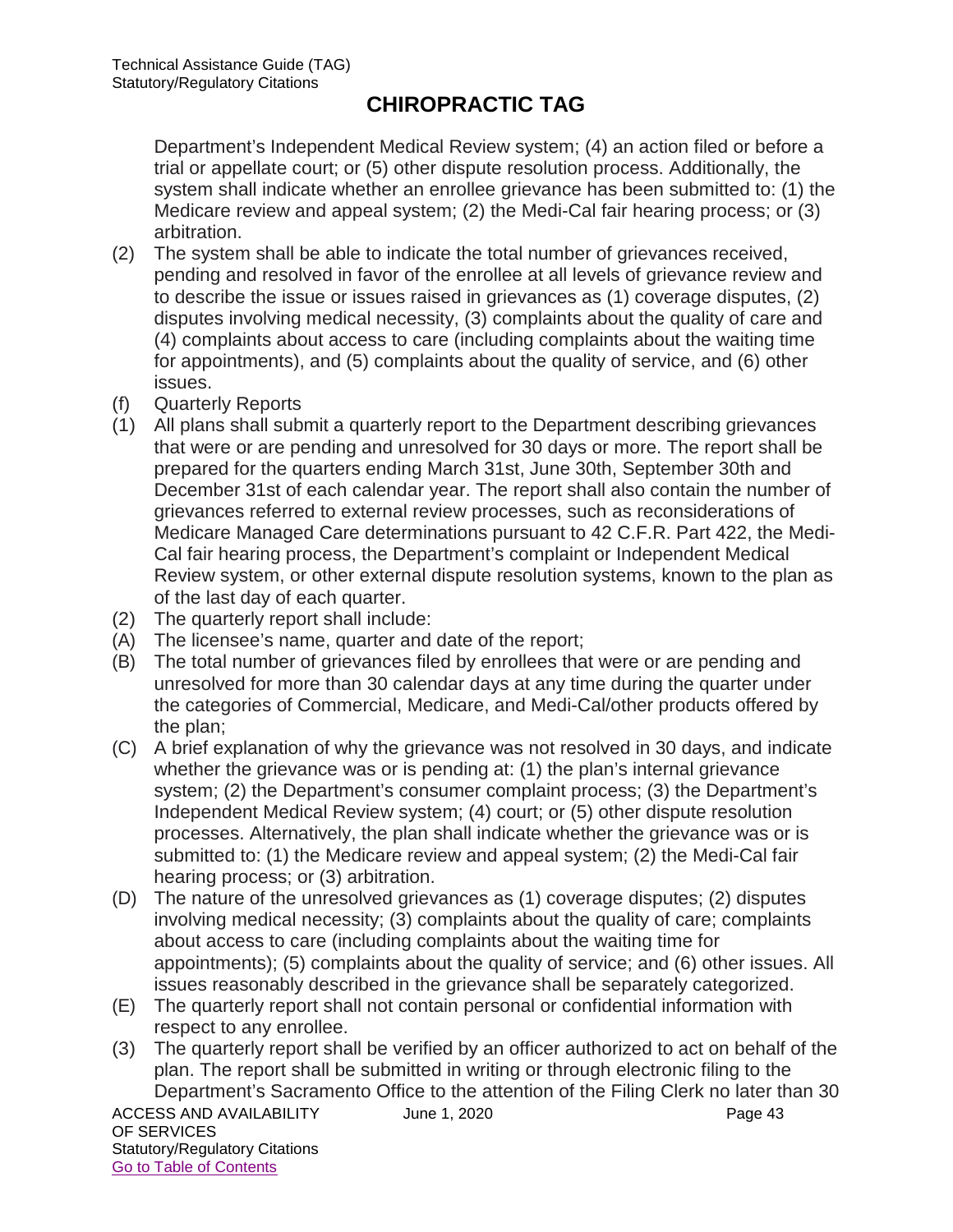days after each quarter. The quarterly report shall not be filed as an amendment to the plan application.

- (4) The quarterly report shall be filed in the format specified in subsection (i).
- (g) An enrollee may submit a grievance to the Department. The Department shall notify the plan, and within five (5) calendar days after notification, the plan shall provide the following information to the Department:
- (1) A written response to the issues raised by the grievance.
- (2) A copy of the plan's original response sent to the enrollee regarding the grievance.
- (3) A complete and legible copy of all medical records related to the grievance. The plan shall inform the Department if medical records were not used by the plan in resolving the grievance.
- (4) A copy of the cover page and all relevant pages of the enrollee's Evidence of Coverage (EOC), with the specific applicable sections underlined. If the plan relied solely on the EOC, the plan shall notify the Department of that fact.
- (5) All other information used by the plan or relevant to the resolution of the grievance.
- (6) The Department may request additional information or medical records from the plan. Within five (5) calendar days of receipt of the Department's request, the plan shall forward information and records that are maintained by the plan or any contracting provider. If requested information cannot be timely forwarded to the Department, the plan's response will describe the actions being taken to obtain the information or records and when receipt is expected.
- (h) Nothing in this section shall preclude an enrollee from seeking assistance directly from the Department in cases involving an imminent or serious threat to the health of the enrollee or where the Department determines an earlier review is warranted. In such cases, the Department may require the plan and contracting providers to expedite the delivery of information.

The Department may consider the failure of a plan to timely provide the requested information as evidence in favor of the enrollee's position in the Department's review of grievances submitted under subsection (b) of Section 1368 of the Act.

**…**

#### **28 CCR 1300.70(b)(2)(G)(5) and (6)** *(Applicable to delegated groups only)*

- (b) Quality Assurance Program Structure and Requirements.
- (2) Program Requirements. In order to meet these obligations each plan's QA program shall meet all of the following requirements:
- (G) Medical groups or other provider entities may have active quality assurance programs which the plan may use. In all instances, however, the plan must retain responsibility for reviewing the overall quality of care delivered to plan enrollees. If QA activities are delegated to a participating provider to ensure that each provider has the capability to perform effective quality assurance activities, the plan must do the following:
- (5) Ensure that for each provider the quality assurance/utilization review mechanism will encompass provider referral and specialist care patterns of practice, including an assessment of timely access to specialists, ancillary support services, and